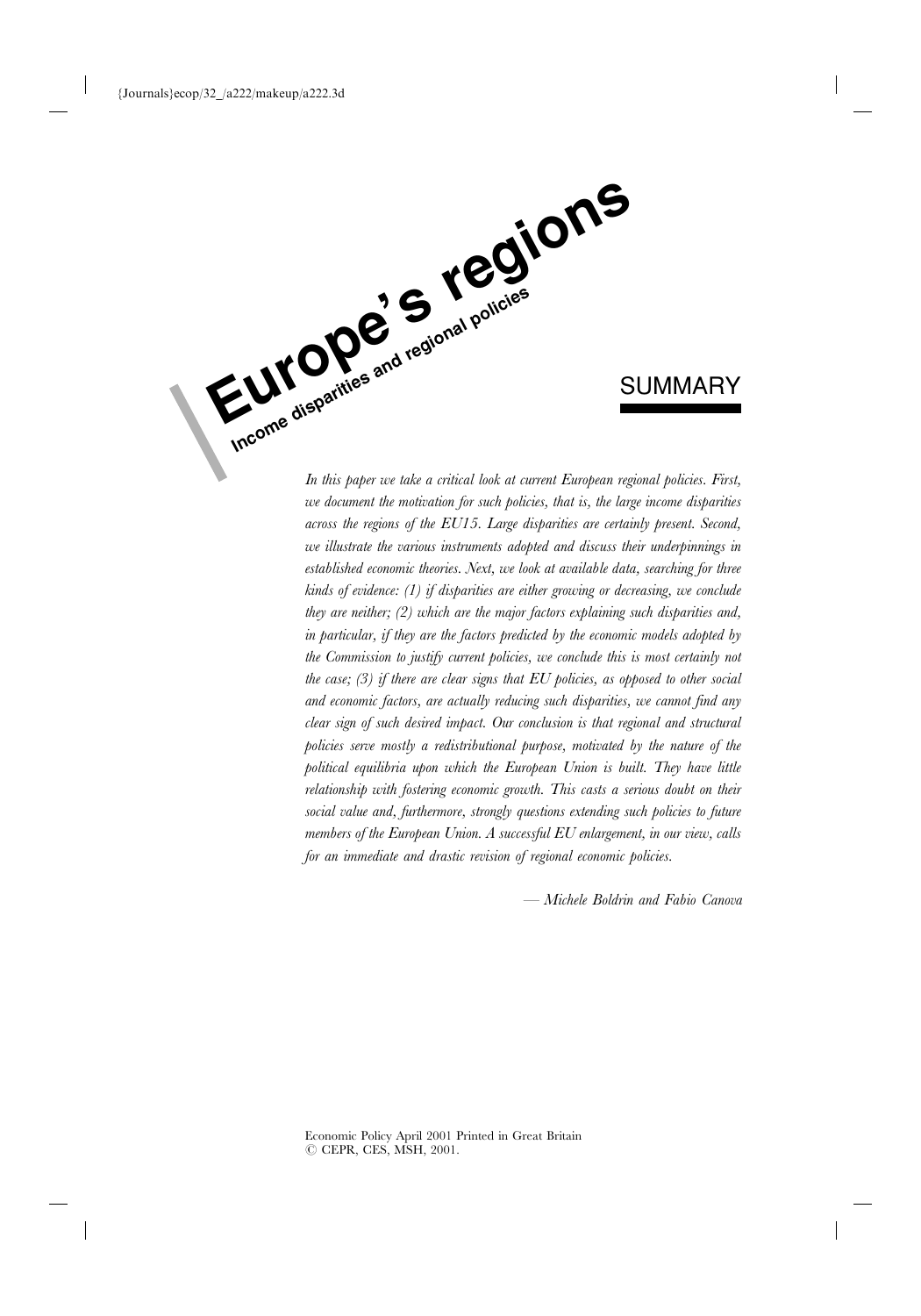# Inequality and convergence in Europe's regions: reconsidering **European regional policies**

## Michele Boldrin and Fabio Canova

University of Minnesota; Universitat Pompeu Fabra, Barcelona

## **1. INTRODUCTION**

Assessing regions in terms of purchasing power, Eurostat reports that in 1995–7 Inner London was the richest region in Europe, with a GDP per resident of 229% the EU15 average. Hamburg followed, with 198%. Antwerp, in tenth position, had 138%. At the opposite extreme, the Ipeiros region in Greece had only 43% of the EU15 average. Second poorest, with 50%, were the Portuguese Azores islands. These are very large differences.

Although Ipeiros and Inner London are far apart, similar discrepancies exist even within countries. On  $3/9/2000$ , the Spanish newspaper El Pais featured a comparison between the Spanish provinces of Cadiz and Lleida. In the former, unemployment is 29% and household disposable income is about Euro 6,000; in the latter, unemployment is 4.6% and household disposable income Euro 12 000. Yet Cadiz and Lleida are geographically close and both within Spain.

About 50 of the 211 regions into which Eurostat divides the European Union (NUTS2 – discussed in Section 2) have an income per capita less than 75% of the average. Regional economic inequalities within the EU are about twice those in the United States. It was not always so. Right after World War II, income and labour productivity differences within the United States were as large or larger than those now

Boldrin gratefully acknowledges financial support from DGICYT (PB97-0091).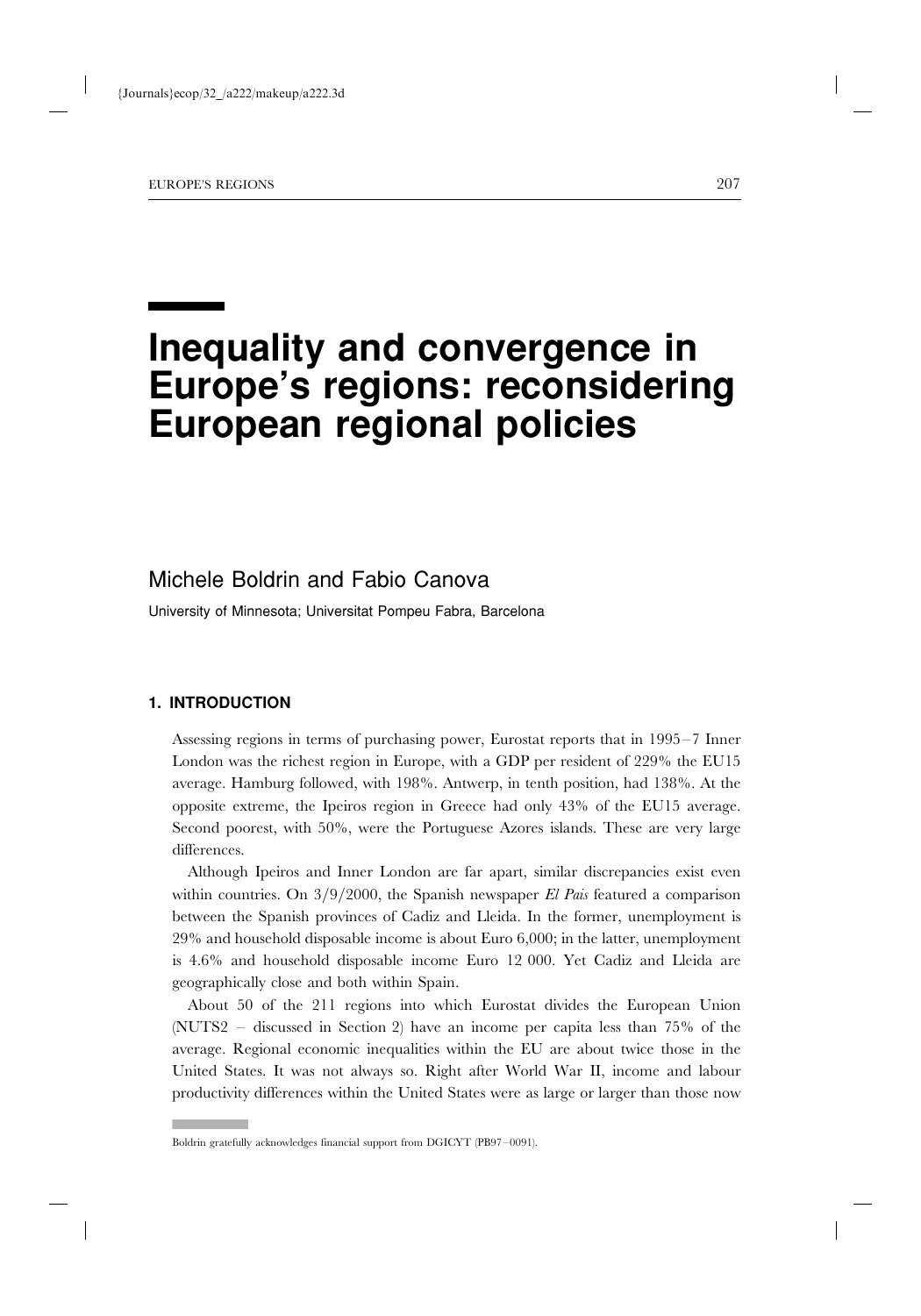prevailing within the EU15.<sup>1</sup> In reducing regional inequality, something good happened in the USA, but not in Europe.

Table 1 summarizes the 1996 European situation, and Map 1 shows this pictorially (European Commission, 1999). As future EU members are much poorer than current ones, the prospect of further enlargement of the EU dramatizes the political impact of the subject. Does economic integration  $per$  se spur economic growth and convergence or not? Does it leave existing differences unchanged or exacerbate them? Will EU enlargement per se provide a large enough payoff for the new members or entail another round of EU subsidies and related bickering? Are these transfers necessary to allow the new countries to grow, or should they be considered a pure 'bribe', alluring the newcomers to join the EU? If so, why do we consider such payments worthwhile?

Previous EU enlargements have brought about an increase in the public resources devoted to regional transfers. This seems an undisputed axiom of European politics; still one cannot help wondering why this is so. The experience of the USA shows that free trade, common fiscal and monetary policies and free mobility of factors induce income convergence quite quickly. More recently, NAFTA shows that, while free trade agreements are not easy to reach, they do not necessarily require large transfers from one country to the other. Yet the EU assumes enlargement will entail increasing subsidies. Hence, de facto postponement of further enlargement seems welcome by most current members. The stakes are large: the fiscal cost of the European cohesion policy for the period 1994–9 was ECU170 billion, a third of total EU budget. For the period  $2000-6$ , the Berlin European Council  $(24-25$  March, 1999) approved the reform of the Structural Funds and modifications to the Cohesion Funds regulation, after a tense debate. For the period  $2000-6$ , these will cost Euro195 billion for the Structural Funds and Euro 18 billion for the Cohesion Funds (European Council, 1999a). In comparison, the same agreement allocated Euro 59 billion to the enlargement objective, while the agricultural policies receive over Euro 300 billion. The EU budget seems to be only about regional transfers! Are these transfers justified on any ground other than political expediency? Should they be increased, continued or discontinued?

First, we examine whether economic theory and available evidence support the idea that, without transfers, poor regions will remain poor forever. This entails two considerations. The first, grounded on economic efficiency, asks which policies would maximize aggregate welfare or economic growth. The other, based on inter-regional equality, asks which policies minimize income inequality. Second, we ask if the economic model underlying current EU regional policies is appropriate to the task, and whether general principles inspiring current policies are supported by compelling scientific arguments.

EU regional policies rely upon the positive (as opposed to normative) implications of very specific theories of trade and growth. These theories presuppose that market

<sup>&</sup>lt;sup>1</sup> In what follows, and for the sake of brevity, we use the expression 'European Union' (or EU) to denote, depending upon the historical context, either the six and then nine states of the European Community, or the EU12, or the EU15.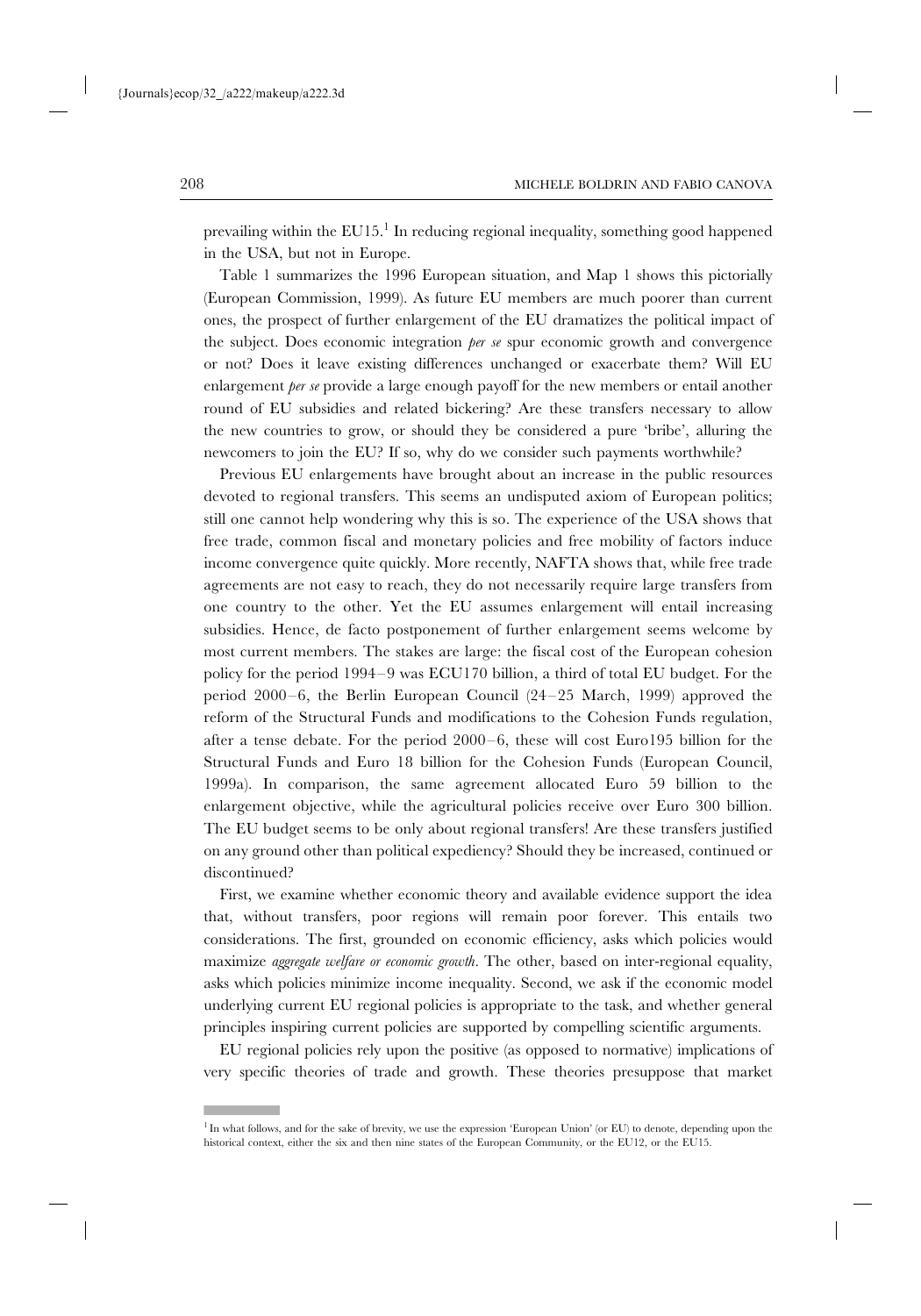|           | $GNP$ (EU15 = 1.00) |                     |      |                          | Labour productivity $(EU12 = 1.00)$ |                                     |                          |      |  |
|-----------|---------------------|---------------------|------|--------------------------|-------------------------------------|-------------------------------------|--------------------------|------|--|
|           |                     | 1996                | 1990 | 1982                     |                                     | 1996                                | 1987                     |      |  |
| Top $10$  | Hamburg             | 2.20                | 2.03 | 1.96                     | <b>Bruxelles</b>                    | 2.07                                | 2.05                     |      |  |
| regions   | Darmstadt           | 1.96                | 1.79 | 1.53                     | Hamburg                             | 1.99                                | 1.86                     |      |  |
|           | Wien                | 1.82                | 1.61 | $\overline{\phantom{0}}$ | Luxembourg                          | 1.86                                | 1.31                     |      |  |
|           | Oberbayern          | 1.79                | 1.64 | 1.53                     | Corse                               | 1.79                                |                          |      |  |
|           | <b>Brussels</b>     | 1.75                | 1.59 | 1.72                     | Darmstadt                           | 1.74                                | 1.51                     |      |  |
|           | Ile de France       | 1.75                | 1.68 | 1.77                     | <b>Bremen</b>                       | 1.68                                | 1.69                     |      |  |
|           | <b>Bremen</b>       | 1.70                | 1.64 | 1.64                     | Ile de France                       | 1.65                                | 1.58                     |      |  |
|           | Stuttgart           | 1.55                | 1.58 | 1.47                     | Wien                                | 1.60                                |                          |      |  |
|           | Stockholm           | 1.52                | 1.70 | $\overline{\phantom{m}}$ | Oberbayern                          | 1.46                                | 1.31                     |      |  |
|           | Denmark             | 1.46                | 1.31 | 1.29                     | Antwerpen                           | 1.46                                | 1.40                     |      |  |
| Bottom 10 | Extremadura         | 0.45                | 0.44 | 0.36                     | Ipeiros                             | 0.50                                | 0.34                     |      |  |
| regions   | Peloponnisos        | 0.44                | 0.42 | 0.59                     | Voreio Aigaio                       | 0.49                                | 0.39                     |      |  |
|           | Dytiki Ellada       | 0.44                | 0.36 | 0.52                     | Ionia Nisia                         | 0.49                                | 0.38                     |      |  |
|           | Norte               | 0.42                | 0.31 |                          | Algarve                             | 0.47                                | 0.38                     |      |  |
|           | Centro              | 0.41                | 0.29 |                          | Makedonia                           | 0.43                                | 0.39                     |      |  |
|           | Alentejo            | 0.40                | 0.33 |                          | Alentejo                            | 0.42                                | 0.34                     |      |  |
|           | Voreio Aigaio       | 0.39                | 0.31 | 0.43                     | Norte                               | 0.39                                | 0.27                     |      |  |
|           | Madeira             | 0.37                | 0.25 |                          | Acores                              | 0.37                                | 0.28                     |      |  |
|           | Açores              | 0.34                | 0.26 |                          | Madeira                             | 0.36                                | 0.21                     |      |  |
|           | Ipeiros             | 0.33                | 0.29 | 0.44                     | Centro                              | 0.33                                | 0.26                     |      |  |
|           |                     | GNP $(EU15 = 1.00)$ |      |                          |                                     | Labour productivity $(EU12 = 1.00)$ |                          |      |  |
|           |                     | 1996                | 1990 | 1982                     |                                     | 1996                                | 1990                     | 1987 |  |
| Countries | Denmark             | 1.46                | 1.31 | 1.29                     | Luxembourg                          | 1.86                                | 1.49                     | 1.31 |  |
|           | Germany             | 1.24                | 1.29 | 1.26                     | Belgium                             | 1.22                                | 1.18                     | 1.19 |  |
|           | Sweden              | 1.24                | 1.41 | 1.44                     | France                              | 1.20                                | 1.18                     | 1.20 |  |
|           | Austria             | 1.22                | 1.08 | 1.06                     | Denmark                             | 1.18                                | 1.06                     | 1.13 |  |
|           | France              | 1.14                | 1.10 | 1.20                     | Germany                             | 1.15                                | 1.17                     | 1.21 |  |
|           | Belgium             | 1.14                | 1.03 | 1.04                     | Sweden                              | 1.11                                |                          |      |  |
|           | Netherlands         | 1.10                | 0.99 | 1.16                     | Austria                             | 1.10                                |                          |      |  |
|           | Finland             | 1.06                | 1.42 | 1.25                     | Finland                             | 1.06                                | $\overline{\phantom{a}}$ |      |  |
|           | Luxembourg          | 0.98                | 0.86 | 0.82                     | Italy                               | 1.05                                | 1.12                     | 1.06 |  |
|           | Italy               | 0.91                | 1.00 | 0.84                     | Netherlands                         | 0.99                                | 0.98                     | 1.08 |  |
|           | Ireland             | 0.89                | 0.70 | 0.65                     | Ireland                             | 0.99                                | 0.90                     | 0.84 |  |
|           | United Kingdom      | 0.85                | 0.88 | 1.02                     | Spain                               | 0.85                                | 0.88                     | 0.76 |  |
|           | Spain               | 0.66                | 0.68 | 0.57                     | United Kingdom                      | 0.77                                | 0.79                     | 0.81 |  |
|           | Greece              | 0.51                | 0.43 | 0.56                     | Greece                              | 0.56                                | 0.49                     | 0.45 |  |
|           | Portugal            | 0.48                | 0.36 | 0.32                     | Portugal                            | 0.43                                | 0.32                     | 0.28 |  |

Table 1. Summary data on per capita GNP and labour productivity

mechanisms cannot induce economic convergence but rather exacerbate existing inequality. If equality of regional per capita income is the prime policy objective, these predictions support the spending of considerable human and financial resources in less advanced regions. Examining whether previous empirical evidence confirms the predictions of these theories is an important step in assessing EU policies. Section 2 introduces the competing hypotheses and what we know about them. Section 3 describes EU policies and traces them back to belief in one of these theories. Section 4 summarizes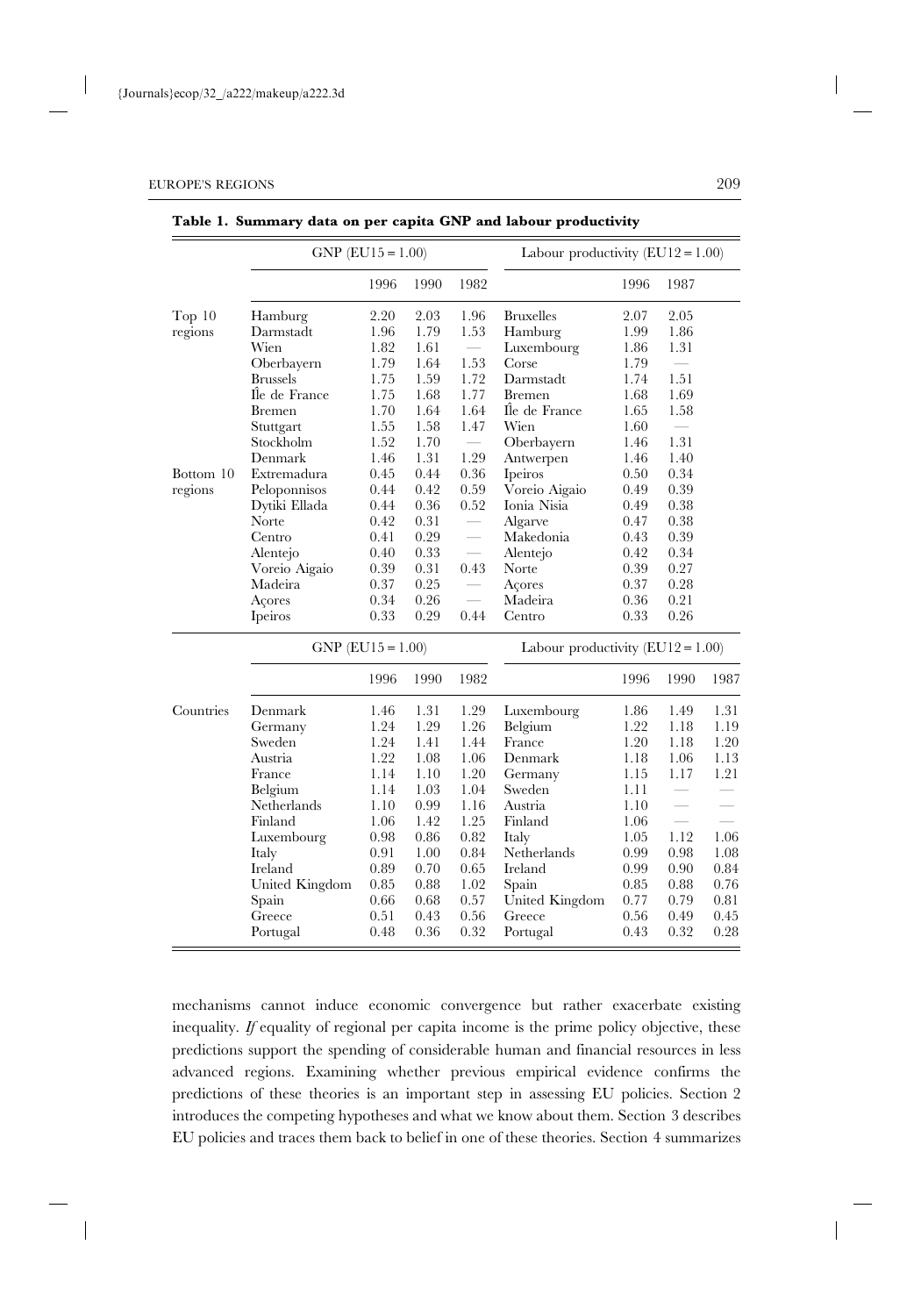

Map 1: GDP per head by region (PPS), 1996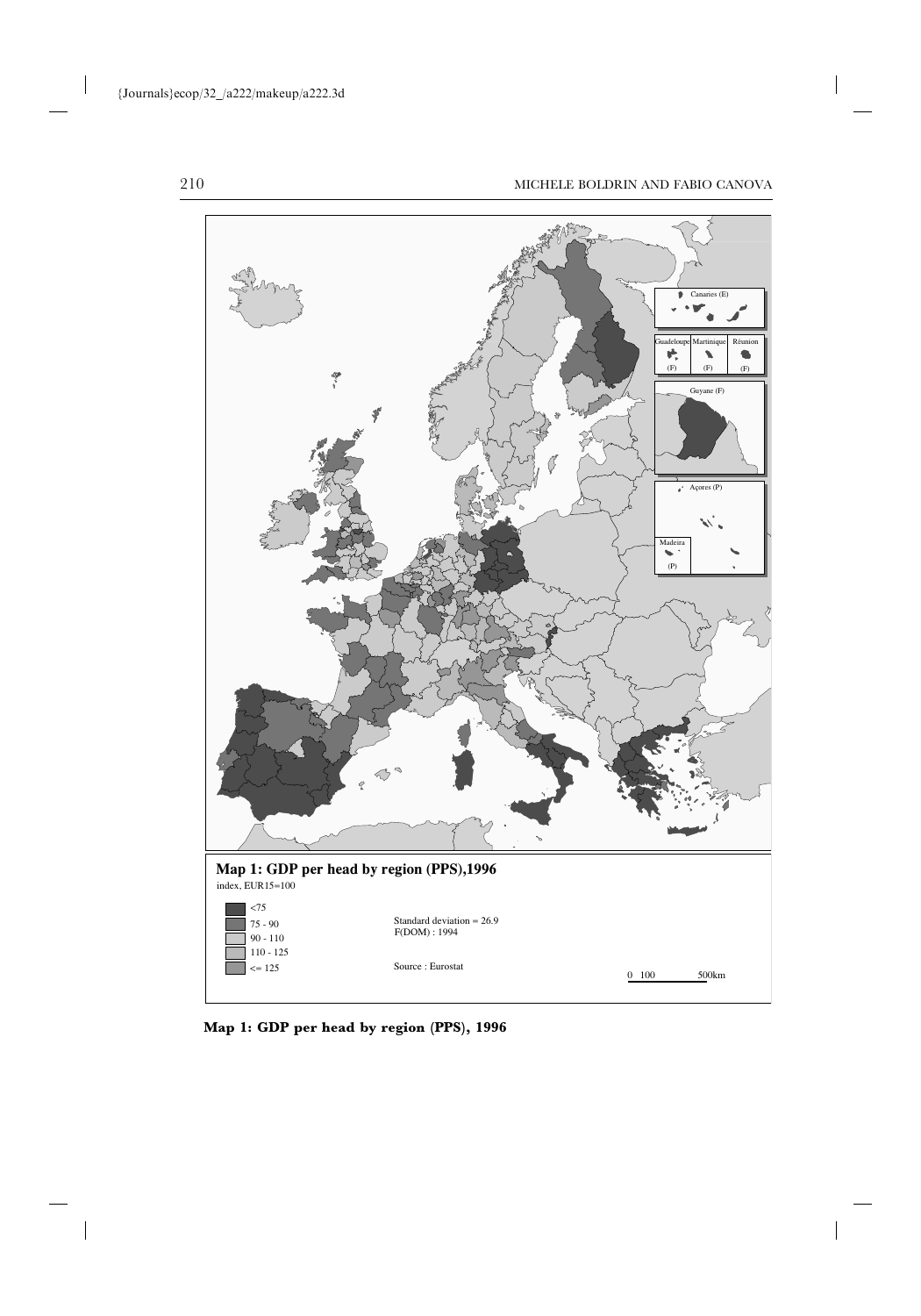examination of the data. Section 5 offers a final assessment.

We find no evidence that the policies adopted are the most appropriate. The substantial public resources funnelled by the Community to less developed regions do not appear to enhance the capacity of these regions, and hence offer no prospect that future transfers will no longer be needed. Instead, they simply redistribute income. If income distribution is a key concern, such transfers will therefore be needed in perpetuity.

Our results show that neither convergence nor divergence is taking place within the EU. Exception made for a couple of miracles and a few disasters; most regions are growing at a fairly uniform rate, irrespective of their initial conditions. One may argue that near uniform growth is the result of suitably designed policies, which have managed to prevent economic divergence from taking place. We agree with part of this: all available evidence points to increasing free trade among EU countries as such a beneficial policy. That, not regional transfers, may have been the source of higher growth in poorer regions. Historical counterfactuals ('what would have happened if transfers had not taken place') are hard to construct. However, nothing in the data supports the idea that, but for transfers, inequality would have increased. Factors claimed to be the source of agglomeration effects and growing inequality do not help to explain differences in growth rates. Hence, policies designed to target such factors are likely to be following irrelevant or misleading indicators. We also show that the evolution of labour and total factor productivity in the poorer European regions is not affected by the amount of European funds invested in them nor, apparently, by the dramatic increase in public capital experienced by those same regions during the last three decades. Most of the observed inequality in regional income levels can be accounted for by a combination of three factors: differences in total factor productivity, differences in employment level, and differences in the share of agriculture in regional income. Finally, we argue that the experience of Ireland since the mid 1980s suggests that more traditional, market-oriented policies remain the best conduit to sustained economic growth and fast convergence in per capita income.

We conclude that regional and structural policies mostly serve a redistributional purpose, motivated by the political equilibria upon which the EU is built, but have little effect in fostering economic growth at the EU level.

## 2. REGIONAL CONVERGENCE: ACADEMIC VIEWS

This is not a survey of the literature but an introduction to Brussels' views in the light of current theories of economic growth. We minimize references, with apologies to the colleagues not mentioned.

Differing predictions about the impact of trade on economic growth follow from different assumptions about the underlying 'engine of growth'. Broadly speaking, there are two conflicting hypotheses. One claims that, given free trade and reasonable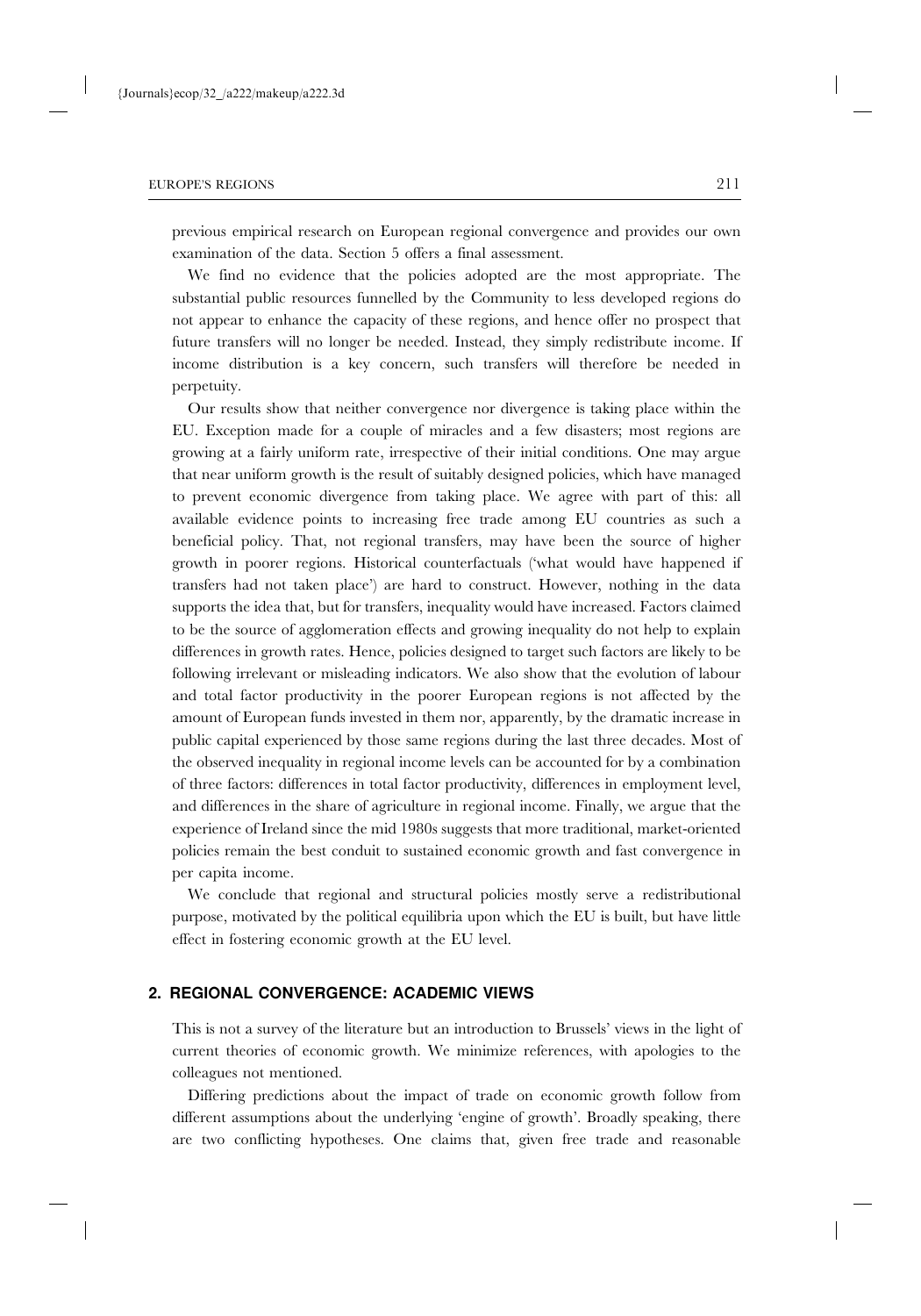competition, technological improvements promote economic convergence. The other claims that the consequence is inequality and divergence of growth rates unless public policy intervenes.

Before addressing these theories in detail, one should ask about the *territorial size* of the regions examined. Those who assume technology exhibits constant returns to scale in the aggregate usually suppose that the size of the region is large enough to 'convexify' undeniable human indivisibilities and micro fixed costs. Conversely, aggregate increasing returns are inconsistent with interesting analysis of tiny regions. An interesting size of regions for analysis must be 'reasonably large' in population size and 'reasonably heterogeneous' in factor endowment. It seems also reasonable to look for convergence or divergence only among regions that are relatively similar to each other, if not in territorial size at least in the composition of their natural endowment, population, location, geographical structure, climate, access to natural resources, political regime and so on. All this is just common sense, though rarely spelled out in practical applications.

The European Commission uses specific regional units ('Nomenclature of Statistical Territorial Units' or NUTS 2 and  $3)^2$  as targets for the convergence process, and has defined NUTS2 as the geographical level at which the persistence or disappearance of unacceptable inequalities should be measured. Are such units of appropriate size, given the corresponding theories? Probably not, for three reasons.

First, almost all NUTS3 regions are neither 'reasonably large' nor have the 'reasonably heterogeneous' endowment of factors that would justify treating them as independent economic areas. This is true even for very many NUTS2 regions. Second, there is often little relationship between the activities taking place in a NUTS2 (a fortion a NUTS3) region and what is reported by official statistics. The NUTS2 map of Italy and Spain gives the impression that R&D expenditure is highly concentrated in the capital cities, which is far from true. Rather the headquarters of large public and private companies are concentrated in the capital cities, and R&D expenditure is allocated to headquarters instead of specific plans and production lines. Similarly, the city of Hamburg is a NUTS2 region<sup>3</sup> with a very high per capita income. Yet half of the population of the whole Hamburg metropolitan area lives in the nearby NUTS2 regions of Schleswig-Holstein and Lower Saxony, commuting to Hamburg for work. Hamburg's value added is overstated of about 20% relative to its effective population, while those of Schleswig-Holstein and Lower Saxony (equal, respectively to 102 and 104% of the EU average) are understated. Similar arguments can be repeated, almost verbatim, for most large metropolitan areas - witness the differences between Ile de France  $(160\%)$  and the Bassin Parisien  $(92.7\%)$ , Brussels  $(173%)$  and surroundings (around  $110%)$ , Comunidad de Madrid  $(101%)$  and neighbouring Castillas (66 and 76%), and so on. It is unclear that income convergence among statistical areas defined in such way should be a meaningful aim.

<sup>&</sup>lt;sup>2</sup>The current nomenclature subdivides the EU into the 15 member states (NUTS 0), 77 NUTS1 regions, 211 NUTS2 basic administrative units, and 1031 NUTS3 subdivisions of basic administrative units.

<sup>&</sup>lt;sup>3</sup> Our thanks to E. Bode for the details of this example.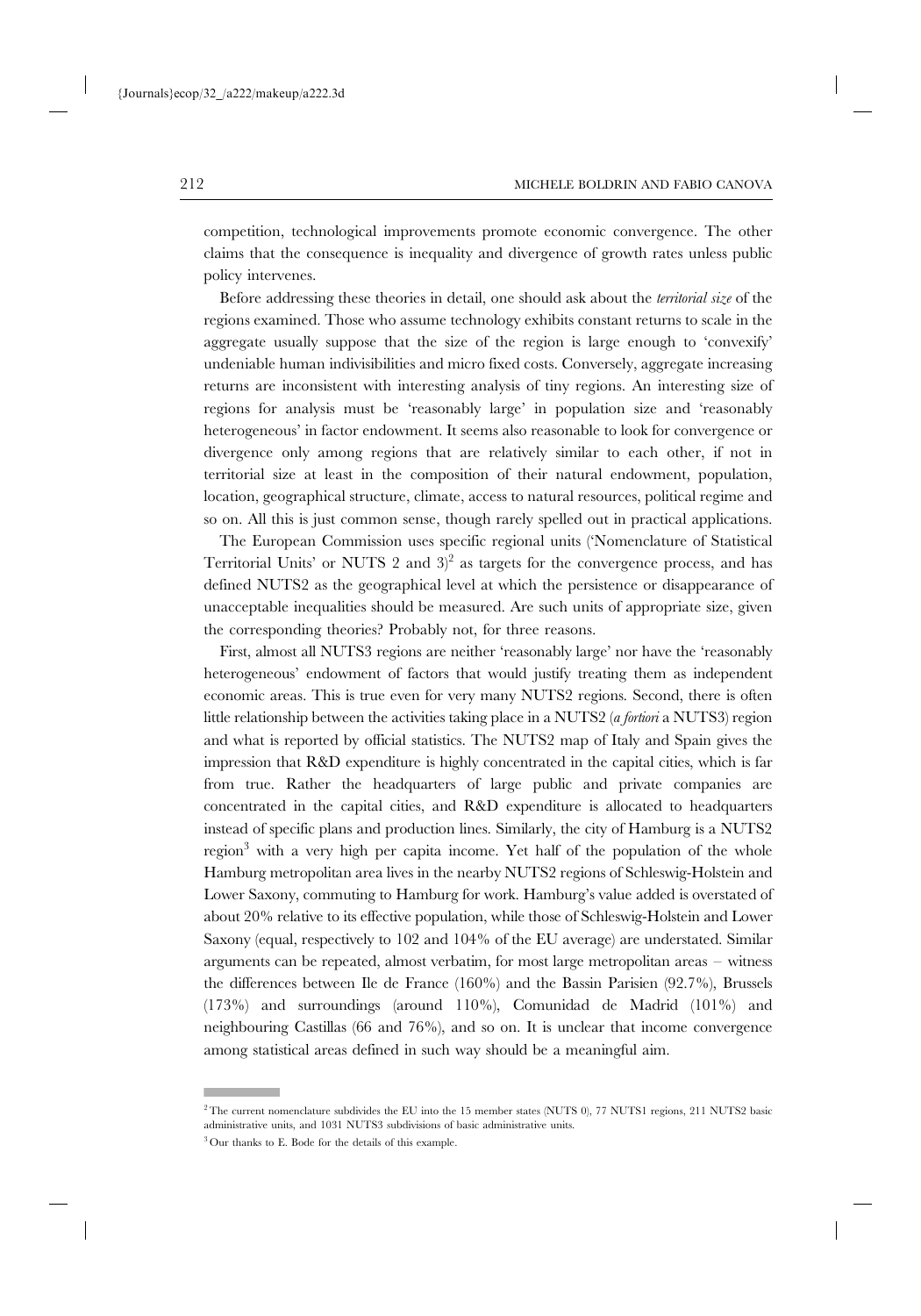Third, while some NUTS2 regions are very large and with a broad endowment of productive factors, others are extremely small and with an extremely narrow set of natural resources. Some (e.g., Andalusia and the two Castillas in Spain, Aquitaine, Midi-Pyrénées or the Bassin Parisien in France, Lombardia and Sicilia in Italy) are very large and with a population  $7-11$  million people. Others are tiny (Molise and Valle d'Aosta in Italy, la Rioja and Cantabria in Spain, Ionia Nisia and Voreio Aigaio in Greece) and with equally tiny populations, often less than 200 000 people. Population density is also very heterogeneous. Expecting economic convergence across units that are so divergent in their underlying potential is implausible.

#### 2.1. Convergence theories

The highly stylized, one-sector neoclassical growth model with exogenous technological change predicts unconditional convergence. Call this the *strong* version of the *convergence hypothesis*. In applied investigation, the basic 'capital, labour and total factor productivity [TFP]' setup is augmented to take into account the impact of human capital, natural resources, public goods and political stability. Widely quoted applications of this approach, claiming it explains the evidence fairly well, are Barro and Sala (1991, 1992) and Mankiw et al. (1992). While the data set used by Barro and Sala (1991) does not include most of the EU latecomers and all the current recipients of Cohesion Fund (i.e., Greece, Ireland, Portugal and Spain) they interpret their regression results as supportive of the finding that both within- and between-country convergence is taking place. In the case of Italy, for example, they write, 'A popular view is that the backward regions of southern Italy will always lag behind the advanced regions of northern Italy (and vice versa for the United Kingdom). Our overall findings do not accord with this type of story since we find substantial evidence of  $\beta$  and  $\sigma$  convergence across the regions of Europe' (p. 149). They argue that, over the period  $1950-85$ , there is strong evidence that the poorer regions of the South of Italy grew faster than the richer ones in the North and that the initial gap in per capita income levels is being progressively eroded. Similar findings are reported for the United Kingdom. In Section 4, we briefly consider the currently available evidence and conclude that it leans strongly against convergence in levels.

The weak version of the convergence hypothesis insists that, while the adoption of technological innovations is the key determinant of economic growth, the adoption process itself can be easily disrupted or retarded by the wrong set of sociopolitical conditions. Conditional upon the endowment of immobile factors, only free trade and competition lead to convergence in labour productivity and per capita income, (e.g., Boldrin and Levine, 2000; Harberger, 1998; Parente and Prescott, 2000; Prescott, 1998). Differences in TFP are endogenous and cannot be explained by 'lack of knowledge' in the poorer areas: 'Make no mistake, knowledge used in the United States is there to be used by the Indians to increase their total factor productivity. The reason that Indian workers are less productive after correcting for stocks of tangible and intangible capital is that this usable knowledge is not as fully exploited there as it is in the United States. A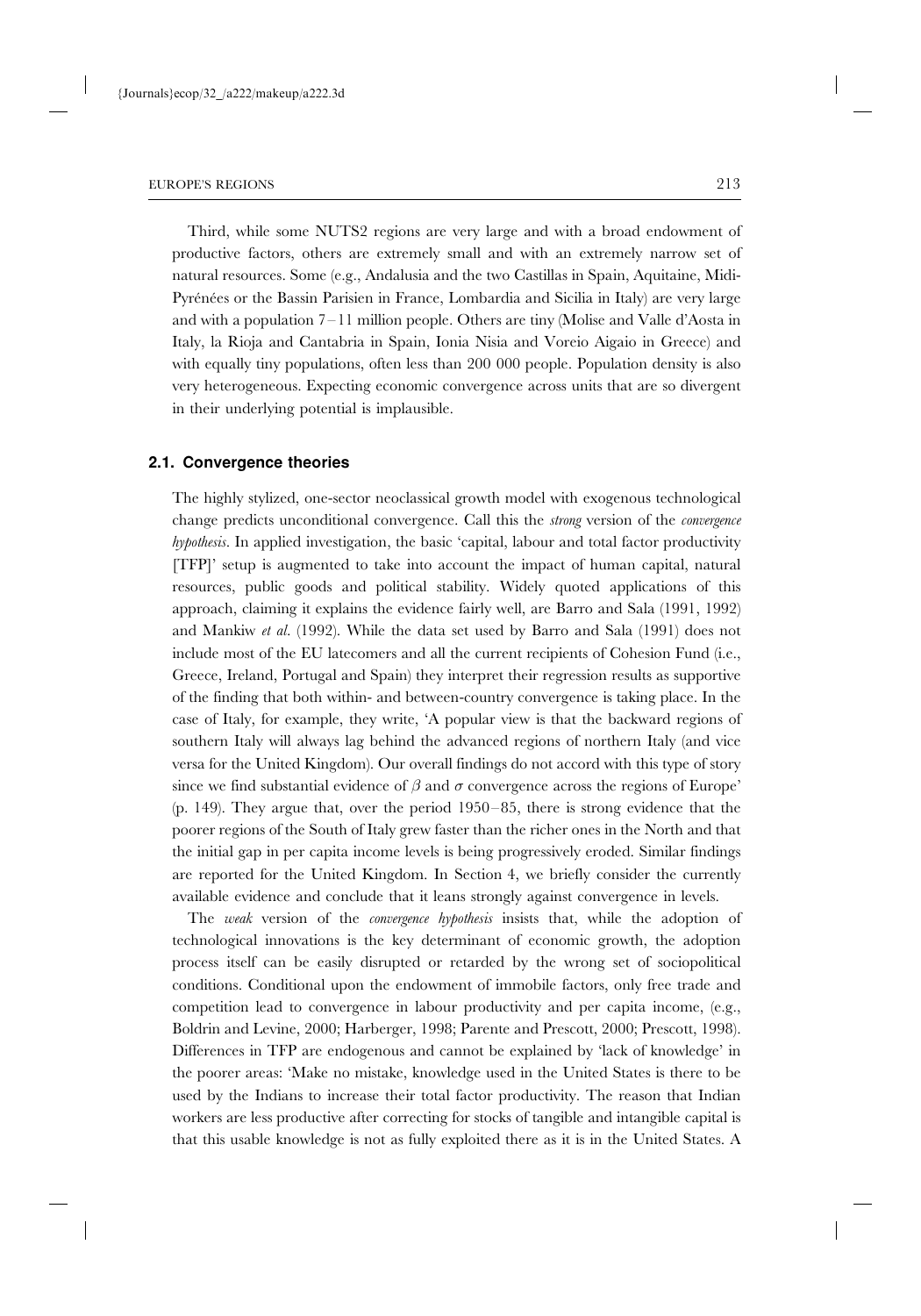successful theory of international income differences must explain why this is the case' (Prescott, 1998).

Decreasing returns to scale are easily exploited only when factors can move; if they can, an approximately uniform distribution of mobile factors is reached across regions. The introduction of different capital goods or a different organization of production often accompanies adoption of new and more efficient production techniques. The presence of artificial barriers to relative price equalization reduces the incentive to adopt the most efficient technique, thereby preserving enclaves of low total factor productivity. These models predict that a reduction in trade barriers or improvement of trade integration should increase factor productivity and income levels among all participants. As a corollary, following trade integration, growth rates will be higher the lower are transfers aimed at reducing factor mobility and/or preserving differences in relative prices not attributable to differences in productivity or marginal cost.

#### 2.2. Divergence theories

On this side of the fence, the basic workhorse is a theory assuming beneficial externalities at the micro level that generate increasing returns in the aggregate, in which case market competition induces divergence not convergence. We baptize this the *strong non-convergence* hypothesis. High fixed costs, widespread increasing returns and externalities, in this view, are the engines of economic progress; comparative advantage and competitive imitation play a secondary role. The theoretical background of this literature goes back to the early work in the theory of economic growth that inspired the development policies of the 1950s and 1960s (big-push theories, dual labour market, demand-driven poverty traps). Its recent revival hinges on the research of Paul Krugman in the theory of international trade (e.g., Krugman, 1991; Krugman and Venables, 1995), and of Paul Romer in the theory of endogenous growth (Romer, 1986, 1990). Grossman and Helpman (1991, 1994) are also important contributions to this line of research.

Whatever the actual source of increasing returns, if they can be realized at the regional  $level<sup>4</sup>$  any increase in trade openness is likely to send the most productive factors flowing toward the advanced regions, where their return is higher, leaving the disadvantaged areas further behind. An extreme version of this approach predicts that construction of infrastructures for transportation and communication may harm the poorest areas, by facilitating migration of their productive factors (Martin, 1997).

Several strands of the 'new growth theory' postulate increasing returns and agglomeration effects. Fixed costs at the firm level are important and, with decreasing long-run cost curves, 'winners take all' is the intuition behind this approach. Particular cases identify fixed costs with the generation of innovations (R&D activities, external effects from human capital investment) or with the accumulation of minimum stocks of

<sup>&</sup>lt;sup>4</sup> Notice, with reference to our criticism of NUTS2 and 3 regions as appropriate territorial units of convergence, the crucial importance of the size of the area in which external effects and increasing returns are operational.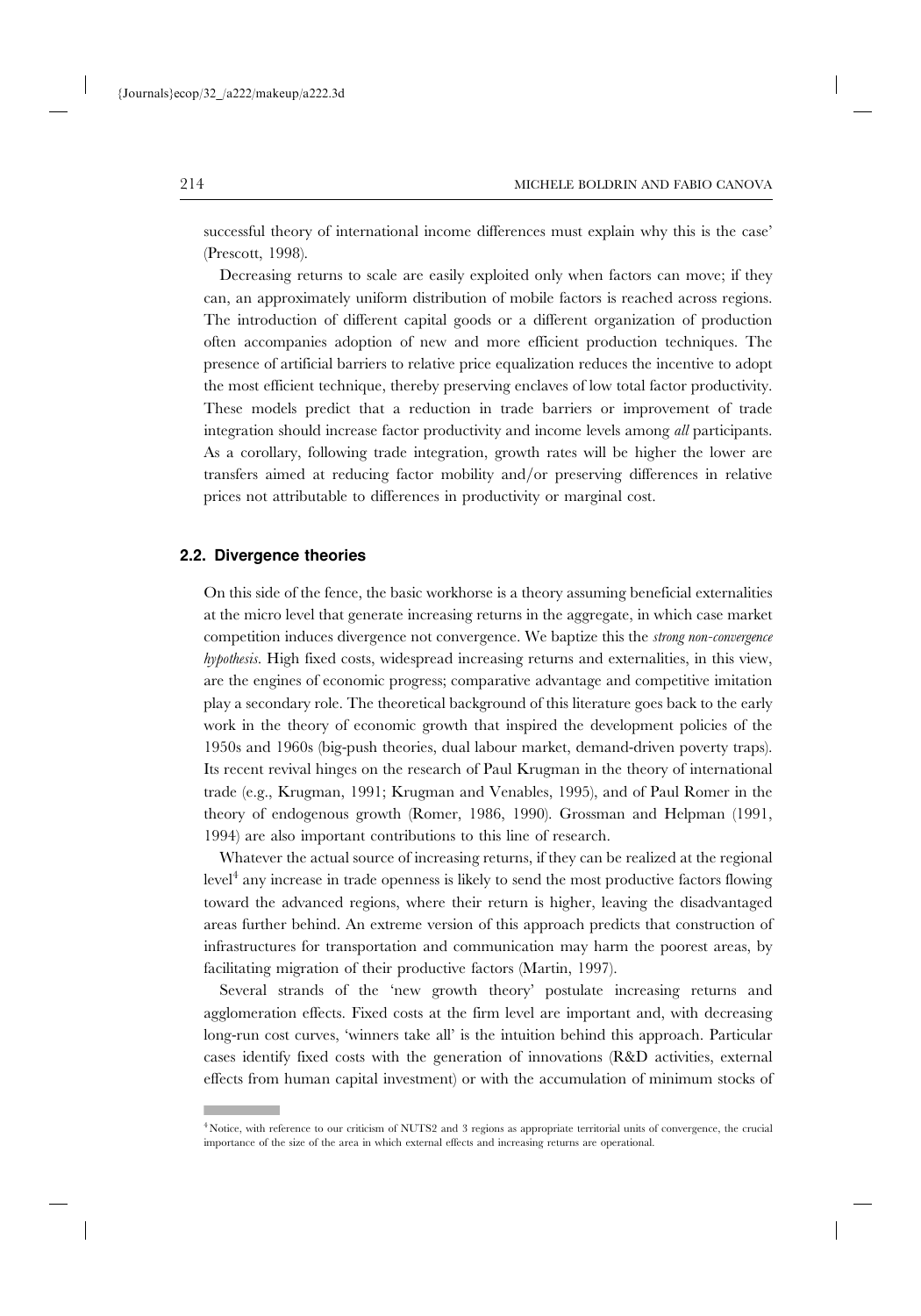An alternative but similar view argues that co-ordination failures inhibit industrialization and sustained economic growth because individual agents cannot co-ordinate their investment decisions. Due to strong beneficial externalities, individual projects are unprofitable if started in isolation. With a critical mass of projects implemented simultaneously, the realized returns are high enough to make them profitable. This may justify subsidies and financial support to firms located in poorer regions,  $if$  the aim is sustained growth in those regions rather than economic efficiency throughout the entire EU.

Traditional regional economics also gives many reasons why economic activity concentrates in a few areas leaving behind the rest: economies of scale and agglomeration, increase in labour market efficiency due to search-and-match effects, monopoly power generated by innovation leadership and, more generally, externalities associated to the generation of productive knowledge.

While the strong version of the non-convergence hypothesis implies that equality of initial conditions is necessary for equality of long-run growth rates, the weak version of the non-convergence hypothesis argues that some minimum absolute level of the externalitiesinducing factors must be obtained to make the process of economic growth selfsustained. The policy implications of the strong and the weak version are rather different. Poverty traps and low-growth equilibria originate in the latter, not because the ratio between the poor and the rich region is below some critical value but, instead, because the poor regions have not managed to cross a threshold level in their endowment of the strategic inputs: human capital, public infrastructures, R&D activity and financial deepening. In the absence of political intervention, or when the latter is too weak, some form of 'club convergence' is to be expected. Regions will cluster within different clubs, which are determined by endowments of the strategic factors. Convergence within each one of these clubs may therefore be observed, with countries belonging to the same club growing (or stagnating) together, without much reduction of between-club inequalities.

This point of view has been translated into a statistical methodology and applied to both worldwide data sets and European regions. A number of authors (e.g., Canova, 1998; Canova and Marcet, 1995; Quah, 1996a, b, 1997; and, for a survey, Durlauf and Quah, 1999) claim there is evidence that European regions are dividing in four clusters, each one with its own asymptotically stable per capita income level. The evidence we report does not support this view.

An important remark must be added as to the policy implications of the nonconvergence models. One must carefully distinguish between overall economic efficiency and inter-regional equality. If the EU15 is an economic unit within which capital and labour freely move and the objective of policy is the maximization of welfare for the average European citizen, almost all divergence models would recommend that more, not less, regional concentration of economic activity be supported. Non-convergence predictions reflect increasing returns to scale. Concentration of economic activity minimizes costs and maximizes productivity.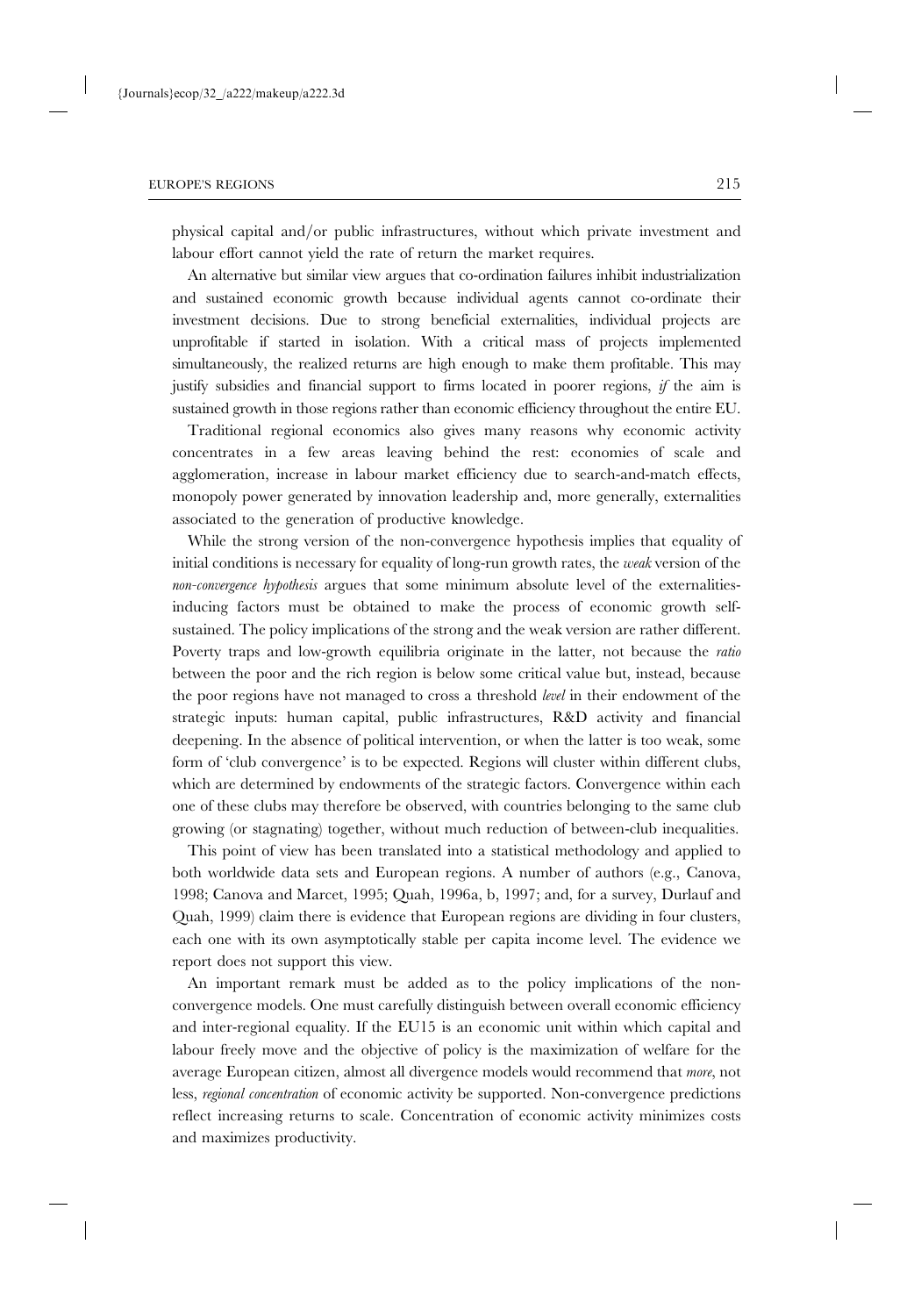Things are different when regions are considered as separate entities to which labour is tied as a fixed factor. In this case, welfare weights must be attached to the utility of the citizens of each region. A reasonable assumption is that of equal welfare weights. If the planner is patient enough, some form of 'equality in long-run consumption levels' might be a goal of public policy. With beneficial externalities and increasing returns in aggregate technology, two solutions are possible. When lump-sum payments are possible, the planner should favour agglomeration of mobile factors to maximize total output, and redistribute it to the citizens of the different regions to equate the appropriate marginal utilities.<sup>5</sup> If lump-sum side payments are impossible, optimum policy trades off aggregate efficiency and regional convergence of consumption levels. Some aggregate output is sacrificed by distortions that improve equality across regions. Under increasing returns in each region, this requires fostering growth in the poor areas while restraining the richest ones. In these circumstances, a suitable variation of the 'infant industry protection' argument leads to the conclusion that free trade is bad for poor regions. This is, after all, the message from a large portion of the divergence literature. The latter is a rather paradoxical conclusion for the EU, founded to facilitate trade within Europe. Hence, the surrogate solution of subsidizing growth in the poor regions: this may reduce overall efficiency but maximizes the aggregate welfare function when immobility of labour is taken either as an assumption or a desideratum.

## 2.3. Why are we testing for convergence versus divergence?

As usual, our empirical investigation is hampered by lack of the appropriate data, lack of controlled experiments, and a high degree of 'observational equivalence' between competing theories. The first two are obvious; the third needs more discussion. Convergence models predict convergence to a common long-run growth pattern. But, in general, this depends upon initial conditions and upon the endowment of natural and/or immobile factors. Different regions may be converging to different long-run growth rates just because of different initial conditions. Secondly, convergence models predict that rich countries should grow more slowly than poor ones only if one believes that technological progress is exogenous and constant. When technological adoption is endogenous, convergence models make no clear prediction as to the pattern that growth rates should follow.

Things are not easier on the divergence side. Single-country models with external effects also predict long-run convergence in growth rates, provided the maximum sustainable growth rate is finite. In fact, simple one-sector models of growth with either constant exogenous technical progress or external effects *predict the same thing: monotone* convergence, with rich countries growing slower than poor ones (see Boldrin and Rustichini, 1994). Hence, while interesting for accounting and data-organization purposes, convergence regressions of the kind popularized by Robert Barro and associates have

 $5$  Should regional funds be interpreted this way? This is a distinct possibility that we discuss in the conclusion.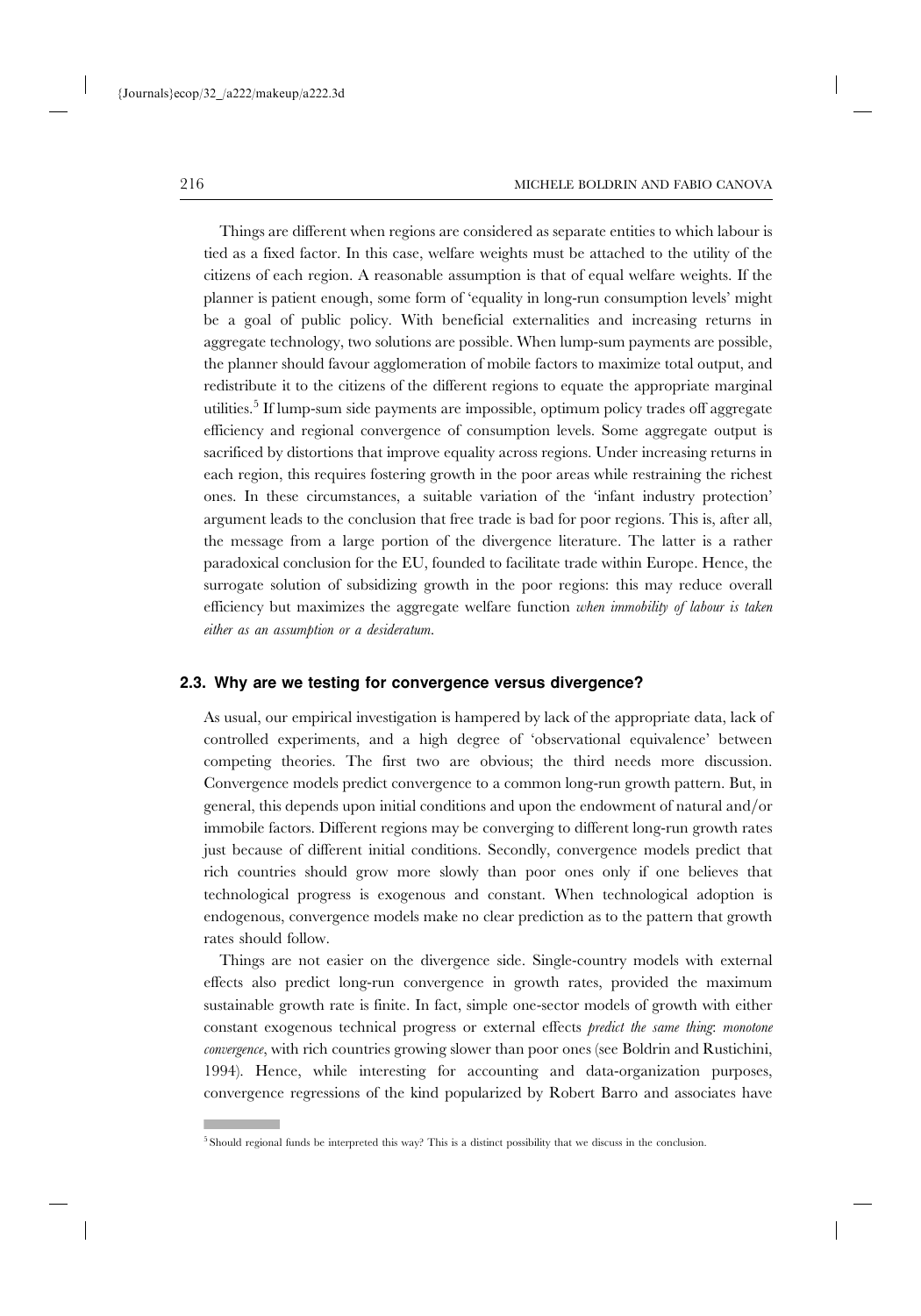no implication whatsoever for deciding which class of models is the least inappropriate description of the real world!

Why, then, did we label with 'divergence hypothesis' those models incorporating external effects and increasing returns? For two reasons. First, and most importantly, because most scholars seem convinced that external effects and increasing returns play an essential role in modelling long-run differences in growth rates. This research agenda, put forward by Romer (1986) and Lucas (1988), has been followed by scores of researchers. This, by itself, would not be relevant for our purposes if it were not the case that, especially in policy circles, external effects, increasing returns and large fixed costs are constantly advocated as the explanation for persistent underdevelopment. As the next section shows, the European Commission clearly shares this view. Second, when aggregate increasing returns dominate, such models do predict stagnation for regions starting below a certain threshold level for the initial stock of capital. To the extent that the intellectual support for current policies is provided by this extreme view of the divergence hypothesis, it seems important to check if the evidence backs it up.

Efforts to measure external effects directly have also been made and, in general, have not found strong evidence of external effects. Ciccone (1997), Ciccone et al. (1999) and Acemoglu and Angrist (1999) are recent and particularly well-crafted efforts in this direction. Ciccone (1997) finds no evidence of human capital externalities across US counties. The evidence reported in Ciccone *et al.* overwhelmingly supports the idea that, at the city level, human capital externalities are too weak to overcome the usual effect of decreasing returns; evidence of physical capital externalities is even weaker. Acemoglu and Angrist use microeconomic evidence about schooling and returns on education to evaluate the difference between private and social returns. They find returns on education are relatively high, about 7%, but the difference between private and public returns are very small and statistically insignificant.

A final remark. Tests of the convergence/divergence hypotheses usually use data on per capita income, yet the theories make predictions about labour productivity not income. The key difference between the two theories has to do with the nature of the aggregate production function and its implications about labour productivity. Both divergence and convergence theories assume full employment, and make no predictions about unemployment and labour force participation rates. Yet, as we shall see, this makes all the difference in the analysis of data. And it allows for an interpretation of the results that we find both reasonable and interesting.

#### **3. REGIONAL CONVERGENCE: BRUSSELS' VIEWS AND POLICIES**

If increasing returns and local externalities dominate, the adoption of a common currency by countries with different economic potentials may fuel further divergence. In this case, common monetary policy and greater fiscal policy co-ordination will themselves enhance the need for more regional redistribution. The paradoxical idea that European integration – macroeconomic policy convergence and greater factor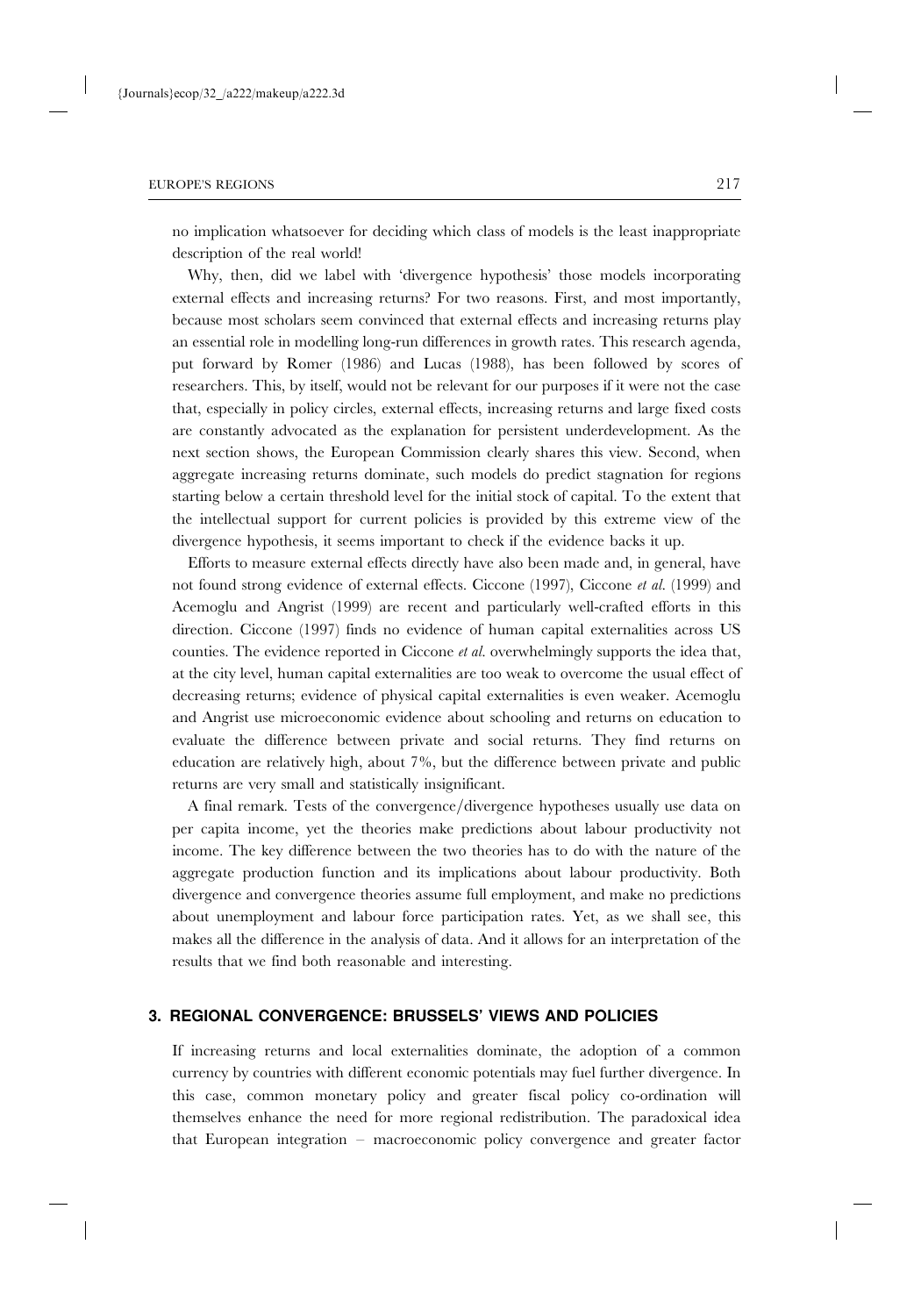mobility – will 'cause' divergence in regional income growth rates is explicitly stated in many policy-oriented studies and provides the logical backbone for most official reports of the European Commission (Emerson, 1990; European Commission, 1994a,b, 1996, 1999; Hannequart, 1992; National Institute of Economic and Social Research, 1992; Padoa-Schioppa, 1987). This is despite many statements to the contrary in the 'Cecchini Report' (Cecchini, 1988) and in the 'Delors Report' (Delors, 1989). This pessimistic view offers the most coherent interpretation of the Delors II budget proposal, agreed in December 1992 at the Edinburgh Summit, which led to the creation of the Cohesion Fund and inspired recent European Commission policies. The Berlin Accord of the Council of Europe in March 1999 confirmed the spirit and the substance of the current regional policies.

## 3.1. Policies

The EU's views of both its aim (economic integration) and its advantages (more efficient resource allocation and higher incomes for all) have shifted since the late 1950s. The logical and factual link between deeper market integration/liberalization and higher income for *all participants* has been called into doubt. Currently, the basic presumption is that deeper economic integration may favour *some participants* at the expenses of other. Avoiding this requires deeper political integration and interventionist regional policies.

In setting criteria for regional policies, the EU has mostly adopted the 211 NUTS2 regions of the EU as the appropriate territorial units.<sup>6</sup> Measures of income and labour employment dispersion across NUTS2 regions are currently taken as the yardstick against which the efficacy of regional economic policies is appraised (European Commission, 1994b, pp. 33–118; 1996, pp. 21–48 or http://www.inforegio.cec.eu.int/ wbover/overcon/oco2a-en.htm for a constantly updated view). The unambiguous aim of EU regional policies is to achieve near uniformity of income and (relative) factor endowments at the NUTS2 level. Disparities among NUTS2 regions are measured by per capita income, unemployment, educational attainment, R&D activity, and amount of public infrastructures. Successful policies mean growth rates of all the major indicators are higher for the poorer regions than for the average. For example, the 'First Cohesion Report' (1996) cites as signals of the lack of convergence that Asturias fell from 77% to 75% of the Community's average income over the period 1983–93 and that Lisboa's per capita income passed from 81% to 96% of the Community's average, while neighbouring Alentejo moved only from 42% to 48% over the same interval of time.

If convergence of income levels is the objective of the Commission, a belief in the lack of 'market driven' economic convergence is the underlying justification for intervention. Theoretical models of economic divergence are the analytical tools through which data

 $^6$  NUTS3 regions are sometimes used as reference units, especially if labour market issues arise. Official Commission reports deem the overseas French provincies Guadeloupe, Guyane, Martinique and Réunion as part of the EU in official comparisons. Their per capita income is between 40 and 54% of the EU average, the next poorest French region (Languedoc-Roussilon) is 79%. Our statistical analysis ignores Guadeloupe, Guyane, Martinique and Réunion.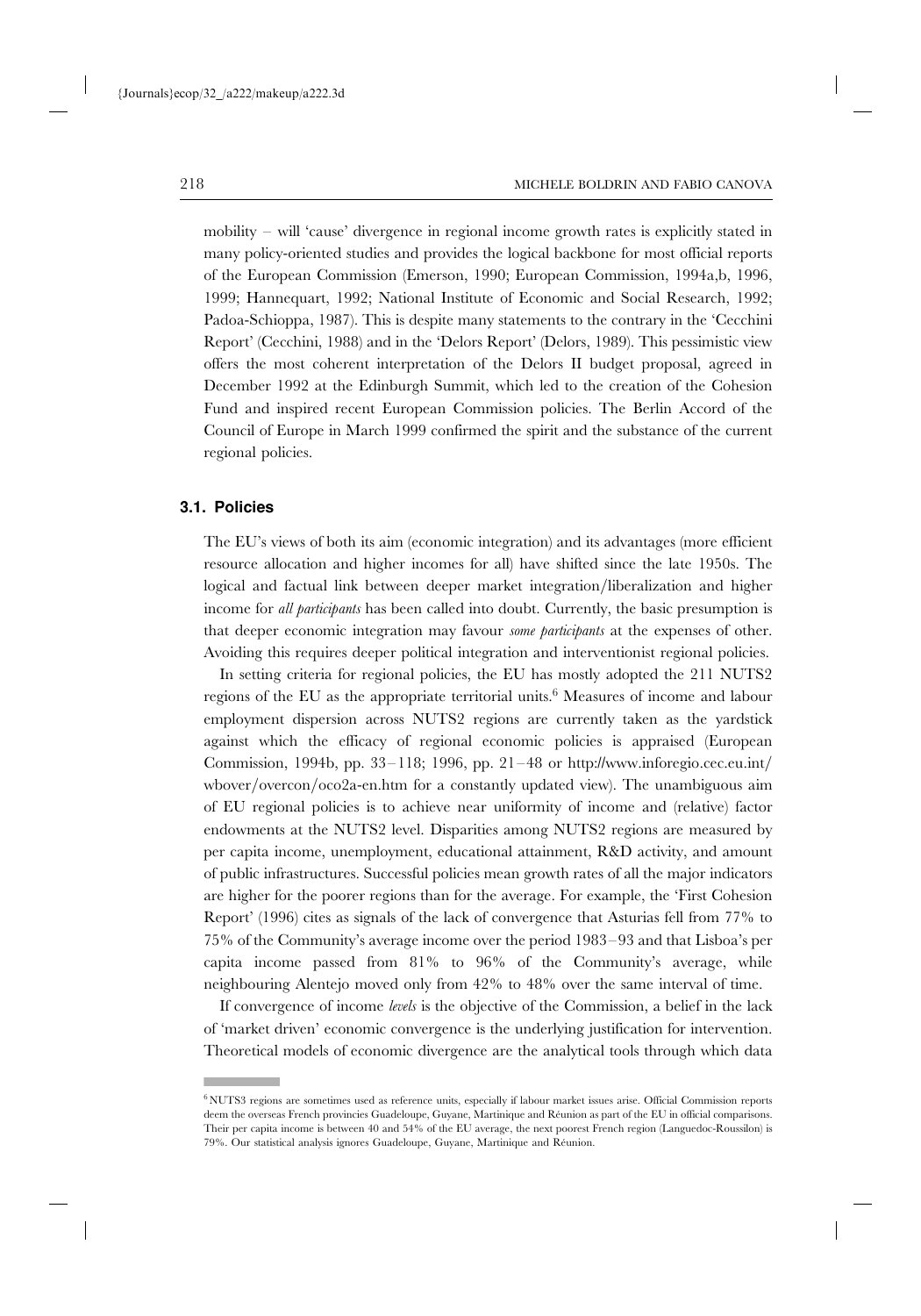are interpreted and policies are first designed and then engineered. The key concept adopted for understanding regional economic development is that of 'competitivity'. The regions and countries of the EU are seen as competing against each other (e.g., European Commission, 1991, p. 32) and the necessity of making the poorest regions more 'competitive' is made more urgent by the introduction of the Euro (European Commission, 1994b, p. 14). Economic areas can grow only if they are competitive, that is, endowed with a number of fundamental characteristics currently displayed only by the most advanced regions. Lack of these characteristics makes poor or less favoured regions 'unable to participate in the world competition', as the General Director for Regional and Cohesion Policies put it.<sup>7</sup> More recent documents (e.g., European Commission, 1999), confirm this view, while adopting a somewhat less extreme notion of competitiveness and a slightly more optimistic view of European regional convergence and of the overall process of economic growth.

In the 1989 Delors Report (p. 22) we read that 'Historical experience suggests ... that in the absence of countervailing policies, the overall impact [of more economic integration] on peripheral regions could be negative. Transport costs and economies of scale would tend to favor a shift in economic activity away from less developed regions, especially if they were at the periphery of the Community, to the highly developed areas at its center. The economic and monetary union would have to encourage and guide structural adjustment which would help poorer regions to catch up with the wealthier ones'. This summarizes the long-run political view on the matter.

To implement the 'structural adjustment' policies advocated in the Delors Report, the attention of the Community officials has centred upon a relatively small number of 'development indicators': (1) infrastructures (transportation, telecommunications and water supply especially); (2) a highly qualified labour force and a high school-attendance rate; (3) an advanced financial system; and (4) a high level of R&D activity or, at least, a high rate of R&D absorption. More recently, a keen concern for environmental and ecological issues has also characterized the allocation of the Cohesion Funds. For these funds, allocated only to Greece, Ireland, Portugal and Spain, the Commission has in fact indicated that a 50/50 split of resources should take place between transportation and environmental infrastructures (European Council, 1999b, c). In any case, the presence of the four factors listed above is systematically described as 'primordial' for economic development and for private investment to take place. If they are not provided by public intervention, it is unlikely that sustained economic growth will get started (European Commission, 1991, p. 12). These indicators correspond to those that old and new divergence theories suggest as the main sources of increasing returns.

In keeping with current fashion, the lack of 'local R&D activity' is perceived more and more as a major, if not the major, cause of slow growth in less developed regions. European expenditure for R&D is judged as being too concentrated in large countries

<sup>&</sup>lt;sup>7</sup> Preface of Mr Eneko Landaburu to Cuadrado Roura (1998).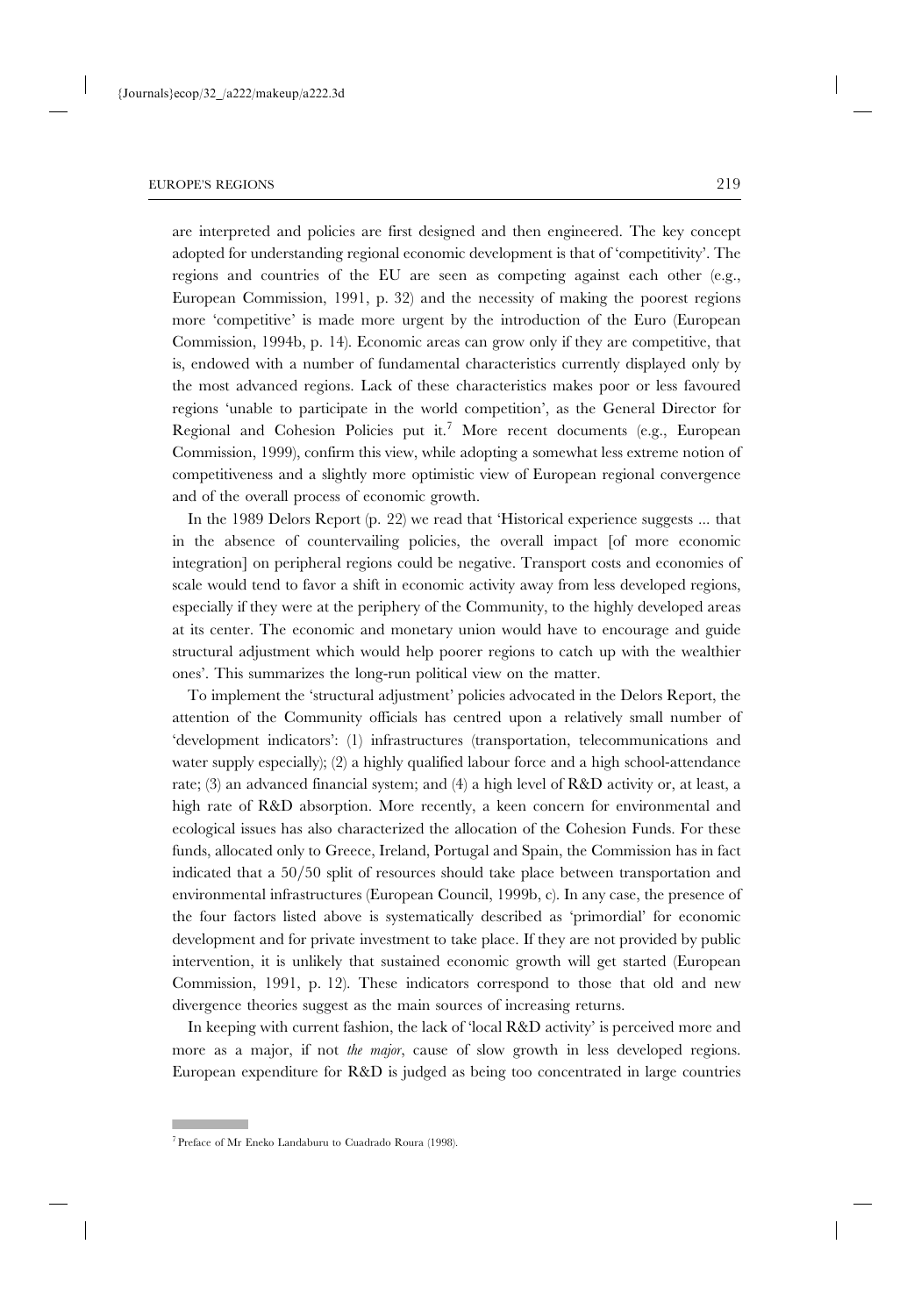(Germany, France, UK) and in large metropolitan areas. Entrepreneurs from less developed regions are perceived as unable to appreciate and acquire technological knowledge and should therefore be provided with special incentives to do so. What is more critical is the capacity to absorb and exploit new technology which is often lacking and which therefore implies a need to establish appropriate systems for technological transfer. A key difficulty in the weaker regions, however, is a lack of receptiveness to research and technological development (RTD); a failure of business both to recognize the importance of RTD and to establish a business ethos based on the continuous introduction of new products or processes. This suggests a role for the transfer of appropriately qualified personnel from stronger to weaker regions, demonstration projects and other measures which will help persuade firms of the relevance of RTD to their business prospects' (European Commission, 1994b, p. 11). A frequent criticism of member states' policies in this area is that, by pursuing the objective of maximizing nationwide payoffs in their choice of R&D projects, they concentrate funding in certain areas of the country and do not aim at an even regional distribution of public incentives for R&D (European Commission, 1996, p. 52).

A second major concern of the Commission is labour mobility and inter-regional migration flows. On the one hand, the economic and social advantages of factor mobility are often praised. On the other hand, one can find a number of explicit statements according to which labour market flexibility and mobility of workers would not help the less prosperous regions, as skilled labour would concentrate in the advanced regions leaving the underdeveloped ones worse off. This concern for 'depopulation' of certain areas and the negative effects of migration is particularly strong in the Cohesion Reports. Yet such arguments are often developed for the territorially minuscule NUTS3 regions (e.g., European Commission, 1991). The Commission point of view is that migration flows, caused by disparities in income per capita and unemployment levels, are a 'bad' solution to the unemployment problem (European Commission, 1991, p. 12) as they cause 'congestion' and are 'socially disruptive'. Economic growth in the regions where unemployment rates are high must therefore be fostered. This policy target is explicitly mentioned in defining Objectives 2 to 6 of the Structural Funds.

## 3.2. Instruments

A detailed description of the criteria according to which regions are classified, and of the methodologies adopted in allocating the funds, can be found in a number of official publications, available at the *InfoRegio* Web site, www.inforegio.cec.eu.int. Here we summarize the essential information needed to make the forthcoming analysis understandable.

**3.2.1. Structural Funds.** The largest Structural Fund (SF), the European Regional Development Fund (ERDF), was established in 1975, after the incorporation of England,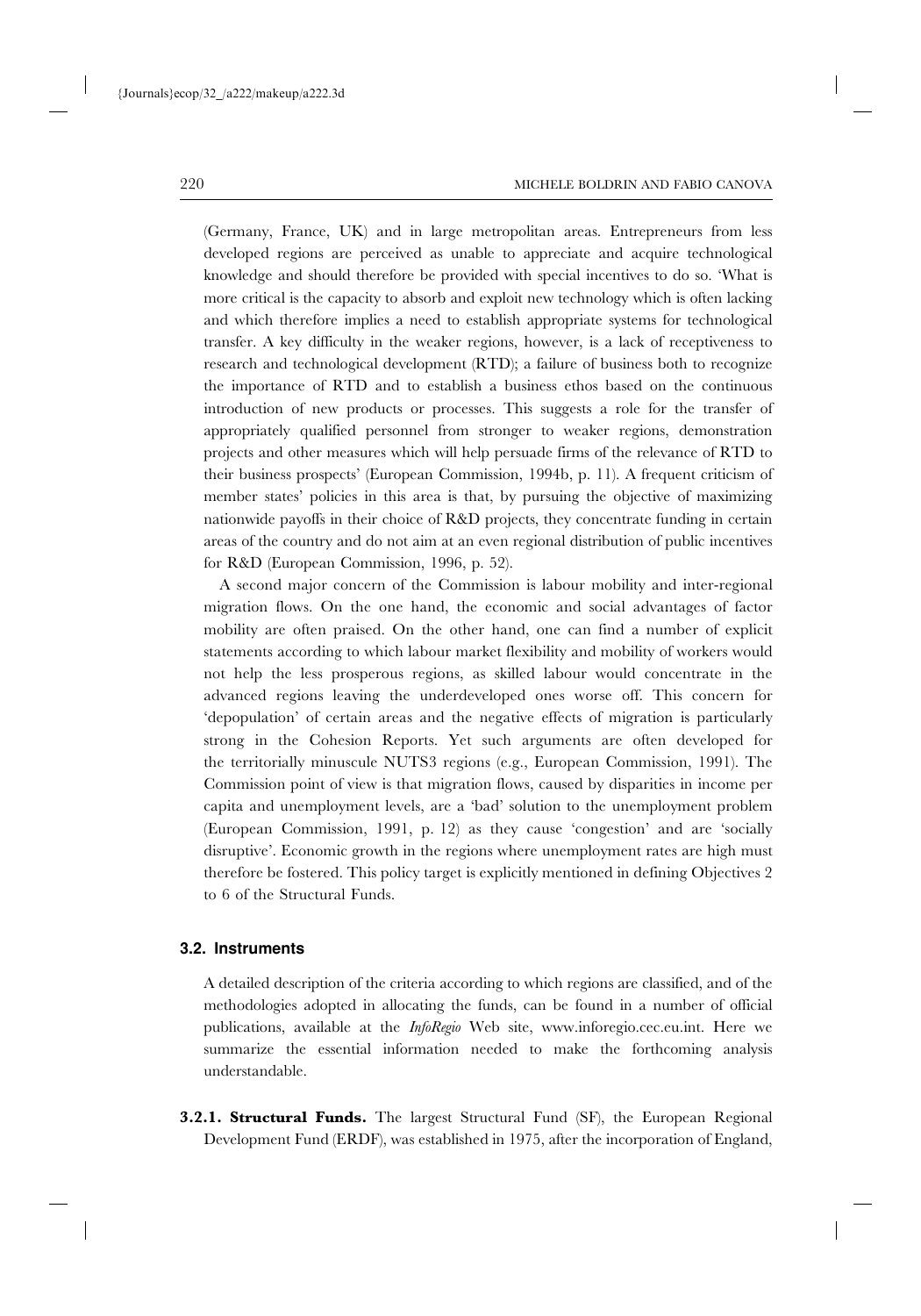Denmark and Ireland in the Community. Before it, European regional policy had already produced the European Agricultural Guidance and Guarantee Fund (EAGGF). Assistance was, and still is, oriented toward less favoured regions and focused mainly on productive investments, infrastructures and Small and Medium Enterprises (SME) development. Other Structural Funds followed. Over time and with the addition of new funds and countries, the scope and definition of 'less favoured region' expanded to the point that SF resources currently flow to almost all NUTS2 regions (see Map 2). In 1996 the ERDF budget amounted to ECU11.8 billion while that of the Cohesion Fund was ECU2.25 billion. Over the period 1994–9, Structural Funds' resources amounted to ECU154.5 billion at 1994 prices. This was roughly one-third of the Community budget, which absorbs almost 1.3% of Community GNP.



Map 2. NUTS2 regions that are Structural Funds recipients, by objective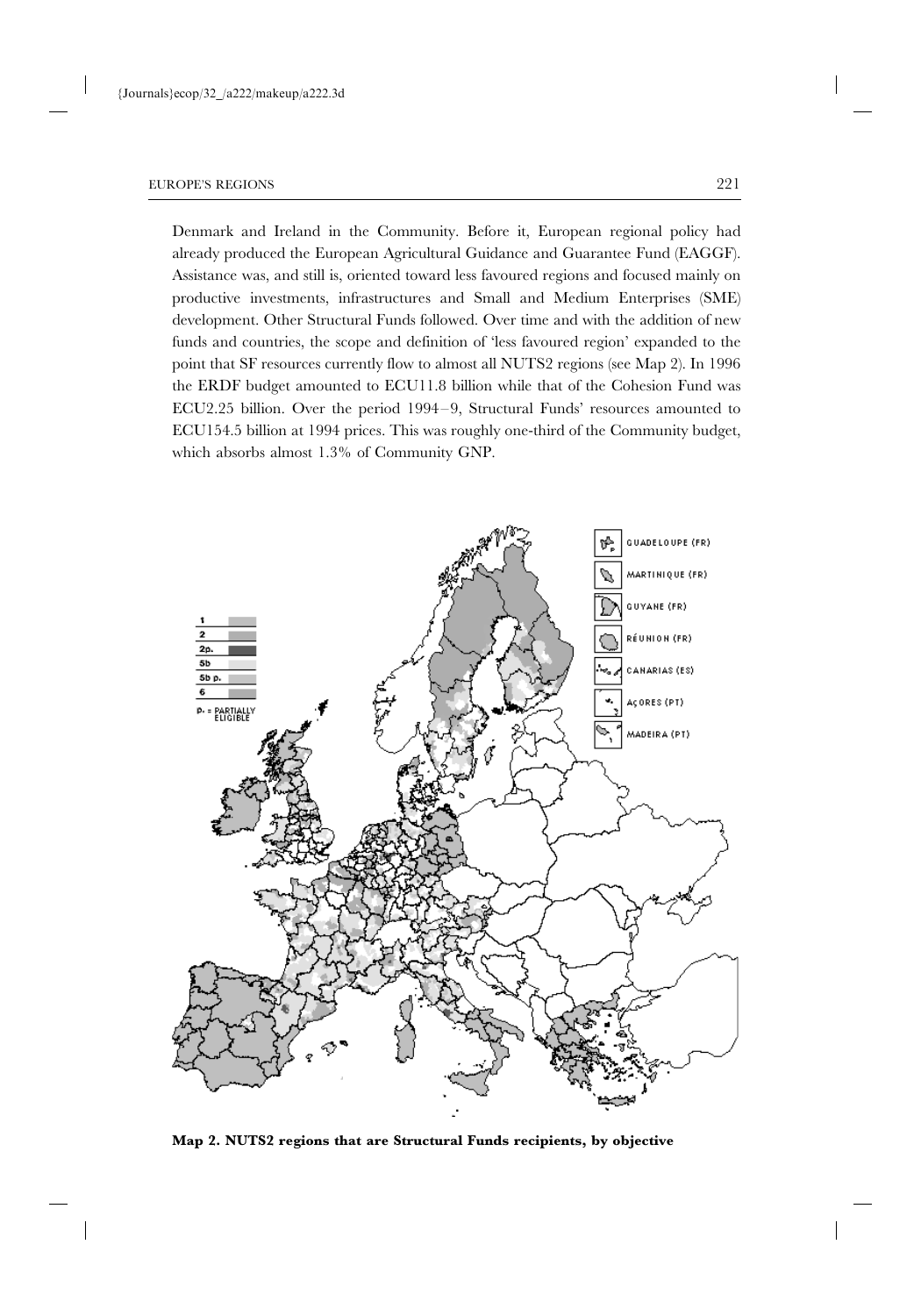Structural Funds are meant to target six objectives. Each corresponds to a different subset of regions of the EU, even if the Commission makes a distinction between 'regional objectives'  $(1, 2, 5b$  and 6) which concentrate about 85% of the budget, and 'non-regional objectives' (3, 4 and 5a). Objective regions are designated at either NUTS2 or NUTS3 level.

- **Objective 1. Economic adaptation of less developed regions**, with a per capita GDP less than 75% of the Community average. This group includes about 50 NUTS2 regions: the whole of Greece; Portugal; Ireland and Spain with the exception of the Comunidades de Madrid, Cataluña, Aragon, Baleares, Navarra, Pais Vasco (58.2% of the population of Spain); the five Länder of former East Germany (20.7% of the population of Germany); Sicilia, Sardegna, Calabria, Basilicata, Puglia, Campania, Molise and (until 1996) Abruzzi in Italy (36.6%); Corsique, Guadeloupe, Guyane, French portion of the Hainaut province, Martinique and Réunion in France (4.4%); Northern Ireland, Highlands and Islands and Merseyside in the UK  $(6.0\%)$ ; Burgenland in Austria  $(3.5\%)$ ; the province of Hainaut in Belgium (12.8%); Flevoland in the Netherlands (45%). That is a total of almost 92 million people, or about  $25.0\%$  of the total population of the Community. Objective 1 takes about two-thirds of total structural funding.
- Objective 2. Economic recovery of regions affected by the industrial **crisis** and which satisfy three eligibility criteria: an unemployment rate above the Community average; a percentage share of industrial employment higher than the Community average; and a decline in the employment level of the industrial sector. Objective 2 regions are designated at the NUTS3 (or even smaller) level. They cover 60.5 million people, or  $16.4\%$  of the population and account for 11% of total Structural Funds expenditure.
- Objective 3. Fighting long-term unemployment. This objective practically translates into facilitating the integration into working life of young people and of other persons exposed to long-term exclusion from the labour market. It includes, for example, the promotion of equal employment opportunities for men and women. The territorial application of the objective covers the whole of the Community, programmes are financed at various NUTS levels, mostly NUTS3. Over time, the population touched by programmes financed by Objective 3 adds up to about 4% of the Community's population. Funding is 9.4% of the total.
- Objective 4. Facilitating the adaptation of workers to industrial changes and to changes in the production systems. This objective also covers the whole of the Community; programmes are financed at various levels, most often NUTS2 and NUTS3. Resources available correspond to 1.6% of total available.
- Objectives 5a, 5b. Speeding up the adjustment of agricultural structures in the framework of the reform of the common agricultural policy and promoting the modernization and structural adjustment of the fisheries sector. Eligibility for Objective 5b is a low level of socio-economic development (measured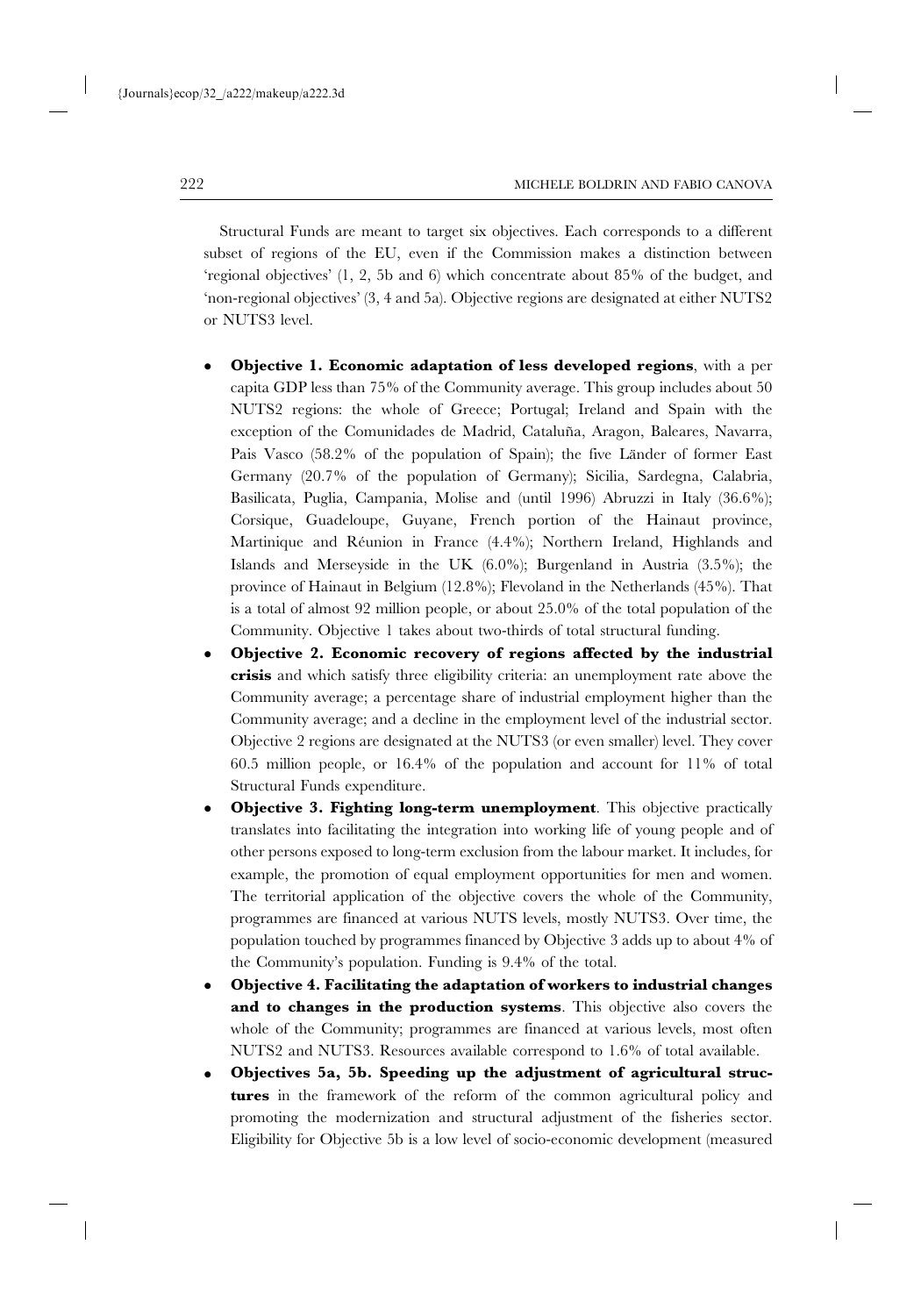by GDP per capita) and two of the following three criteria: high share of agricultural employment, low level of agricultural income, low population density and/or significant depopulation trend. Objective 5a covers the whole of the Community, and has access to about 5% of total structural funding. Objective 5b is limited to areas meeting the criteria above, for a total of 33 million people (10 of which are in France and 8 in Germany). As a percentage of the total population covered by Objective 5, both Austria (29%) and Finland (21%) precede France (18%). The areas involved are typically even smaller than NUTS3 level and funds involved are equal to 4.9% of the total.

Objective 6. Regions corresponding to or belonging to regions at NUTS2 level with a population density of eight inhabitants per  $km^2$  or less. As the label suggests, this covers only regions in the northern parts of Finland and Sweden, with a population equal to 0.4% of the Community's total (17% of Finland and 5% of Sweden). The amount of funding involved is less than 1% of the total.

According to the March 1999 resolution of the European Council, new shares for the 2000–6 budget period will be: 69.5% for Objective 1, 11.5% for Objective 2, 12.3% for Objective 3, with the rest of the Euro 195 billion total to be divided among Objectives 4, 5a, 5b and 6.

The six objectives are pursued by means of various, specific programmes or funds. The generic label 'Structural Funds' covers, therefore, a variety of different programmes.

- 1. European Regional Development Fund (ERDF) established in 1975. Limited to less favoured regions, it focuses mainly on productive investments, infrastructures, SME's development, research and development projects. It should generate growth in capital stock, infrastructures, education, SME firms and expansion of R&D activity. Over the programming period 1994–9 the resources of the ERDF amount to ECU80.5 billion, more than doubling the ECU35.4 billion of the 1989–93 period. This corresponds to 49.5% of the total amount of funds available for structural interventions over the same period. Spain (24.1% of ERDF resources), Italy  $(15.2\%)$ , Greece  $(12.4\%)$ , Portugal  $(12.4\%)$  and Germany  $(12.2\%)$  are the largest beneficiaries. Exception is made for Germany; the same countries have been the major beneficiaries of ERDF funding during the last three programming periods. Funds going to Germany are targeted to the East Länder.
- 2. In 1986–7, the Single European Act and the addition of Title V to the Rome's Treaty led to the creation of the European Social Fund (ESF), designed for vocational training, improvements in the education systems and employment aids. This fund pretty much covers Objectives 2, 3 and 4 and portion of Objective 1. It should therefore generate: mobility of labour, rising employment of young people and women, growth in educational attainment, and an increase in R&D. ESF funds correspond to about 29.9% of Community intervention in the current period, for a total of about ECU50 billion. Spain (20%) and Germany (15.9%) are the largest beneficiaries.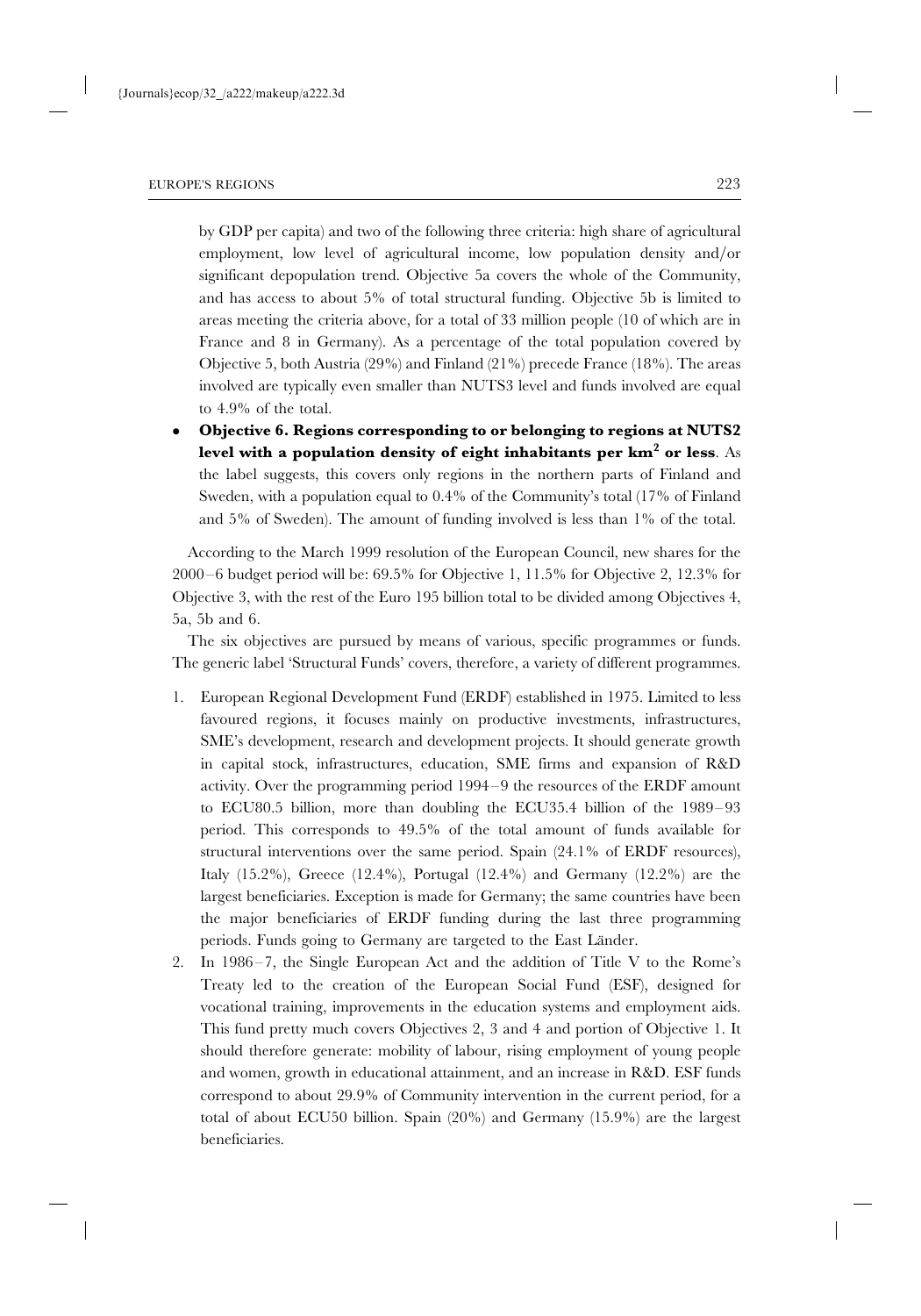- The European Agricultural Guidance and Guarantee Fund (EAGGF) is the oldest 3. fund. Its origins date back to 1962 as a part of the Common Agricultural Policy (CAP). It promotes the adjustment of agricultural structures and rural development measures. It should generate growth in farming employment, productivity and income, and employment of young people in farming. The EAGGF accounts for ECU23.7 billion, which corresponds to 17.7% of the Community structural funding. Major beneficiaries are France, Italy, Spain and Germany, which share about 75% of the total.
- 4. The Financial Instrument for Fisheries Guidance (FIFG) is a specific fund, established in 1994, aimed only at the fishing industry. It replaced a number of smaller, separate instruments dating back to 1976. It should generate growth in fishing employment, productivity, infrastructures and income. Its total budget over the 1994–9 programming period was  $2.9\%$  of total resources available. Spain, Italy, France and Portugal share about 70% of it.

Overall, Spain is the largest beneficiary of SF, receiving almost one quarter of the total (ECU34.4 billion, over the 1994-9 period, at 1994 prices), Germany and Italy are second with 21 billion each, while France, Greece, Portugal and the UK are all at about 15 billion. Denmark and Luxembourg are next to last and last, with 800 and 100 million respectively. The remaining countries are in between. All in all, it seems that every country member of the European Union is economically disadvantaged, at least along some dimension.

**3.2.2. Cohesion Fund.** This fund, established in 1993 as a consequence of the Maastricht Treaty signed a year before, provides financial support to particular projects of member states (as opposed to regions) with a GDP per capita below 90% of the Community average. The purpose of the Cohesion Fund (CF) is to facilitate the compatibility, for poorer countries, of the budgetary discipline required by the Treaty with the continuation of important investments in public infrastructures. It is unclear how long the CF will last, but already it has outlasted the introduction of the Euro.

Four countries have GDP per capita below the threshold (1995 data, EUR  $15 = 100$ ): Greece (65.8), Ireland (78.9), Portugal (72.3) and Spain (75.7). <sup>8</sup> Only countries in line with the programme of economic convergence to the monetary union are eligible. This requirement was applied to Greece with some elasticity, but implied a drastic reduction in CF resources to Greece in 1997–8. Since 1999, funding to Greece resumed at a normal pace. Total funding for 1994-9 was ECU14.5 billion, allocated as follows:  $16-20%$  Greece,  $7-10%$  Ireland and Portugal,  $52-58%$  Spain. For the  $2000-6$ budgetary period, Euro 18 billion have been allocated to the CF (European Council,

<sup>&</sup>lt;sup>8</sup>These official numbers in the First Cohesion Report, European Commission (1996) are highly debatable according to the Commission's own statistical documents. European Commission (1999; Table 1) gives, for 1995 in PPS, Greece = 66.4, Ireland = 96.8, Portugal = 70.1 and Spain = 78.6. Ireland had therefore passed the threshold when the CF programme was started. Since then, it has passed the 100% mark as well.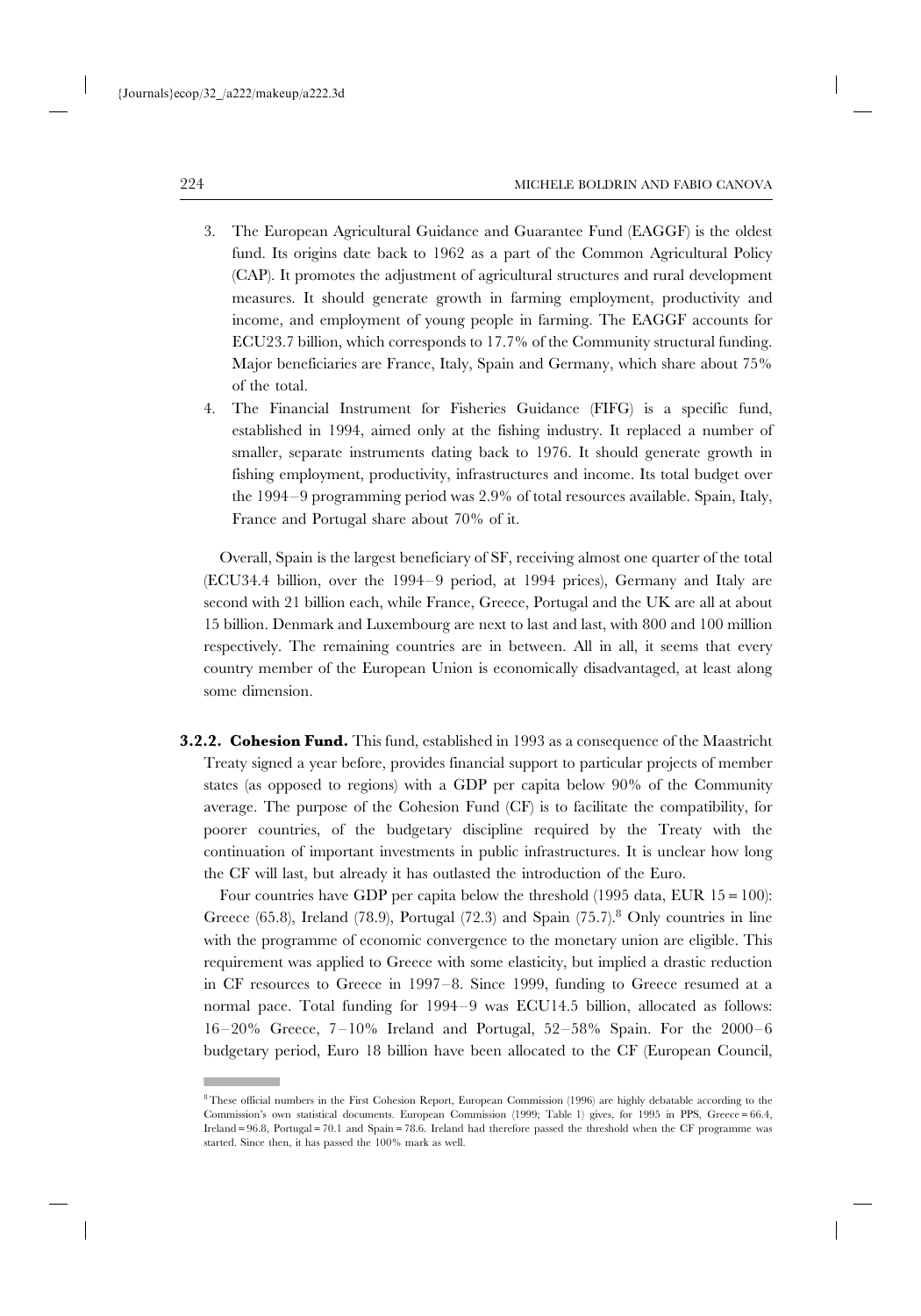1999a). Ireland will be receiving funds under the CF programme over this period, despite having long surpassed 90% of the EU level in per capita income.

The CF provides financial support to two kinds of large, public or private investment projects and can contribute up to  $80-85\%$  of total public expenditure.

- 1. Environmental projects aimed at achieving the Community's environmental objectives. This should generate water treatment, transportation and environmental improvement.
- 2. Transport infrastructure projects, aimed at developing transport infrastructures within the Trans-European Transport Network (TEN). It should generate roads and railways.
- 3.3.3. European Investment Fund. Created in June 1994, it aims at long-term financing of projects related to the Trans-European Transport Network and to the development of small and medium-size firms. In 1995 the value of insured loans amounted to ECU686.8 million.

## 4. EUROPEAN INEQUALITY: GROWING OR DISAPPEARING?

In this section we look at the available evidence. Additional data and estimates mentioned in the text and which, for the sake of brevity, are not reported here can be found online at http://www.econ.umn.edu/~mboldrin.

#### 4.1. Convergence regressions

Barro and Sala (1991, 1992) estimate different versions of the following regression equation

$$
\Delta \log y_t^i = \alpha_i + \beta \log(y_{t-\tau}^i + \varepsilon^i) \tag{1}
$$

where  $y_i^i$  is per capita income, or value added, or productivity in either region or country i at time t. They find evidence for unconditional  $\beta$ -convergence across European regions. Possibly controlling for a number of individual characteristics included in the coefficient  $\alpha_i$ , they claim that per capita income is becoming similar across countries and regions and that this convergence process is taking place at a 'universal' speed of convergence of around 2% a year. In cross-section regressions of data for the post-World War II period, a statistically significant negative value of the parameter  $\beta$  is calculated (hence  $\beta$ -convergence).

Barro and Sala were able to consider only a few Objective 1 regions, and their data end in the mid 1980s, before the European Structural Funds started really to operate. Using data for 185 NUTS2 regions during 1980–96 we estimate a number of different specifications for regression (1). The results are mixed, but not supportive of  $\beta$ convergence for regional per-capita income (detailed results available at http:// www.econ.umn.edu\~mboldrin\regions). We estimated (1) over various sub-periods and sub-samples, using both per capita GDP and labour productivity, in absolute value,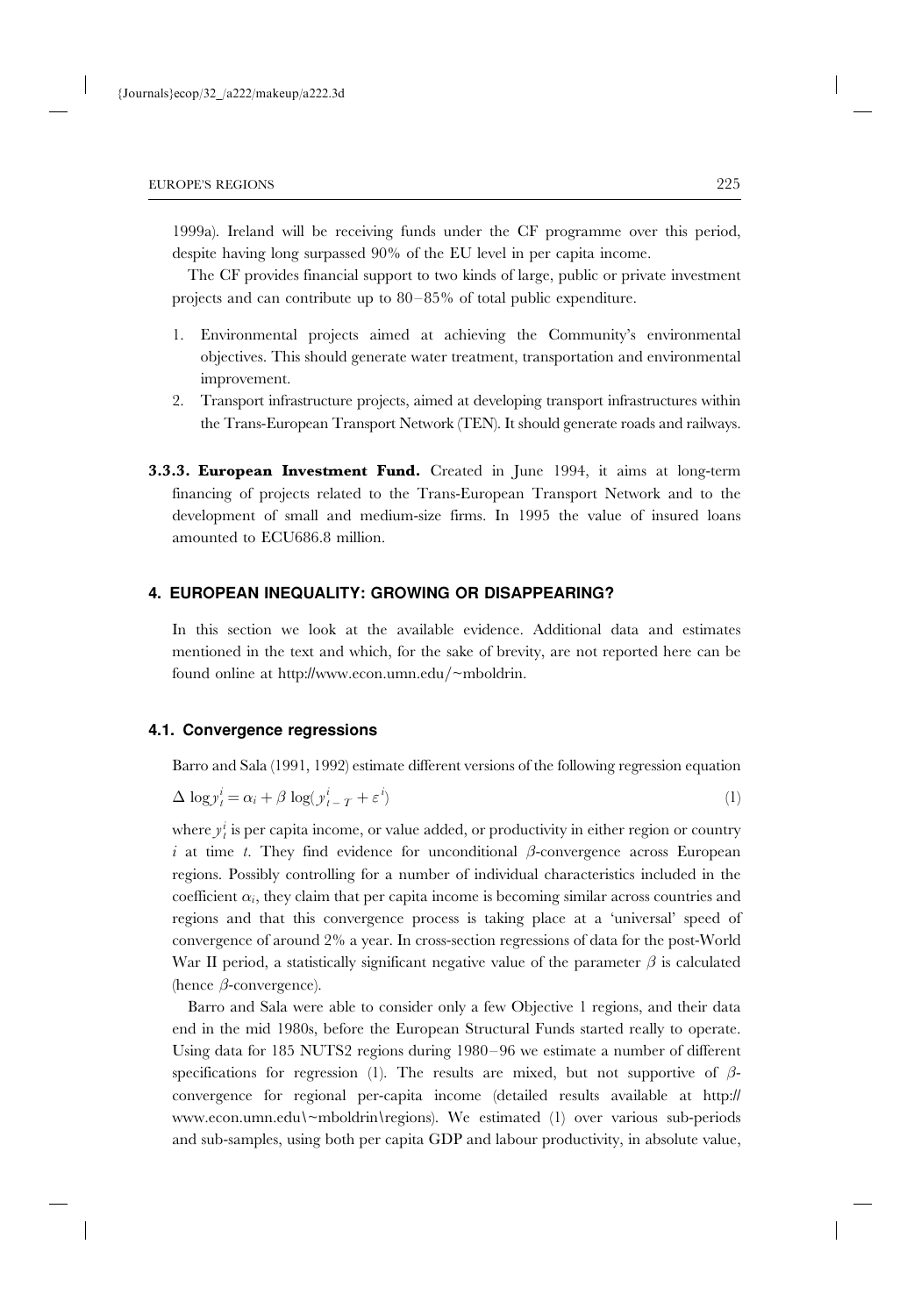in logs and scaled by national or European averages, with and without national dummies. When  $y_t^i$  is *per capita GDP*, the point estimate of  $\beta$  is always either positive or statistically insignificant, or both. When, instead,  $y_i^i$  is *labour productivity*, the point estimate of  $\beta$  is both negative and statistically significant.

A number of studies have estimated convergence equations that recognize the existence of different steady states (Canova and Marcet, 1995). For each region (or group thereof) one computes an asymptotic distribution, and estimates a steady-state value. The collection of steady states so obtained is regressed against the initial conditions of each region. The estimated coefficient in this second regression tells us if convergence to a common steady state is expected or not. We apply this procedure to per capita income and labour productivity of the 185 NUTS2 regions mentioned above, and over the same time period. When per capita GDP is the variable of interest, the estimated coefficient  $(\beta)$ is 0.98 with an estimated standard deviation of 0.02. A coefficient of unity would imply neither convergence nor divergence, so our results are consistent with this. Using labour productivity instead of per capita GDP, we obtain a coefficient estimate of 0.82 and a standard deviation of 0.07, which implies a very small amount of convergence (but certainly rejects the divergence hypothesis which requires a coefficient above unity).

Researchers working within this framework have also reported the existence of a second form of convergence, ' $\sigma$ -convergence', whereby various measures of dispersion in the distribution of regional per capita income decrease over time. The evidence is very mixed. Recent data fail to support  $\sigma$ -convergence. Figure 1, from European Commission (1999) show some form of  $\sigma$ -convergence for national incomes, but none for regional incomes. Our own estimates agree with this. The sample standard deviation of the distribution of regional per capita income goes from  $0.27$  in 1980 to  $0.25$  in 1996, but oscillates widely during the period; one should not interpret the small reduction as a signal of an ongoing process of  $\sigma$ -convergence. The same is true for labour productivity, which oscillates widely over the sample period and ends the period exactly where it started 16 years earlier. We have also computed the time series of the ratios of the highest to lowest quartile. For per capita GDP it goes from 1.32 in 1980 to 1.30 in 1996, for labour productivity the figures fall from 1.27 in 1980 to 1.21 in 1996. In both cases the ratios oscillate over the sample period. Nevertheless, this ratio for labour productivity goes above its initial value only once (in 1985 when it reaches 1.28) while the one for per capita GDP is above the 1980s value every year except in 1986  $(1.31)$  and 1989  $(1.30)$ , reaching a maximum of 1.43 in 1990 and it is still at 1.33 in 1995.

These results and others of a similar nature provide an insight. Evidence of convergence weakens after the late 1970s or early 1980s. During 1950–73, there is a strong tendency for poorer countries (and, in the limited data available, also for the poorer regions) to catch up to the European average. This pattern is confirmed by a variety of other indicators, including our analysis (not reported here) of the sample distribution of national's relative income levels before 1974. Over the next two decades convergence largely stops. National patterns become dominant and convergence coefficients become insignificant in per capita income data.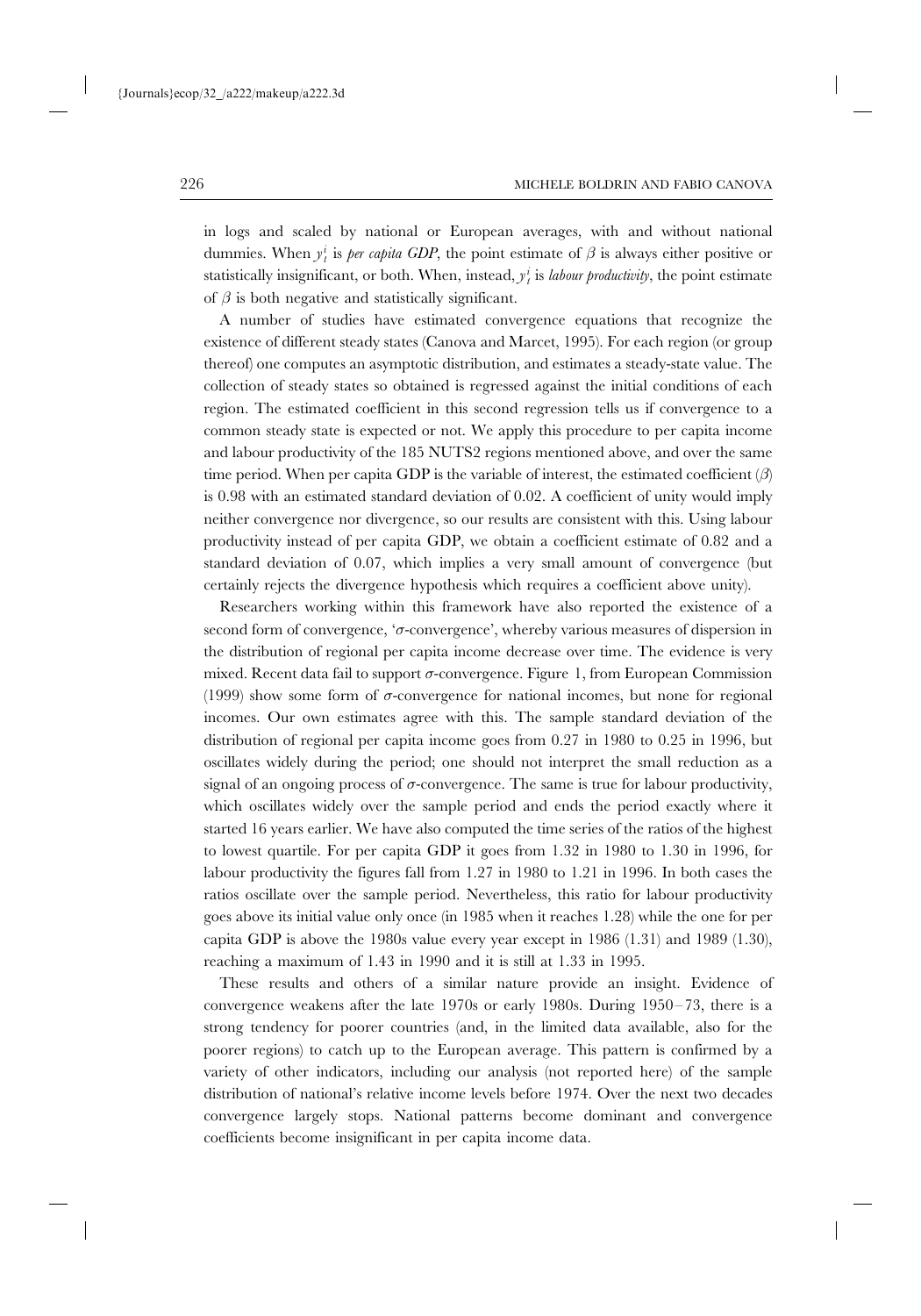

Figure 1. Disparities in GDP per head, 1986-1996

These are interesting results. Absent regional policies, the increase in trade of the 1950s and 1960s was associated to a fairly strong reduction in national and regional income disparities. With regional policies in place, increasing trade within the EU was no longer accompanied by convergence in per capita incomes. Labour productivity kept converging, but very slowly. This is very different from, and almost opposite to, what divergence theories predict should happen.

#### 4.2. Distributions: income and unemployment

Regression analysis as in  $(1)$  cannot lead very far because it summarizes the dynamics in a single point estimate. The evolution of regional income inequality is multidimensional and inequality measures are notoriously ambiguous. Still, by looking directly at the sample distributions and at a variety of measures of dispersion, clearer conclusions can be reached. We begin by looking at measures of inequality in income per capita and unemployment rates.

**4.2.1. Income per capita.** Figure 2 reports the distribution of the log regional per capita income, scaled by the EU15 and the national averages respectively, in 1980 and in 1996 and the estimated long-run distribution resulting, should the same conditions continue in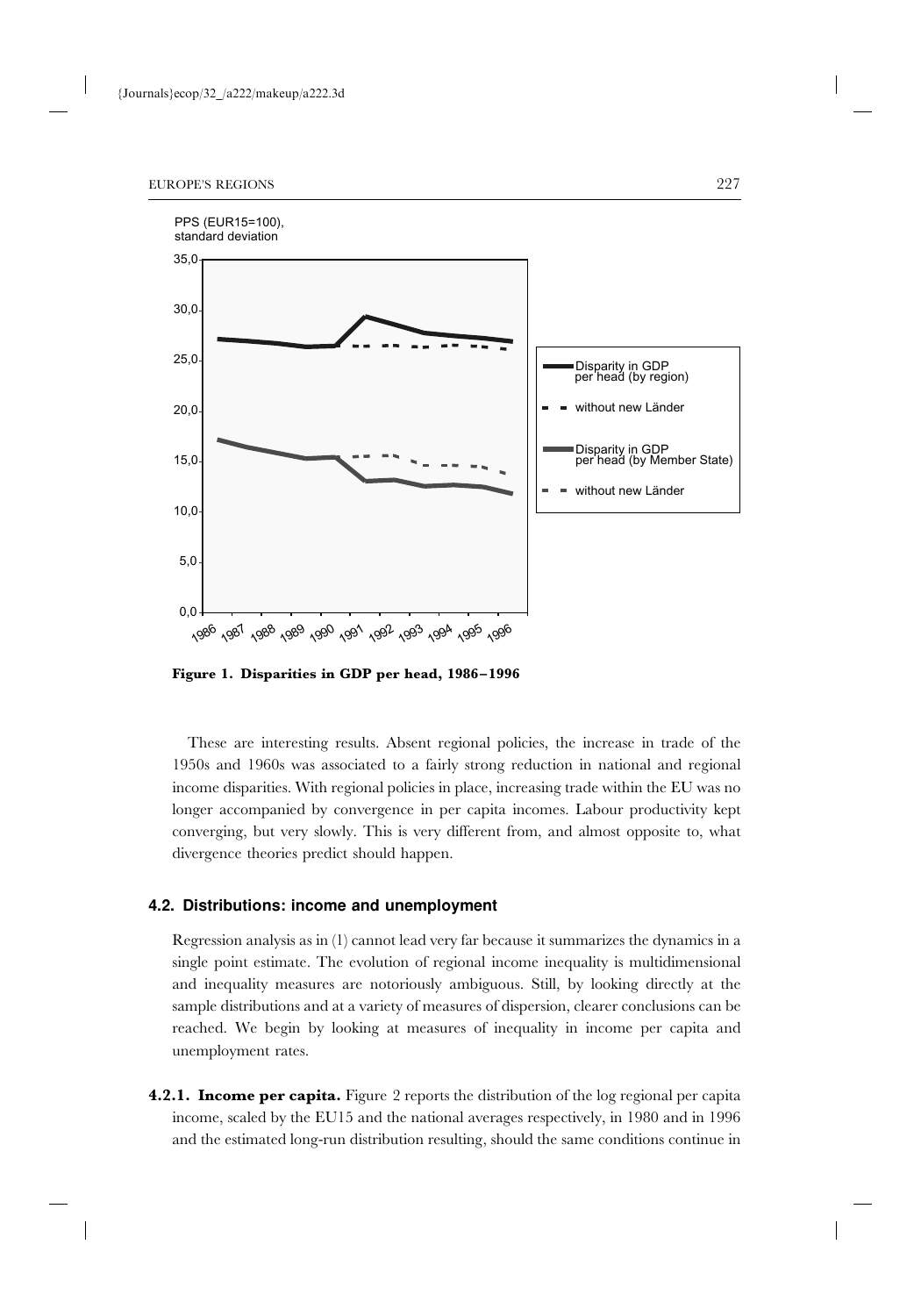

## Distributions at various dates

Figure 2. GDP per capita, European and national scaling

the future (see Canova, 1998 for technical details). In each box, the histograms group regions in nine (or less) classes of per capita income (up to  $40\%$ ,  $41-55\%$ ,  $56-70\%$ ,  $71-85\%$ ,  $86-100\%$ ,  $101-115\%$ ,  $116-130\%$ , above  $131\%$ ) where 100 is the average (European or national) income for each year. For the steady state distribution, 100 is the level of regional per capita income which would obtain if unconditional convergence were taking place asymptotically.

Three facts are evident. First, there is no tendency for the 1996 or for the steady state distributions to collapse toward their central value, a tendency that would be consistent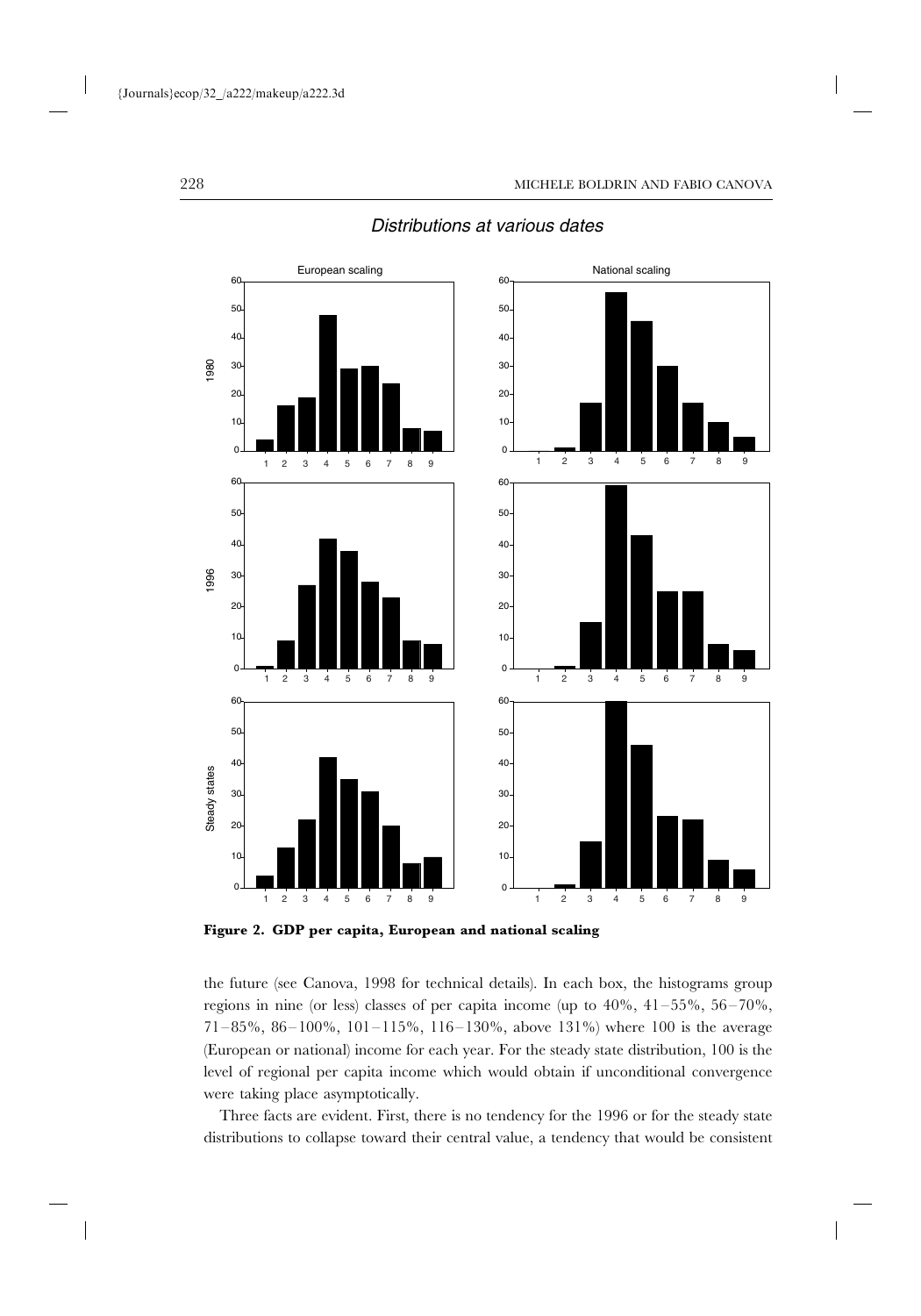with the concept of  $\sigma$ -convergence mentioned above. Second, the features of the distributions are very persistent. For example, the spread between the upper and the lower decile of the distribution at the beginning, the end of the sample or at the steady states is largely unchanged; we do not notice any form of systematic catching-up of poor regions ('miracles' do occur, though), and relative income inequalities are not reduced over time. Third, there is a tendency for units which started above the mean to regress toward or below the mean. The leftward shift of the overall distribution is quite evident both in 1996 and at the steady state. The number of regions with per capita income below the European average did not decrease over the 16 years considered, and the median per capita income is still well below the mean.

Examination of regional behaviour restricted to individual countries provides further evidence. Among the four Southern countries only Spain displays a (very weak) reduction in regional income inequalities; in the other three countries disparities did not decrease over the decade. New losers have appeared in some of the richest countries. At the EU level, the long-run distribution displays a very long right tail and a high concentration of regions on the left of the mean income point.

Non-decreasing regional inequality at the national level, paired with a certain reduction of inequality among countries, suggests that the following phenomenon could be observed. Within each country, rich regions grow faster than poor ones and the rich (relative to national average) regions of poor countries grow faster than those of countries that are already above the continental mean. This could produce the creation of 'convergence clubs' at the European level. If there is a tendency of regions which are well off relative to national average to cluster around an aggregation pole and for regions which are worse off to cluster around another aggregation pole, then scaling by the European average, which assumes the existence of only one attraction point, is likely to obscure the nature of the convergence process. Moreover if increasing economies of scale were active only for regions that are rich at the beginning of the period, we should see a tendency for the rich regions to move together as time goes by. In both cases, scaling income per capita by the national average should enable the correct characterization of the evolution of inequalities. With national scaling, the number of regions with income higher than their national average decreases between 1980 and 1996 and the tail of poorer than their national average regions tend to increase. This finding contradicts the idea that rich and poor regions are clustering together in two separate clubs.

To formally test the hypothesis that the initial and final (or steady state) distributions are the same we used a Kolmogorov–Smirnov test. This non-parametric test examines whether there is any significant difference between distributions by looking at their maximum discrepancy. The test confirmed that the distributions of income per capita are not statistically different over time (further details available from the authors on request).

Given these general characteristics, we would like to know more about the behaviour of specific regions: which among them transit from one position to another and which are completely immobile. Did regions with support from the European Commission,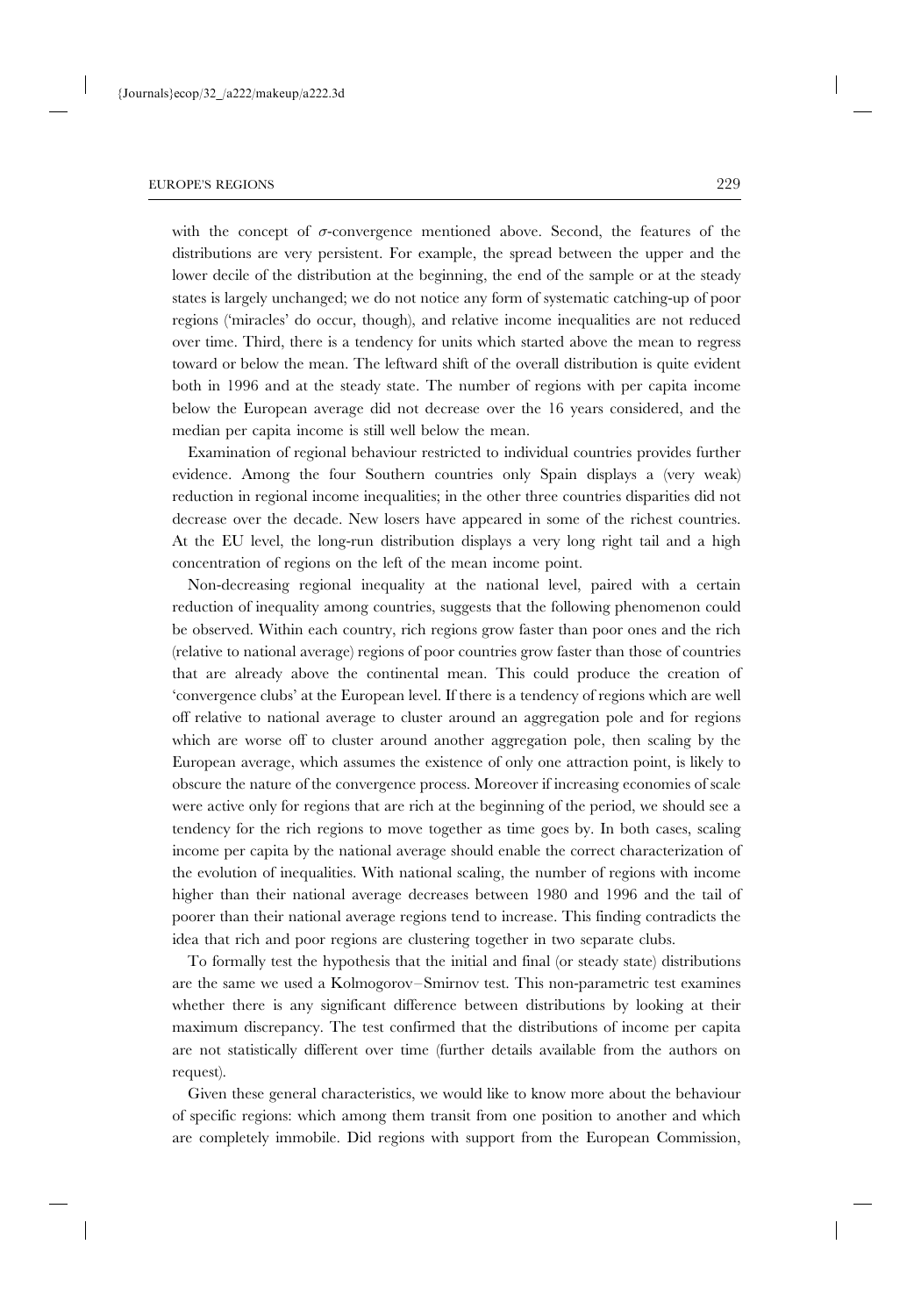either through structural or agricultural funds, show different behaviour? If EU funds make a difference, this should be reflected in a shift to the right of the overall distribution. Secondly, if divergence theories are correct, one should also see a reduction of income dispersion within the recipients themselves.

Figure 3, which reports these distributions for 1980, 1996 and for the steady state, suggests that the situation among funds' recipients is not particularly different from other regions, and that no visible evidence of accelerating growth rates appears. The



## Distributions at various dates

Figure 3. GDP per capita, ERDF and PAC recipients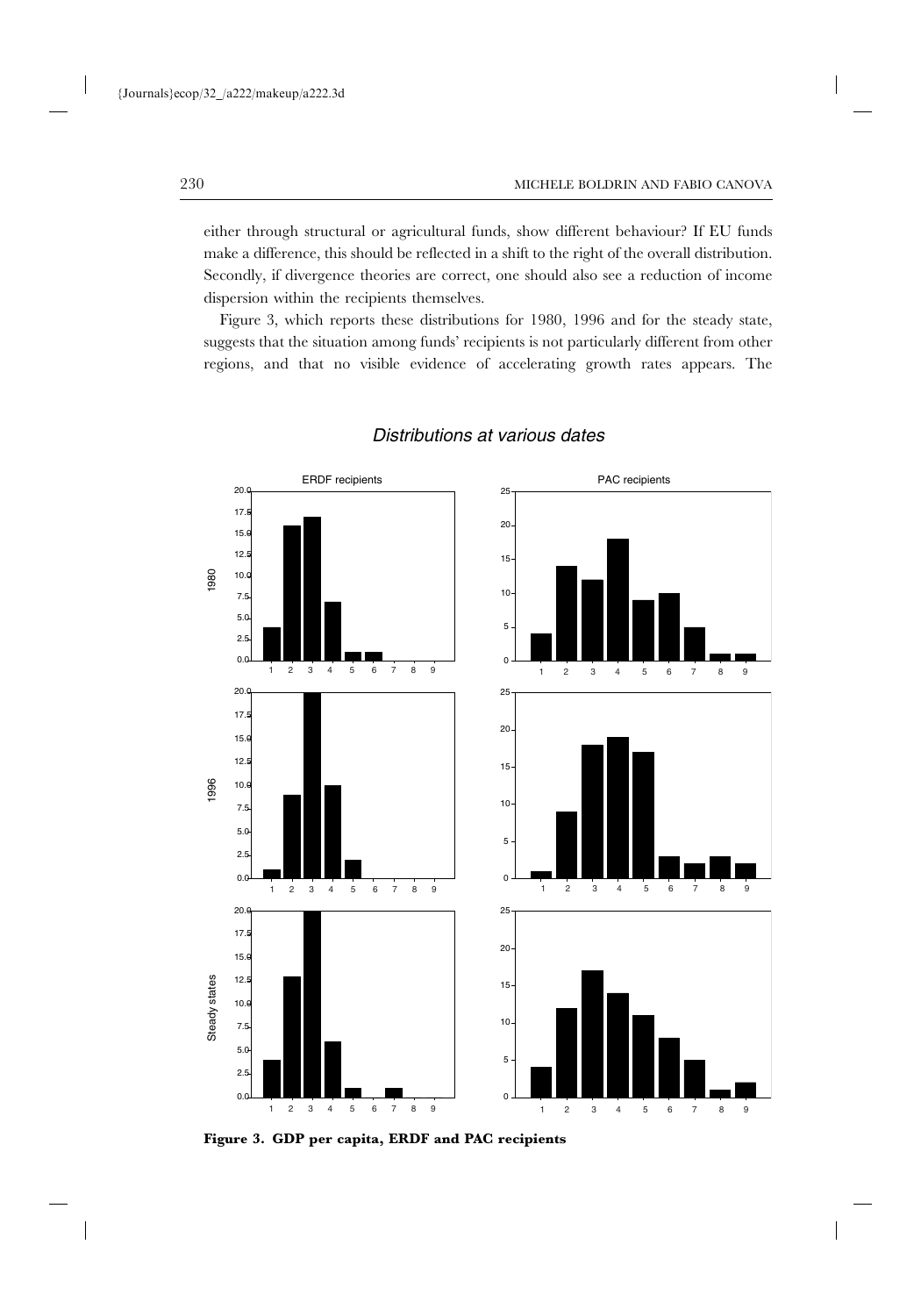distributions are quite similar across time and being a recipient of either EU (Figure 3) or national (unreported) funds does not seem to have changed, except in a very limited number of cases, the position of a region relative to the European average. Indeed, one may verify that all the action in the asymptotic distribution of the left panel of Figure 3 is due to the presence of Ireland. Analogous conclusions can be drawn from the (unreported) time series of median, quartiles and interquartile ratios (ratio of highest to lowest quartile) for the population, ERDF and CAP recipients. This is somewhat surprising for the case of ERDF funds since they are supposed to affect the basic determinants of the evolution of per capita income. On the other hand, the result was to be expected in the case of CAP funds, which have a purely redistributive function in favour of the agricultural sector. Indeed, as the right panel of Figure 3 shows, among the recipients of these funds, there are regions both (strongly) above and below the European average.

The patterns we have unveiled so far are very robust to other regrouping of the data. For example, one may be concerned with *continental uniformity*: results (not reported here) indicate that (a) inequality and dispersion do not show signs of reduction for any reasonable *a priori* partition of the continent; (b) there is an almost perfect immobility in the ranking of the southern regions, particularly in the Italian south which has been the object of so many special national policies over the last 50 years, (c) the 'center vs. periphery' cut, along the lines suggested in European Commission (1999), also does not display particular features: the distribution of periphery shifts slightly to the left with data up to 1992 but then moves to the right from 1992 to 1996. These findings also suggest that, if two or more asymptotic distributions are the final outcome, initial conditions are not sufficient to determine how regions split up between the asymptotic classes.

Because of the emphasis given by the EU to the need for equalizing educational levels and R&D levels across regions, we also split the sample into high and low education (measured by the percentage of secondary education completion relative to the European average) and into high and low R&D (measured in terms of patents granted on average per year relative to the European average). Once again, the lack of convergence and the stability in the ranking are evident. Quite remarkably, one finds poor regions with high levels of education and R&D, and rich regions in which those two indicators are substantially below average. More important, one finds higher than average growth rates in regions that have educational attainment levels below average, the Italian north-east being the most striking example.

To summarize, except for a few 'miracles' (Ireland, the Italian north-east, the East German Länder, Lisbon's metropolitan area and, Inner London) most of Europe seems to have achieved a form of long-run convergence in growth rates. Controlling for cyclical factors, most regions appear to grow at a pretty common rate, with poorer ones growing faster during expansions and slower during recessions. Factors specific to individual countries play a major role. Southern Italian regions grew more slowly than the Italian average, whereas Spain's poorest regions grew slightly faster than the national average.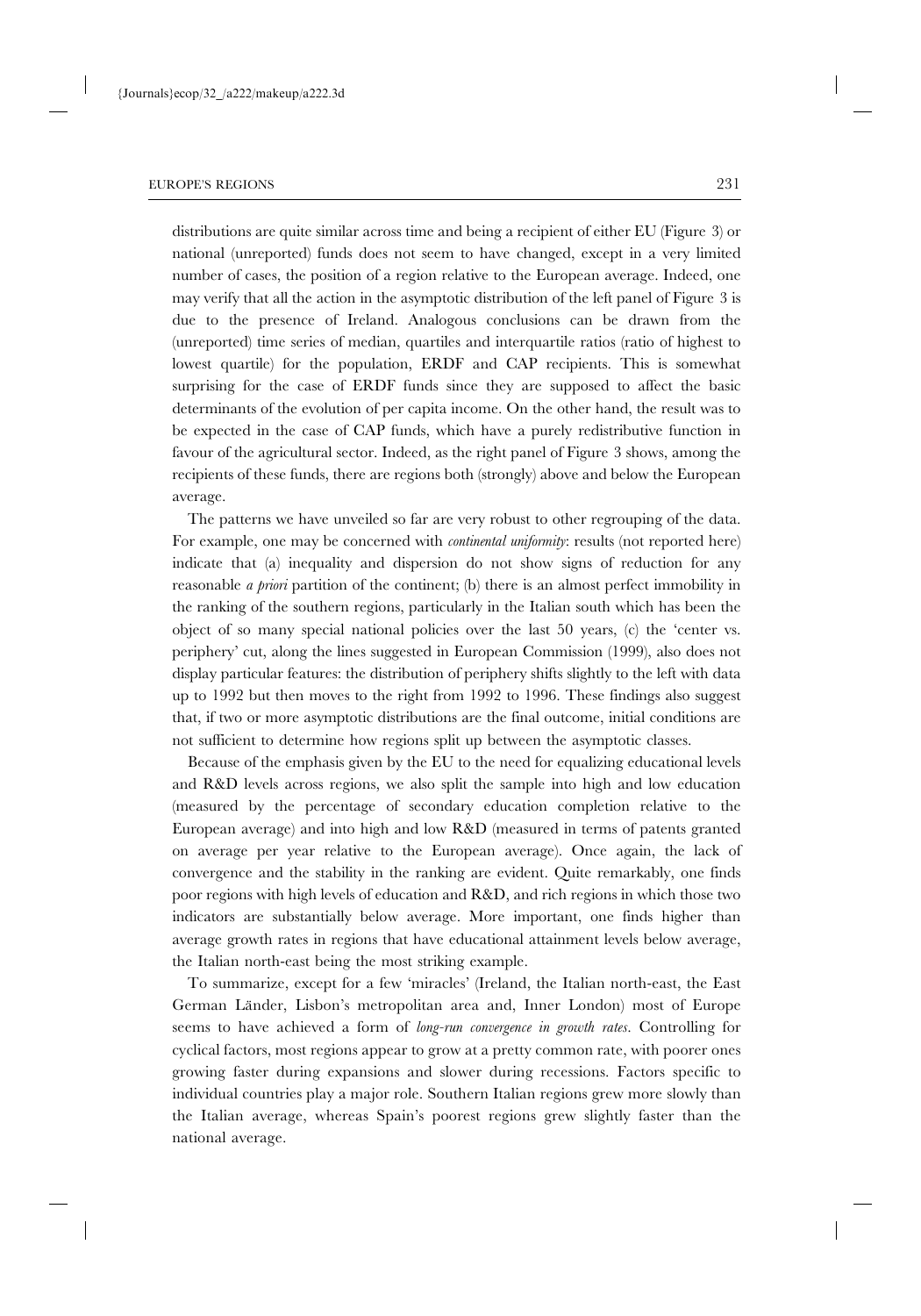4.2.2. Unemployment rates. Figure 4 graphs of the distributions of unemployment rates in 1983, 1997 and at the steady state, where we scale unemployment rates by either the European average or the national averages, display properties similar to those of per capita income. The shapes of the initial and of the steady state distribution are practically identical. One important feature is the substantial polarization of these distributions, with the largest classes being located toward the extreme. Also, the number of units in the extreme classes is for all purposes constant, and if there is any mobility it is typically in the



## Distributions at various dates

Figure 4. Unemployment rates, European and national scaling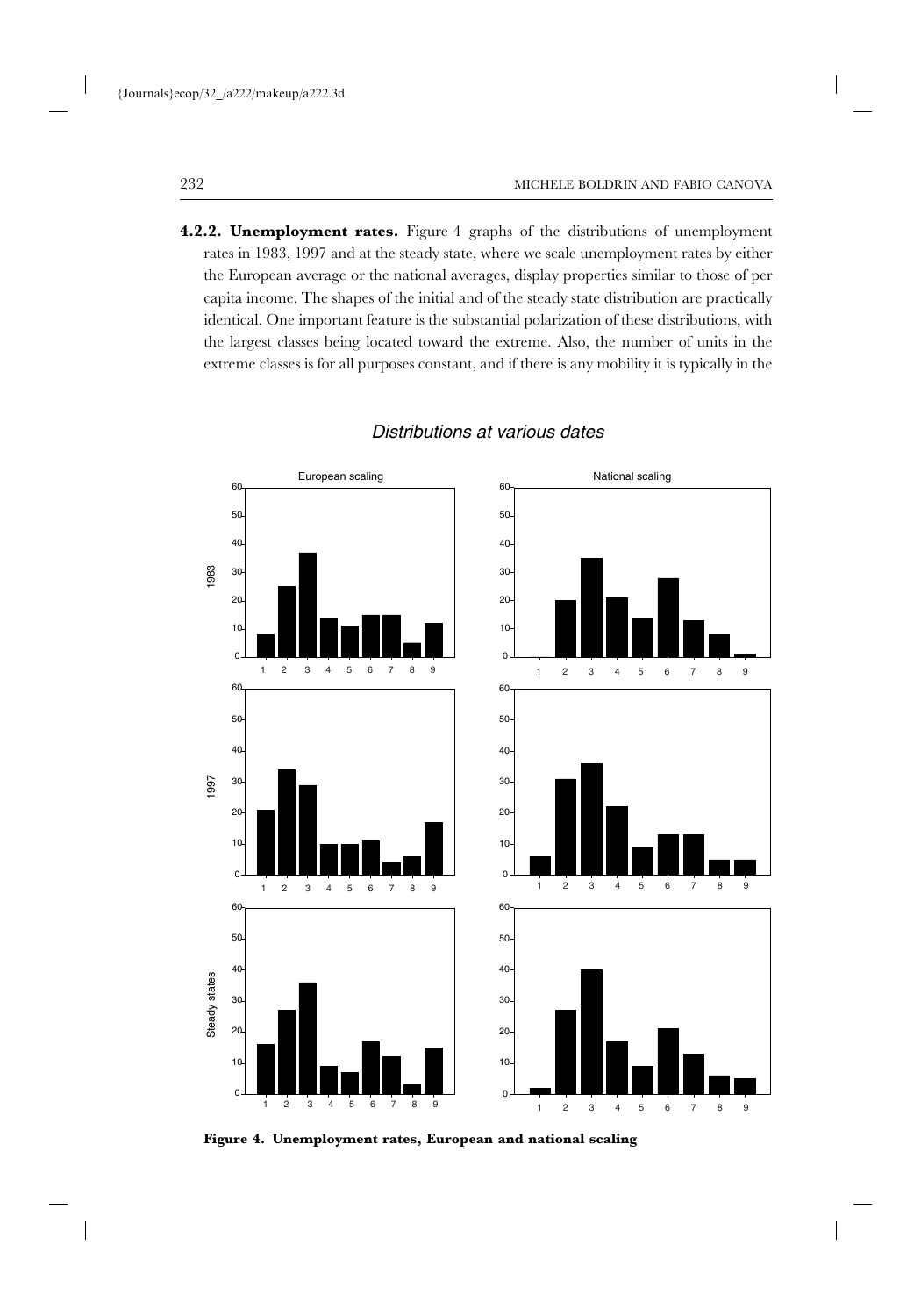central part of the distribution. Time series of median, quartiles and interquartile ratios for the whole population and for the restricted sub-groups of ERDF and CAP recipients tell a very similar story.

The distributions of unemployment rates of  $ERDF$  and  $CAP$  recipients (Figure 5) present some interesting features. The already substantial polarization of the ERDF distribution has increased substantially and the number of regions in receipt of Structural Funds but with high unemployment has increased. However, unemployment has fallen



## Distributions at various dates

Figure 5. Unemployment rates, ERDF and PAC recipients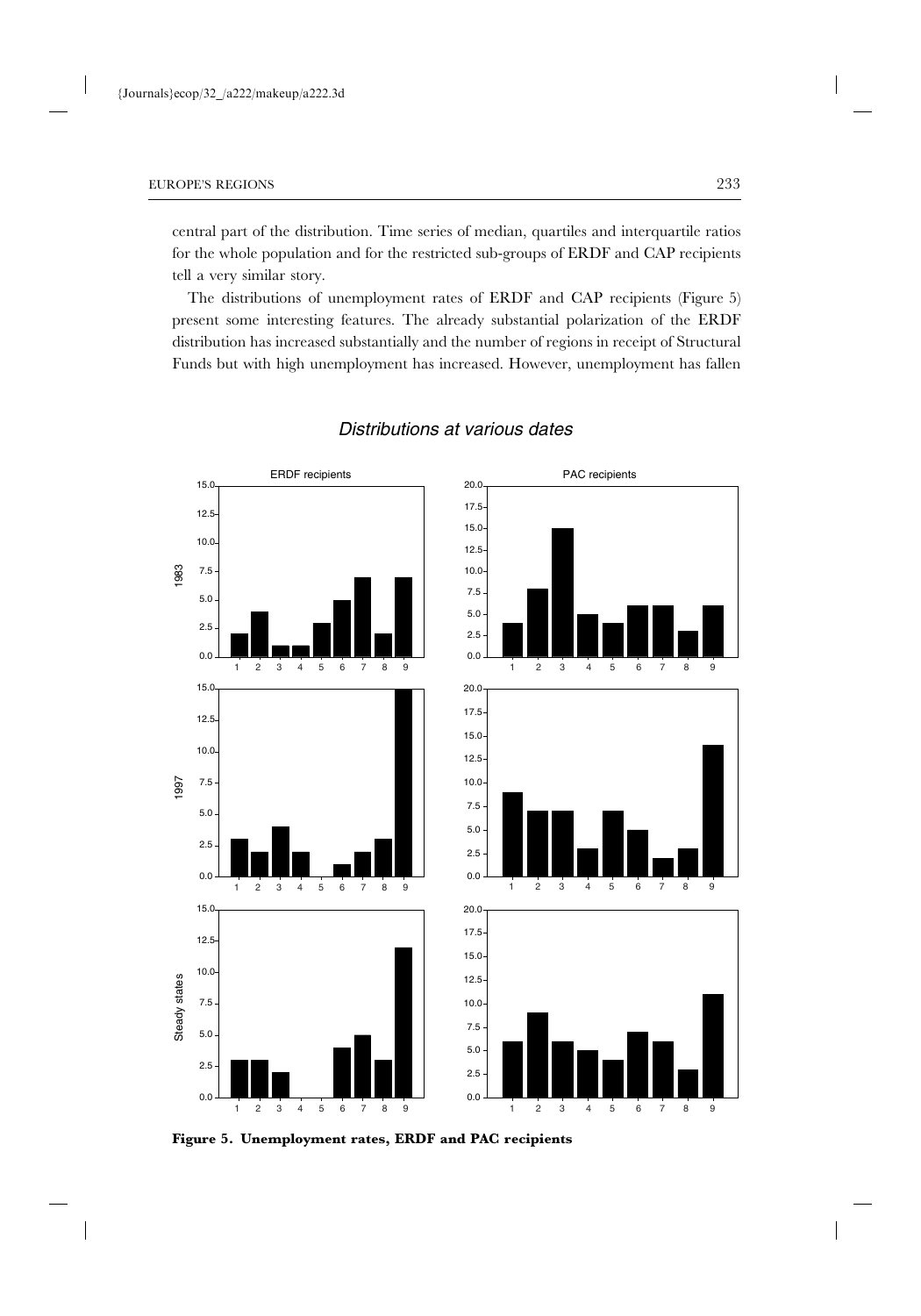in some ERDF recipient regions. Which is attributable to regional policies: the success or the failure?

#### 4.3. Productivity

Growth models concentrate on aggregate production functions and assume full employment. They make explicit predictions about labour productivity but not about the employment rate. We already reported that there are no signs of  $\sigma$ -convergence for labour productivity. Interquartile ratios provide a slightly more optimistic answer: the value for income decreases from 1.32 to 1.30 between 1980 and 1996, while that for labour productivity moves from 1.28 to 1.22. At the same time, the interquartile ratio for regional employment rates increases from 1.19 to 1.21. The idea that most regional inequality in income is due to unemployment rates while labour productivity may be actually converging fast is only mildly helpful in understanding the persistence of regional income inequalities. Labour productivity does converge a bit more and employment does diverge a bit more. But intermediate fluctuations are so wide, and the overall reduction so small, that it is hard to see a dominant trend in their behaviour.

In most growth models, low income is the effect of low aggregate labour, capital and total factor (TFP) productivities. For this reason, we now move to considering measures of productivity, bearing the following questions in mind.

- Are regional growth rates of labour and total factor productivity different between rich and poor regions? If so, can we say if initially rich regions are growing faster or slower than initially poor ones?
- Are capital-labour ratios systematically different across regions and are these differences helpful in explaining the differences in measured productivities? Does public capital play any special role?
- Do we observe a statistically significant relationship between regional indices of ERDF spending and subsequent increases in labour and total factor productivities?

The concentration on labour productivity and TFP is motivated by the following, intuitive reasoning. Both convergence and divergence theories use an aggregate production function as their main analytical tool. If one does not make explicit assumptions about the sources of TFP, a specification of the production function common to both classes of models is

$$
\varUpsilon_t = F(A_t, K_t, L_t) \tag{2}
$$

where  $K$  is a measure of productive capital (either public or private or both),  $L$  is aggregate labour (sometimes multiplied by the level of human capital,  $H_l$ ) and A is a general, catchall variable, which we can identify with total factor productivity.

Theories differ as to which the determinants of  $A_t$  are. Models predicting convergence identify  $A_t$  with technological progress and either treat it as exogenous or make it a function of prevailing market conditions and incentives to adoption of best-practice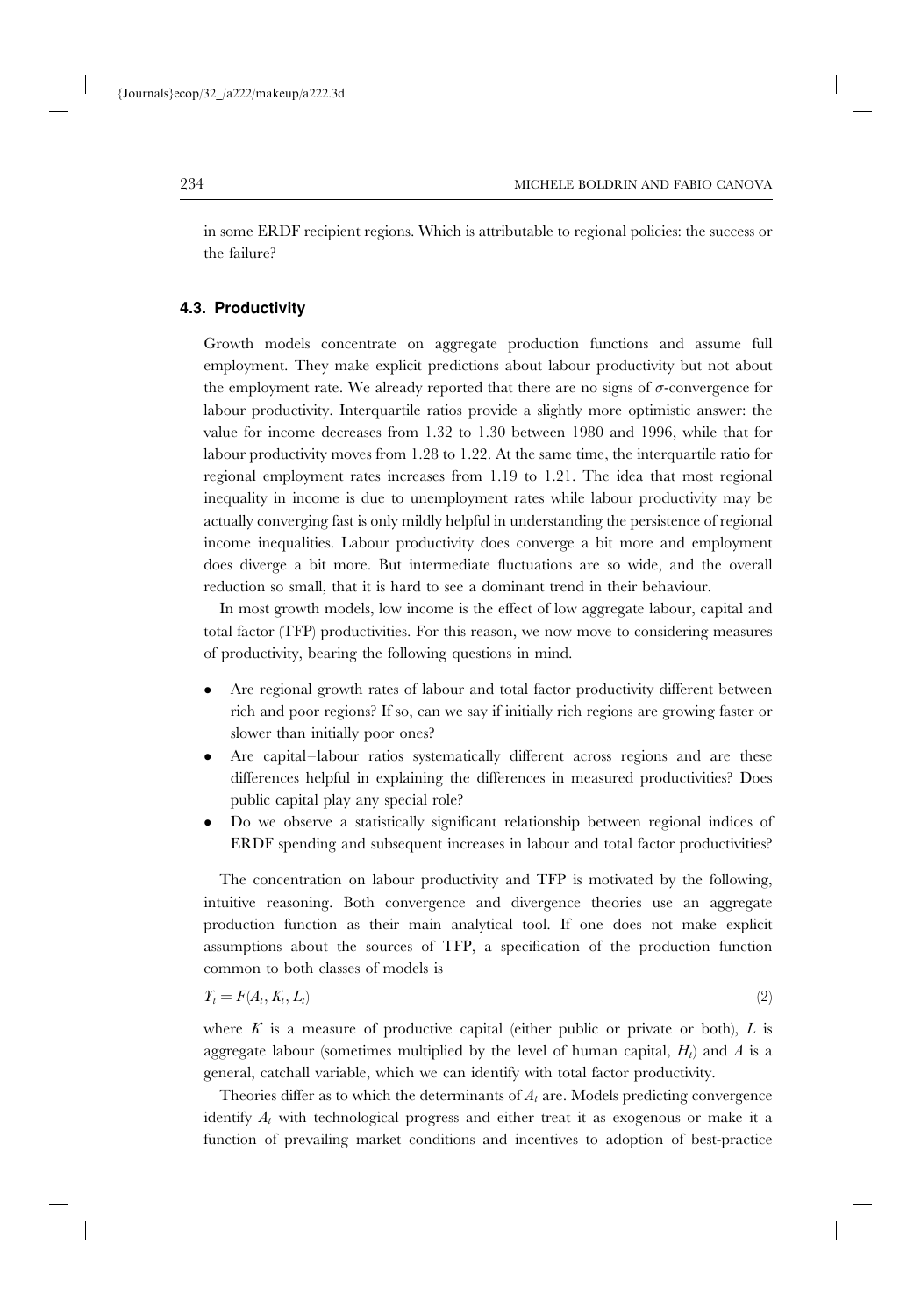production methods. When  $A_t$  is a function of the accumulated stock of capital, either physical or human, it is so in a way that keeps (2) a concave function of  $K_i$ ,  $L_i$  and  $H_i$ , if the latter is introduced. In these circumstances, either institutional and microeconomic aspects persistently prevent  $A_t$  from converging across regions, or, in the long run,  $A_t$  is expected to behave identically in all regions. The latter amounts to strong convergence taking place. In general, the convergence hypothesis does not necessarily predict identical levels of  $A_t$  across regions. This is especially true when the sectoral composition of employment and/or natural comparative advantages are very different across regions. What distinguishes the convergence hypothesis is that it does not relate differences in  $A_t$ to differences in either capital-labour ratios or to the availability of public capital or 'social capital', at least once the level of the latter is above some minimum, which is currently surpassed by all NUTS2 regions in the EU15. Thus, convergence theories claim that differences in per capita income and labour productivity are mostly due to differences in TFP. The latter are due in small part to differences in public infrastructures, external effects and 'social capital', and in large part to different work practices and choice of activities. In turn, these are induced by different levels of competition in the inputs and output markets.<sup>9</sup>

Models predicting divergence make  $A_t$  depend on either  $K_t$  or  $H_t$  and attributes it to the widespread presence of increasing returns and aggregate externalities. Alternatively, differences in  $A_t$  are explained by means of differences in the stock of public capital and infrastructure, and this is linked to either public capital entering the aggregate production function with some big coefficient or to the presence of large fixed costs and big-push effects. If the divergence hypothesis is correct we should be able to correlate different levels of  $A_t$  to differences in capital (either public or private) to labour ratios. Also, and more important, the movements over time of  $A_t$ , across different regions, should be explainable by movements in the capital-labour ratios, amount of infrastructures and flows of public investments. Many divergence models imply or are built upon some kind of 'threshold effect', in which case they predict that we should observe TFP growth only after the capital–labour ratios of a certain area passes a certain critical level. Finally, if Structural Funds are essential and effective in reducing regional differences, we expect to see labour productivity and TFP of recipient regions reacting strongly and positively to the variance in the flow of Structural Funds.

4.3.1. Labour productivity. One may expect Structural Funds to act upon the employment levels only indirectly and with some temporal delay. A possible chain of causation could be the following: funding which goes to training and mobility programmes, to improving infrastructures and increasing the capital stock will not necessarily increase employment immediately but will, at first, raise labour productivity and slowly but surely help create a more skilled labour force. It is this increase in

<sup>&</sup>lt;sup>9</sup> Parente and Prescott (2000) contains a lucid presentation of this position that, while not directly concerned with EU15 regions, is in our view quite applicable to them.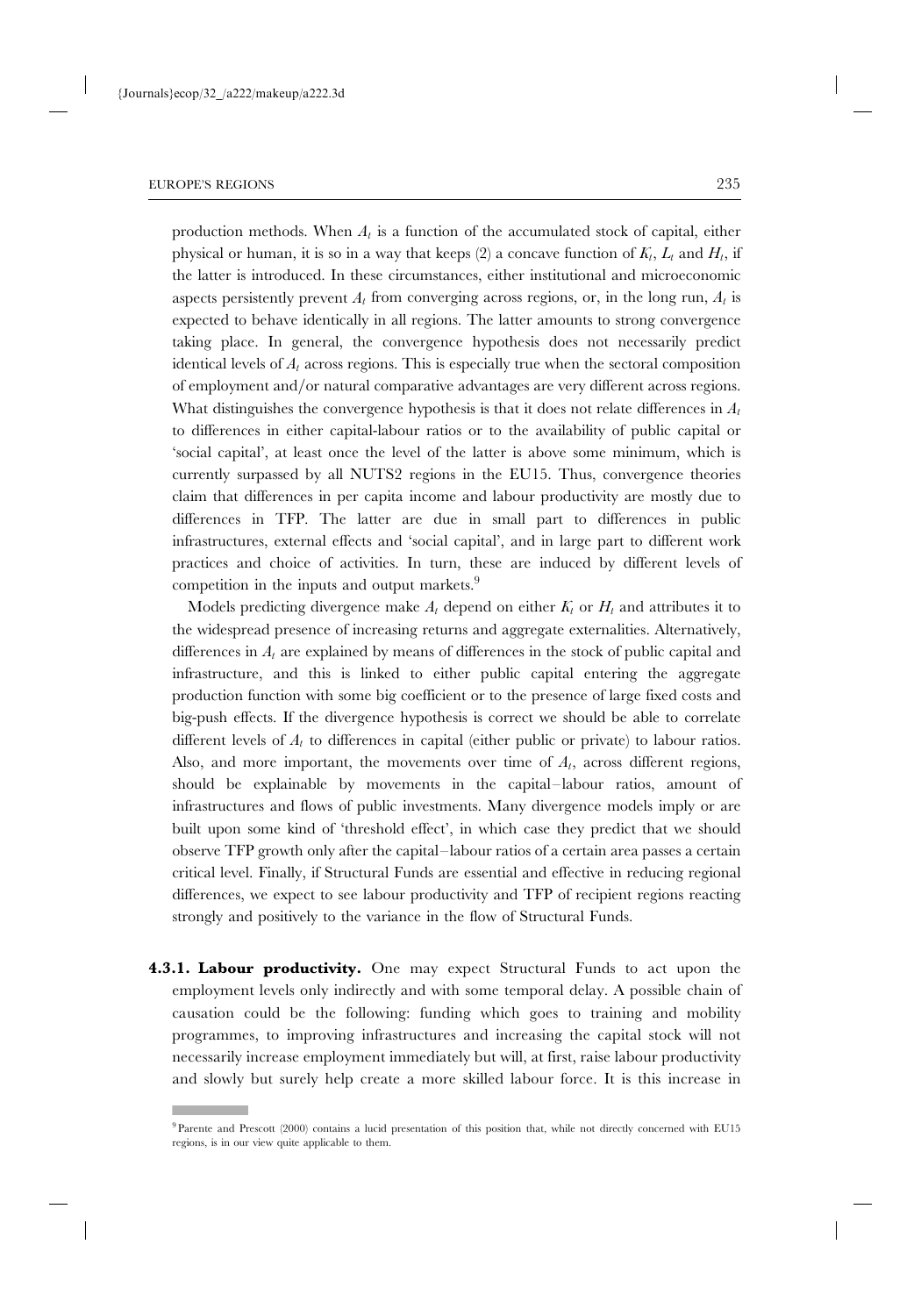average labour productivity of the poorer regions which, in turn, by attracting more private investments, generates employment opportunities, brings down unemployment levels and increase per capita income in the long run. If this mechanism is working we should observe changes in the distribution of labour productivity over the last decade, in particular a reduction in the dispersion of regional indices of labour productivity, especially among regions in receipt of ERDF. Yet our earlier estimates of  $\beta$ convergence and  $\sigma$ -convergence suggest that convergence in average labour productivity is weak. These results are true also when we look at the distributions of NUTS2 regions containing one or more NUTS3 units receiving either ERDF or CAP funding. Initial differences do not go away (Figure 6) and, more importantly, the distribution does not shift to the right more than the distribution of labour productivity for the whole EU15 does (Figure 7). In fact, all the movement to the right visible in Figure 6 is due to Ireland.

For the same sample period we also computed the median and upper and lower quartiles levels as well as the ratio between the third and the first quartiles of regional labour productivity. The same results obtain. We have also tested for the relevance of the usual strategic variables (Education, North and South, levels of R&D, Center vs. Periphery) without finding any evidence in one direction or another. If the policy measures adopted until now are helping to reduce historical differences in labour productivity, this is happening very slowly.

Structural Funds are also supposed to foster capital accumulation. Most theories attribute lower labour productivity and low employment to the scarcity of capital stock. The latter not only reduces employment opportunities but also forces workers to operate with older and less efficient equipment. While the convergence hypothesis predicts that capital–labour ratios should converge across regions, the divergence hypothesis suggests that their divergence drives an ever-larger wedge between poor and rich areas.

These considerations led us to look at measures of capital–labour ratios across European regions. The results, once again, do not support the predictions of divergence models. First, we checked to what extent low income and high unemployment come with low capital–labour ratios. The positive correlation of only 0.37 across regions between income levels and capital intensity is smaller than one would expect. Lots of regions have very high capital-labour ratios but very low ranking in the per capita GDP scale. Southern Italian regions have large public investment/GDP ratios but low per capita GDP. Conversely, with the obvious exception of Berlin, all the capital cities of Europe's major countries have a large concentration of state governments and headquarters of large national companies, which abnormally inflates their GDP by attributing income to headquarters or central government offices even when production is taking place somewhere else.

In summary, there is very mild evidence of convergence across regions in average labour productivity. This  $\beta$ -convergence does not show up explicitly in changes of the overall distribution. Linking this change in labour productivity to capital-labour intensities is questionable. This finding is important because it suggests that, in the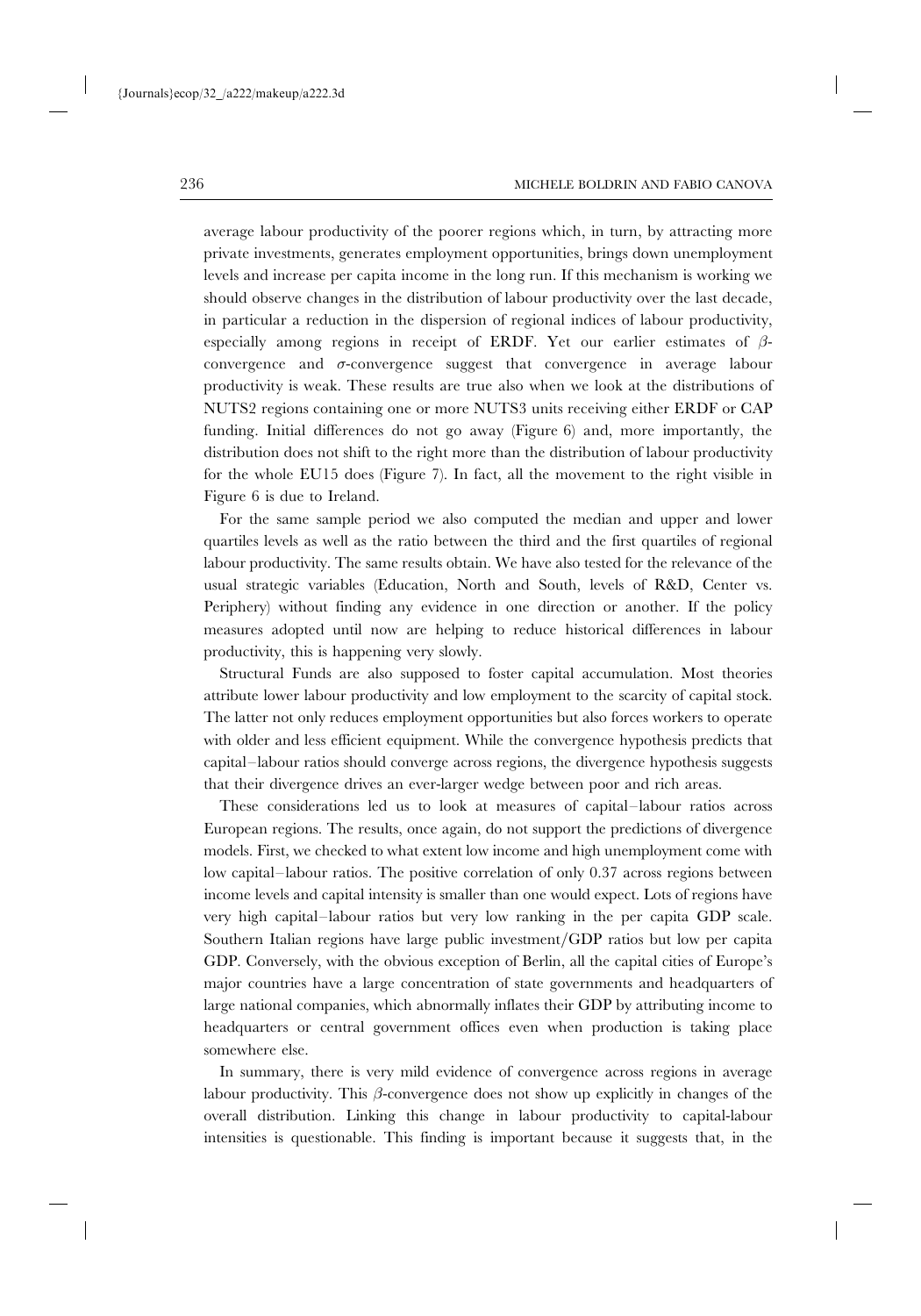

Distributions at various dates

Figure 6. Labour productivity, ERDF and PAC recipients

data, the variable to which divergence theories attribute most of the variation in labour productivity fails to support the claim.

4.3.2. Total factor productivity. In a last-ditch effort to verify if aggregated data signal some causal link, one way or another, in the evolution over time of regional inequalities, we tried to compute indices of regional TFP. This is not easy, as the available data lack information necessary for a decent computation of TFP indices. In particular, we can use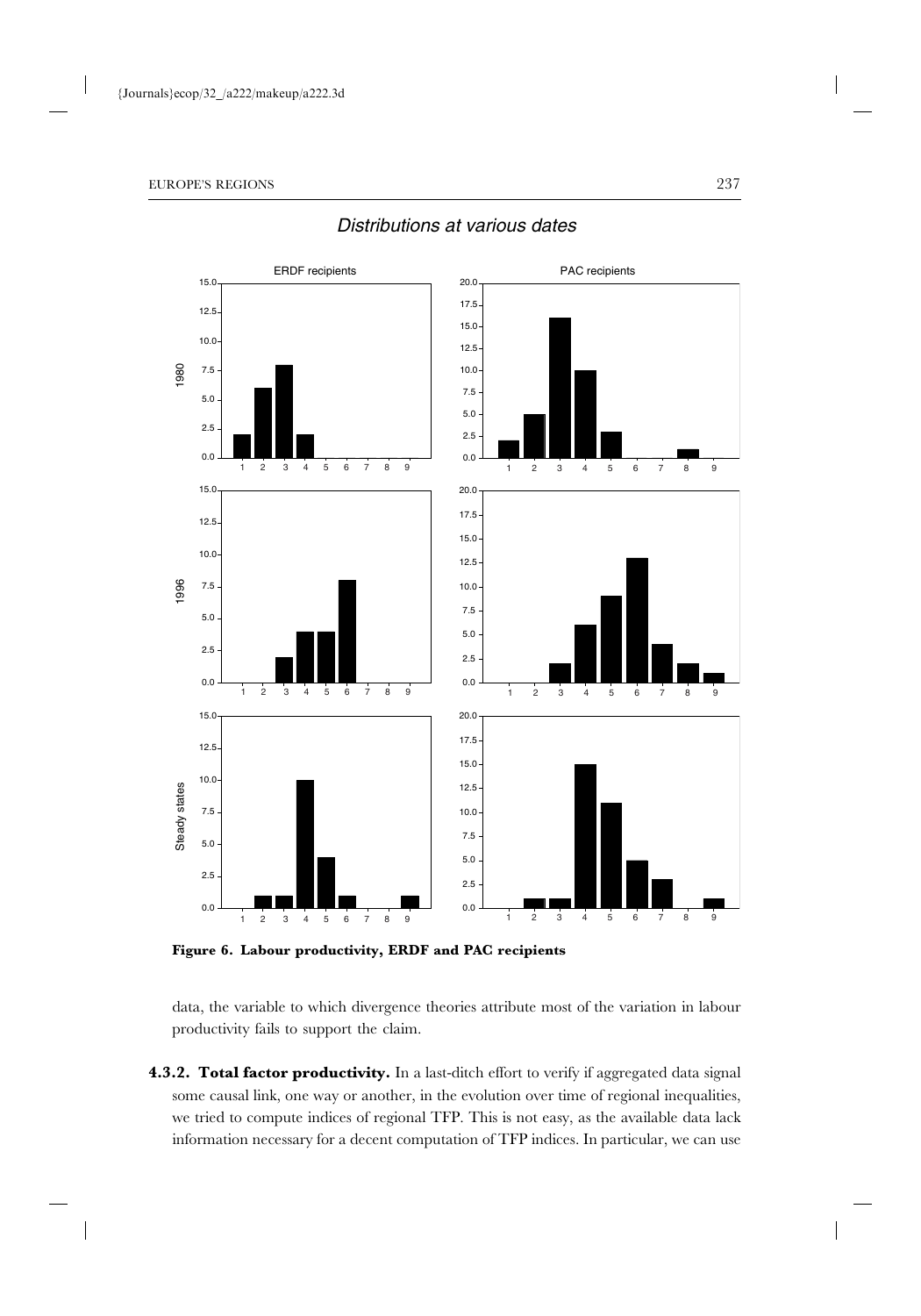

## Distributions at various dates

Figure 7. Labour productivity, European and national scaling

only data on wages and salaries as measures of labour income and we do not have access to a reliable measure of capital income at the regional level. Further, no data are available on the regional distribution of productive public capital. This is not a minor nuisance, given the importance that the theories we are considering place upon public infrastructures and capital in fostering regional productivities.

Despite these caveats, it is worth looking at our measures of TFP. We computed rank correlations with per capita GDP and obtained a value of  $0.66$ , suggesting that TFP are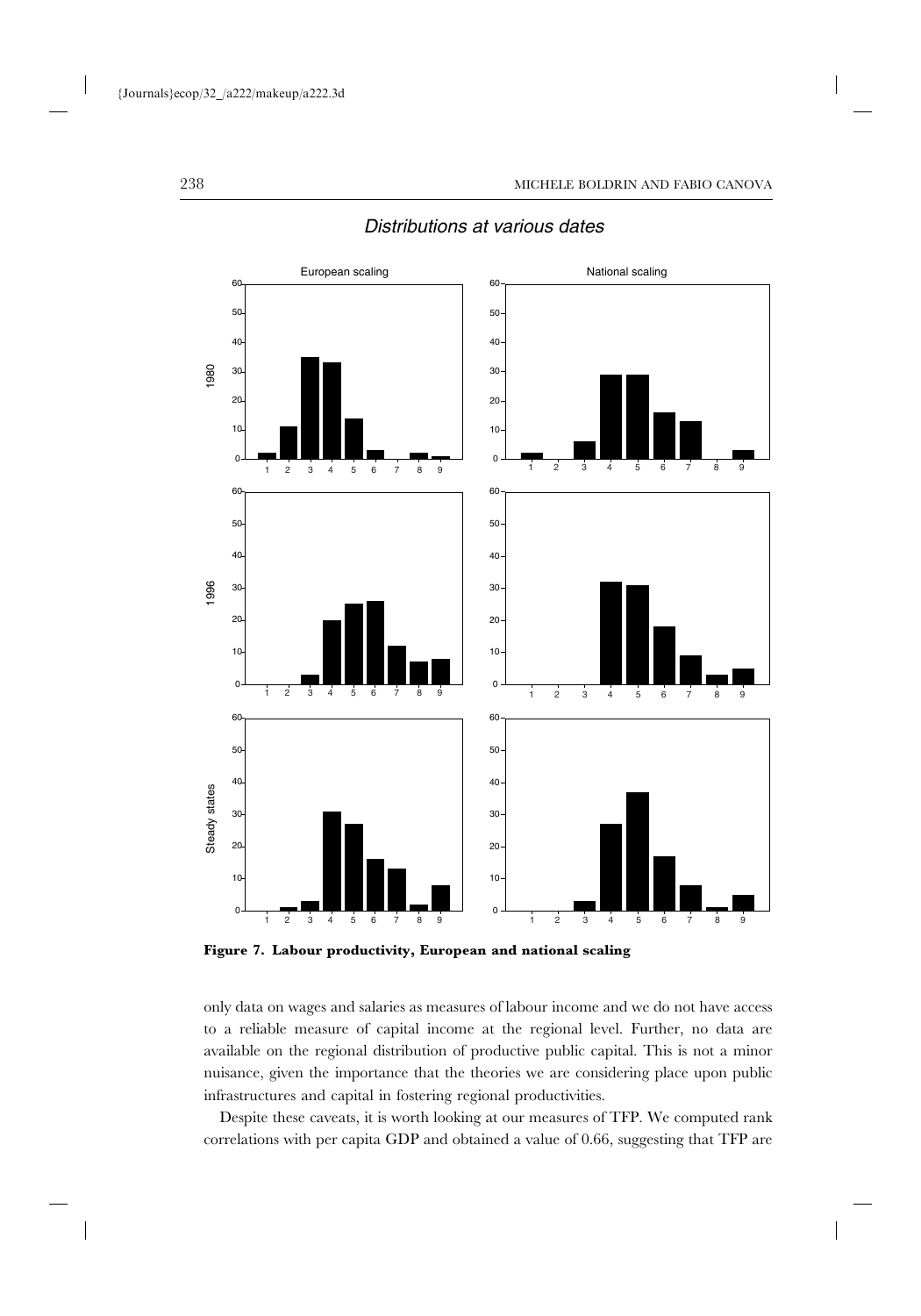much more correlated to per capita income than capital–labour intensities are. Figures 8 and 9 report our usual measures of inequality in TFP for the 93 regions for which data are available over the period  $1980-96$ . The picture is somewhat different  $\,$ from all the previous ones. The overall sample distribution does not display convergence and, in fact, the estimated asymptotic distribution seems to be undistinguishable from the initial one. Surprisingly a visible symptom of polarization is found when we restrict our



## Distributions at various dates

Figure 8. TFP, European and national scaling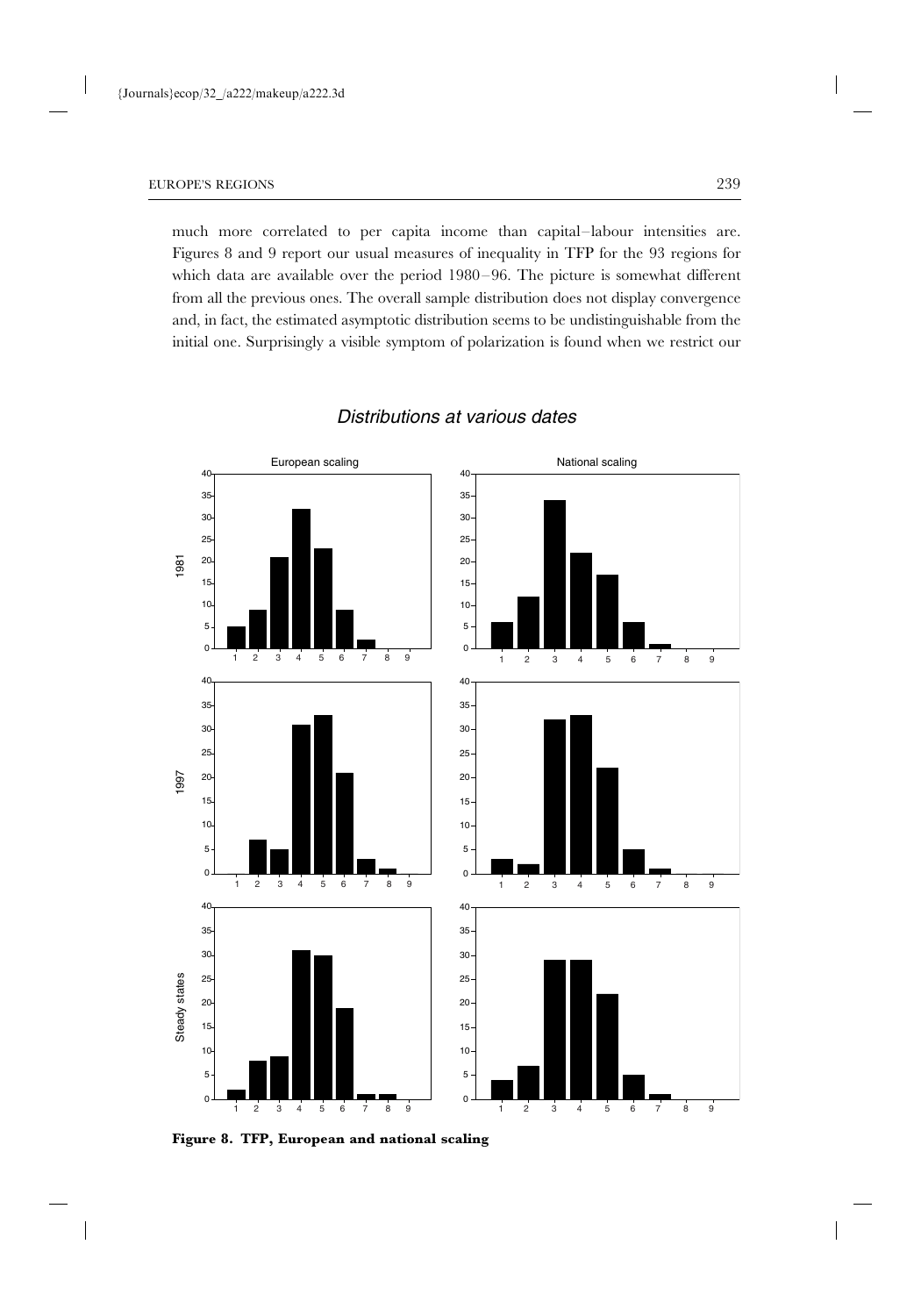estimation to the sub-sample of regions receiving Structural Funds (Figure 9) which, furthermore, does not shift as much to the right as one would expect. Structural Funds do not seem to increase measurable TFP in any sizeable way. The other usual cuts, using  $R&D$ , education and the north-south division as control variables, either confirm this tendency or display little movements.



## Distributions at various dates

Figure 9. TFP, ERDF and PAC recipients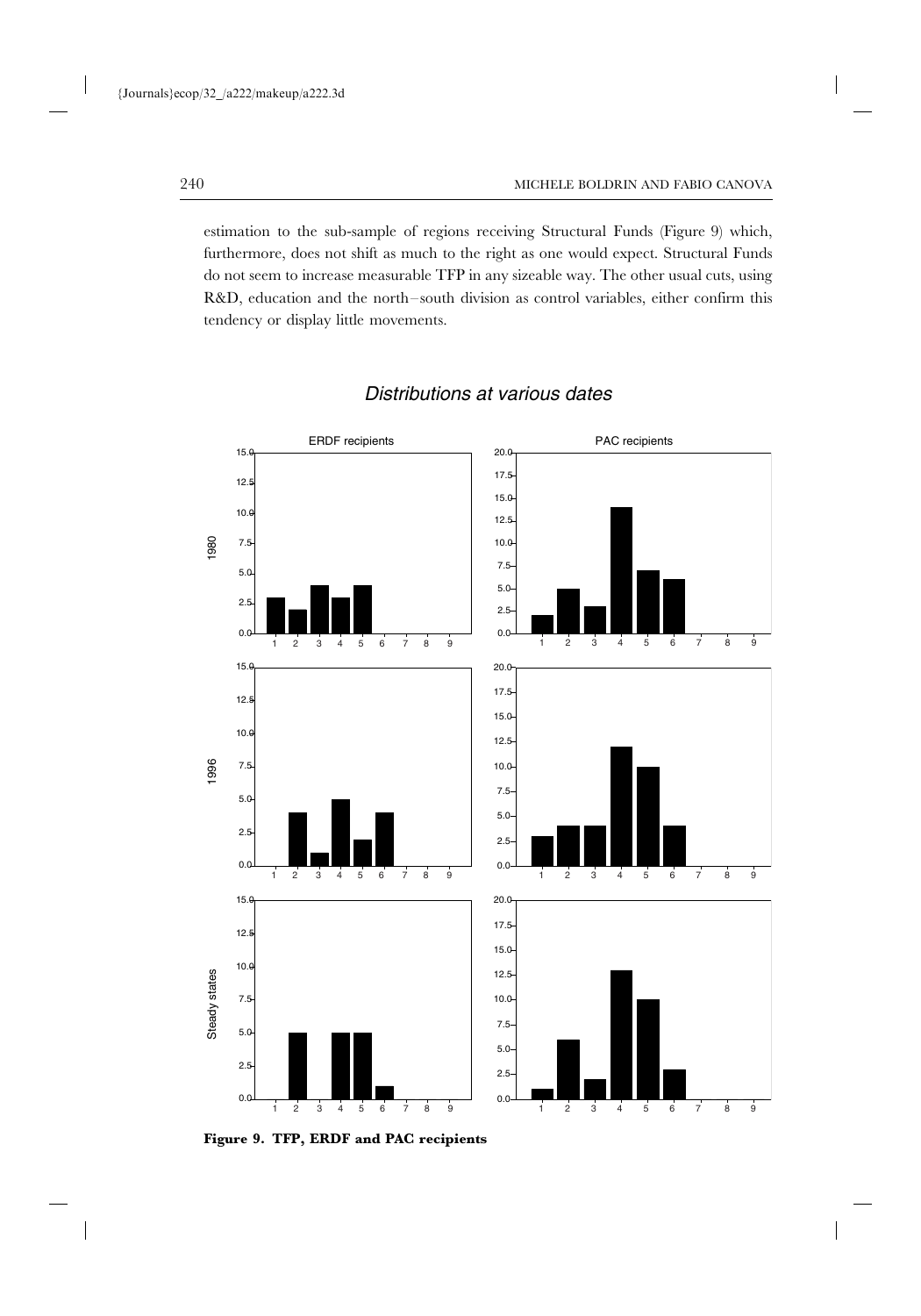#### 4.4. Summing up the evidence

This is, indeed, less than we bargained for. Our analysis of income per capita denies that fast convergence in levels is taking place. It suggests that, on average, uniform long-run growth rates are to be expected and relative differences will not disappear. It also rejects, quite strongly, the idea that divergence and polarization are driving the growth process and it does not show any indirect evidence that Structural and Cohesion Funds regions are behaving any differently from the remaining ones. In fact, time series data extending back to the pre-regional policies period suggest that much more convergence was taking place then than now.

When income per capita is decomposed between employment/unemployment rates and labour productivity, things become only slightly more interesting. There is clearly no action in unemployment rates and no sign of convergence either. Regions with higher than average unemployment rates in 1980 still have unemployment rates higher than average in 1996; likewise for those with lower unemployment rates. Within-country regional dispersion in unemployment rates is also constant. Labour productivity, instead, shows a mild tendency to converge. This is not yet very visible, one may say that it is not visible at all, in the sample distributions and in the estimated asymptotic distribution. It is visible, though, when unconditional  $\beta$ -convergence type of regressions are performed over the time interval 1980–96. The latter regressions are, we should add, restricted to a sample of 101 NUTS2 level regions, out of a total of 211. Some countries are almost completely missing, i.e., Austria, Finland, Germany's East Länder, Greece, Sweden and the UK. The extent to which this biases the estimate is hard to say: Objective 1 regions are found both in the excluded and the included set, same for regions richer than average. Overall, though, the available evidence shows that some form of convergence in labour productivity is taking place.

Explaining this convergence in labour productivity in accordance with the divergence theories that provide the backbone for EU regional policies is not easy. Movements in capital/labour ratios do not explain it, nor is it very visible in regions receiving Structural Funds. Variations in TFP across regions and over time are large, but bear little relationship to movements in capital–labour ratios or flows of Structural Funds. The microeconomic evidence suggests that convergence in labour productivity is taking place the 'usual and hard' way: by expelling labour from the unproductive and inefficient sectors, and by adopting more efficient production processes where flexible labour markets allow it. In the absence of substantial labour mobility across regions and given the rigid wage structures that characterize national labour markets, this process generates substantial amounts of long-term unemployment in the poorer regions and in those in which productivity gains are the larger (European Commission, 1999). Southern Italy and Southern Spain are two cases of this road to convergence; Ireland and, to a lesser extent, Portugal are examples of the more virtuous model in which flexible markets allow productivity gains to come together with an increase in employment.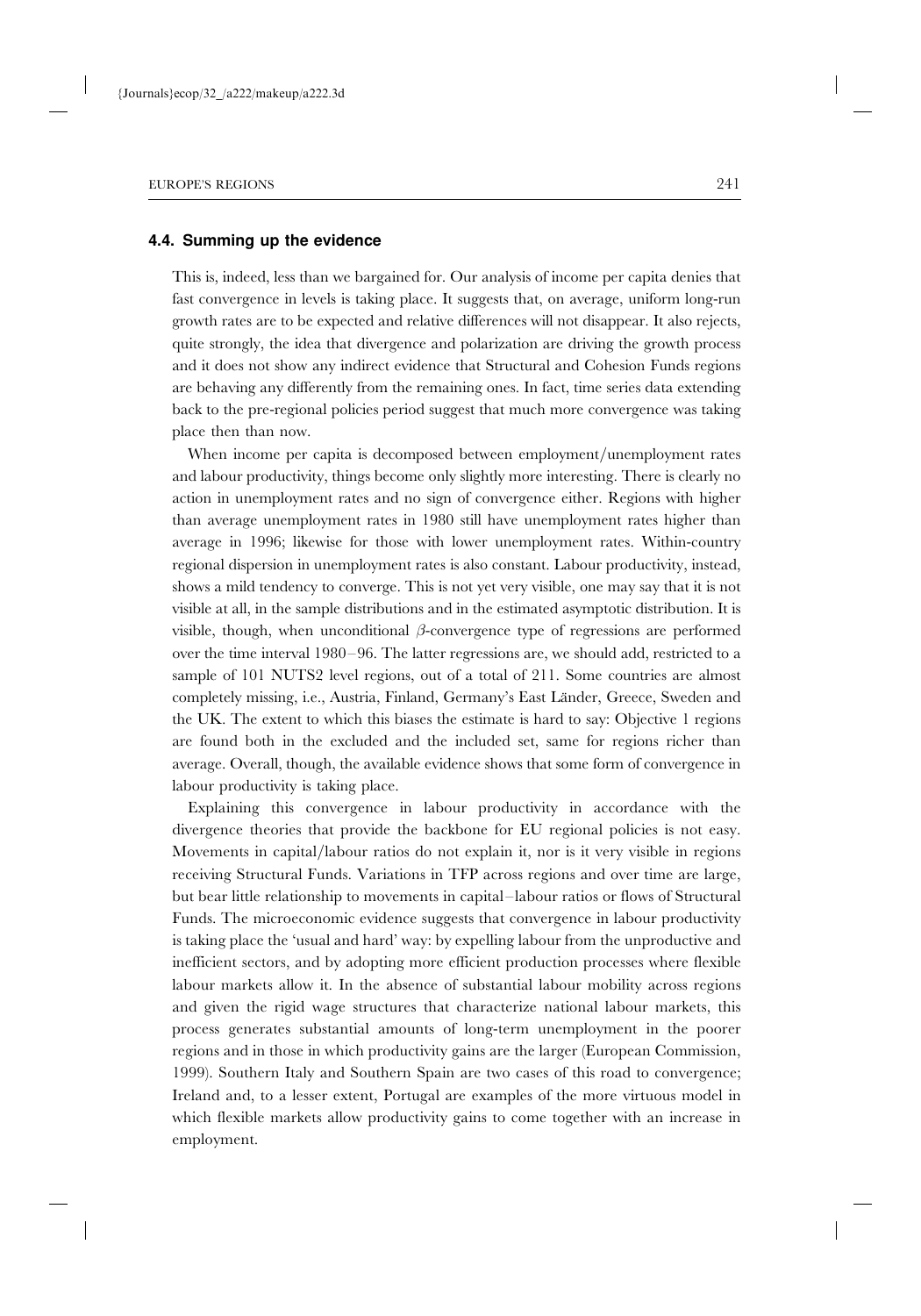We have also gathered time series data on regional per capita income, capital stock (both public and private), labour and capital income, employment levels and of the amount of European Structural Funds received for Greece and Spain. Similar data for Italy and Portugal, the other two countries containing the NUTS2 regions receiving the bulk of Objective 1 funds, was not possible. In both countries the following was observed (details and graphs available upon request). Both private and public capital to labour ratios in the poorer regions grew, over the sample period, to match the level of those same ratios in the rich ones. Total factor and labour productivity indices did not. When one runs simple univariate regressions between various indices of productivity and the flow of Structural Funds received (either contemporaneous or at various lags) one obtains either non-significative or negative correlation coefficients.

## 5. IMPLICATIONS FOR POLICY AND CONCLUSIONS

Our examination of the data shows that strong phenomena of either divergence or convergence were not taking place in the 1980s and the first half of the 1990s. This evidence is consistent with the idea that regional growth rates have a common mean and that convergence in growth rates, but not per capita income levels, has taken place. It is inconsistent with the idea that growth is driven by increasing returns and that growth rates should diverge. Our data do not suggest that further polarization and an increase in inequality is occurring. Most predictions of the increasing-returns and agglomeration literature are rejected by statistical analysis.

Whether these arguments and the evidence reported in the body of the paper should be interpreted in favour or against public EU support to the poorer regions via Structural Funds is an open question. Proponents of EU support may claim that, had intervention not been there, the distributions would have spread out further and inequalities become more marked and that policies that aim at preventing emigration from the poorer to the richer areas are the only ways of avoiding the further polarization in income that such migrations would cause. This may be true, as counterfactuals of this kind are almost impossible to test. Still, as our analysis of Greece and Spain shows, so far there is no statistical evidence that Structural Funds have had a positive impact upon the growth rates of either labour or total factor productivity in the poorer regions.

Hence our double headed conclusions: if, on the one hand, the objective of the EU regional policies is to maximize aggregate economic growth in the EU15 then, according to the models that inspire the Commission's own reports, current policies are not appropriate and should be reversed, that is subsidies should be directed to foster agglomeration and divergence. On the other hand, that is: if the true objective of regional economic policies is to foster economic growth in the poorer regions and promote convergence, *then* the policies adopted by the Community are not justifiable in the light of current economic knowledge and hard statistical evidence. Furthermore, the empirical predictions of the analytical tools currently employed by the Commission, to design and evaluate its policies, are not supported by the facts. Increasing returns models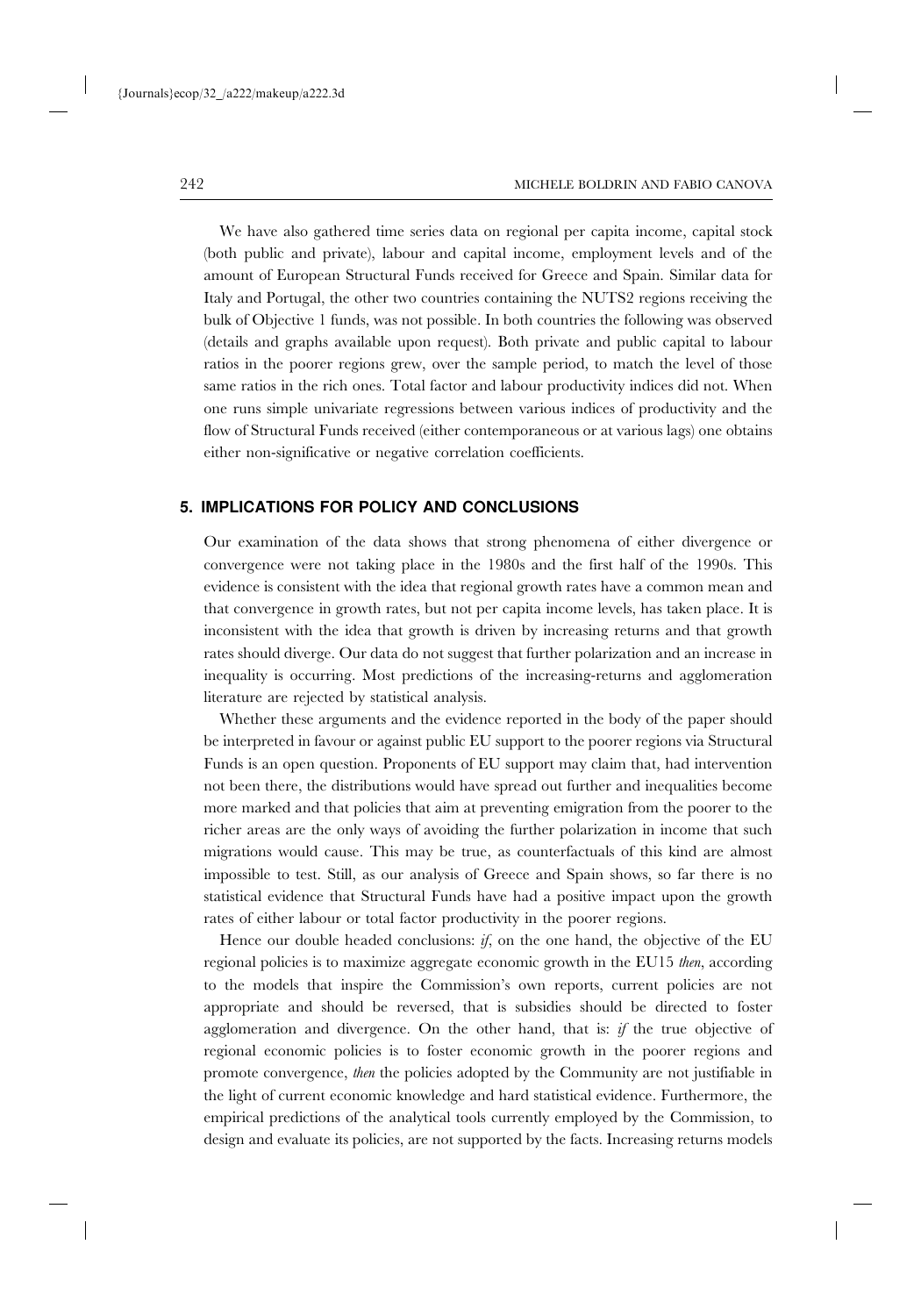of spontaneous divergence are inconsistent with most of the stylized facts describing regional European economic growth during the last twenty years. All economic indicators we have checked suggest that initial relative positions remain largely unaltered in the long run, and that the process of economic growth affects most regions in the same proportional way. Where we have observed some change, that is, in labour productivity and some TFP indices, this change has been toward convergence, not divergence. Explicit divergence is never present in the data, very poor regions do not 'fall off the cliff', on the contrary some of them become richer than average (Ireland) when markets are allowed to operate.

Most definitely, massive convergence in levels has not occurred and probably cannot occur within the next two or three decades, given the present circumstances. Given that the lack of such convergence and the persistence of large per capita income disparities provide the political motivation for the existence of a Communitarian regional policy, one should ask if our findings of convergence in growth rates and not in levels reveal a situation that can be improved by good policies. Our overall evaluation is that, probably, this is neither possible nor reasonable, unless a policy of very massive transfers is implemented. That NUTS2 regions should be growing at roughly the same rate, with some 'luckier' ones improving their lot and some other, unluckier, worsening it, is exactly what one would expect on the basis of common sense and the following two, simple, considerations:

- 1. As we pointed out in Section 2, the territorial units over which economic inequality is measured are quite small and definitely not homogenous. Expecting that they should converge in per capita income levels is expecting a lot, even if one is a believer in the strong version of the convergence hypothesis. What one should reasonably expect at this level of disaggregation, are common growth rates with convergence in levels occurring for TFP, capital/labour intensities and unemployment rates when incentives to supply productive factors are equalized.
- 2. Even if one really believes that, by means of policy intervention, convergence in levels is achievable for territorial units as small as NUTS2 level, this must require free movement of labour and other productive factors. No model can predict convergence in levels without migration of labour and capital. While capital is moving around Europe, labour is most definitely not. It is unclear in what sense Objectives  $1-6$ , which define European Regional policy, are meant to foster labour movements across the continent.

The latter point is often muted in the debate over economic convergence, which is hard to understand given that theoretical models regularly assume complete factor mobility in deriving convergence predictions. As we mentioned in Section 3, European policies appear to be somewhat schizophrenic on this issue. On the one hand, the whole project of completing the Common Market calls for more labour mobility within the regions of the Union. On the other hand, the analysis and policy prescriptions, as well as the effective actions in the regional policy area, are clearly aimed at reducing labour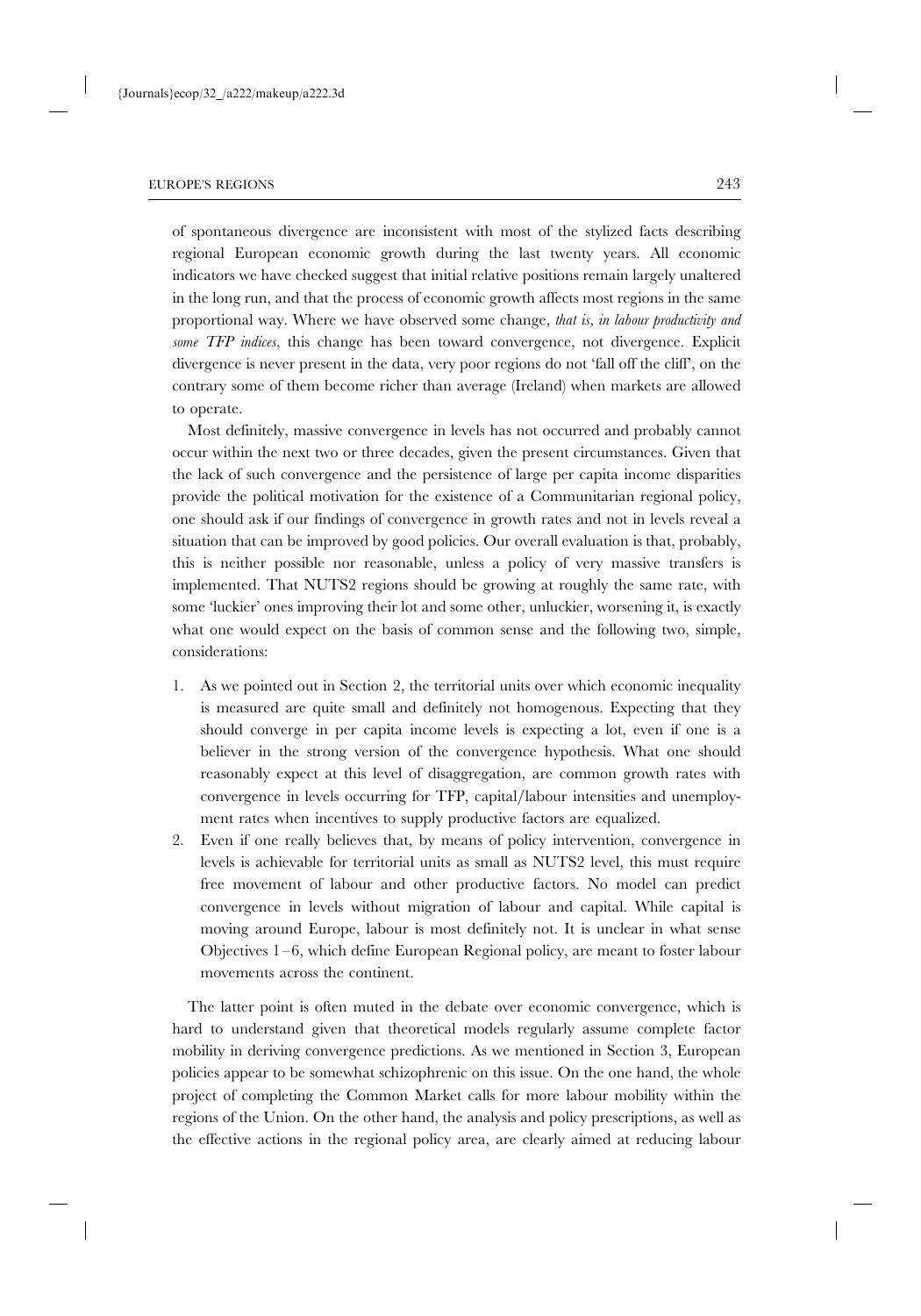mobility and, in particular at avoiding migration outflows from the poorest regions. This is hard to understand and somewhat at odds with all we know on this matter. We should recall here three, important facts.

- Net labour and capital migration have characterized the initial post-war period of 1. European growth, until about the mid 1970s. By any account this period was also characterized by the strongest tendency to economic convergence experienced since the creation of the EEC. This is strikingly similar to the USA experience: convergence among south-north states over the period 1880-90 was mainly driven by labour reallocation across sectors and states (Caselli and Coleman, 1999).
- 2. After that date, both net and gross labour migrations decreased rapidly. This has more or less equally affected migration flows within national boundaries and across national boundaries within the EU. European labour flows have practically come to a full stop in the last decade. Gross capital flows have not decreased during the same period, indeed they have grown remarkably. Net flows, though, are not equally large. Since the mid 1980s, of the four poorer European countries only Spain and Ireland have been net receivers of large foreign direct investments (FDI). The periods of larger FDI inflows have coincided with the periods of faster GDP per capita growth in these countries.
- 3. Immigration of foreign nationals from outside the EU borders has increased by orders of magnitude during the same period of time. While most of this flow is directed toward the most advanced areas of the Community, a sizeable portion settles in relatively disadvantaged areas. The human capital and skill levels of these foreign immigrants is not particularly high, in fact it is certainly below the average of the areas in which they settle in. The unemployment rate among foreign immigrants is not especially high, certainly not much higher than the reported unemployment rate among EU nationals in the poorer regions of the Community.

To evaluate if the amount of resources mobilized by the Community's regional policies is large or small by historical standards, we may compare it to the celebrated (and, by all accounts, highly effective) Marshall Plan. This lasted from 1948 to 1951 and it contributed about 2% of European GDP in each of those four years. Over the decade 1989–99 the European Community allocated about 6.5% of its GDP to the structural and cohesion policies. A grand total, covering the whole  $1986-99$  period, is close to  $8\%$ of total Community GDP. This corresponds, over a period of 15 years, to 50% of the GDP of the regions included in Objective 1 and in the Cohesion Funds. This is almost twice the ratio of transfers to GDP for the Marshall Plan.

One possibility has not been discussed so far, that is, that the true aim of European regional policies is something other than fostering aggregate or regional economic growth, in which case current policies may be perfectly justifiable. This observation brings us back to the questions raised in the introduction. Why does the EU need to 'bribe' newcomers by means of subsidies, when one should expect them to be willing to pay for joining a free trade area? Why do temporary transfer and support programmes become permanent when the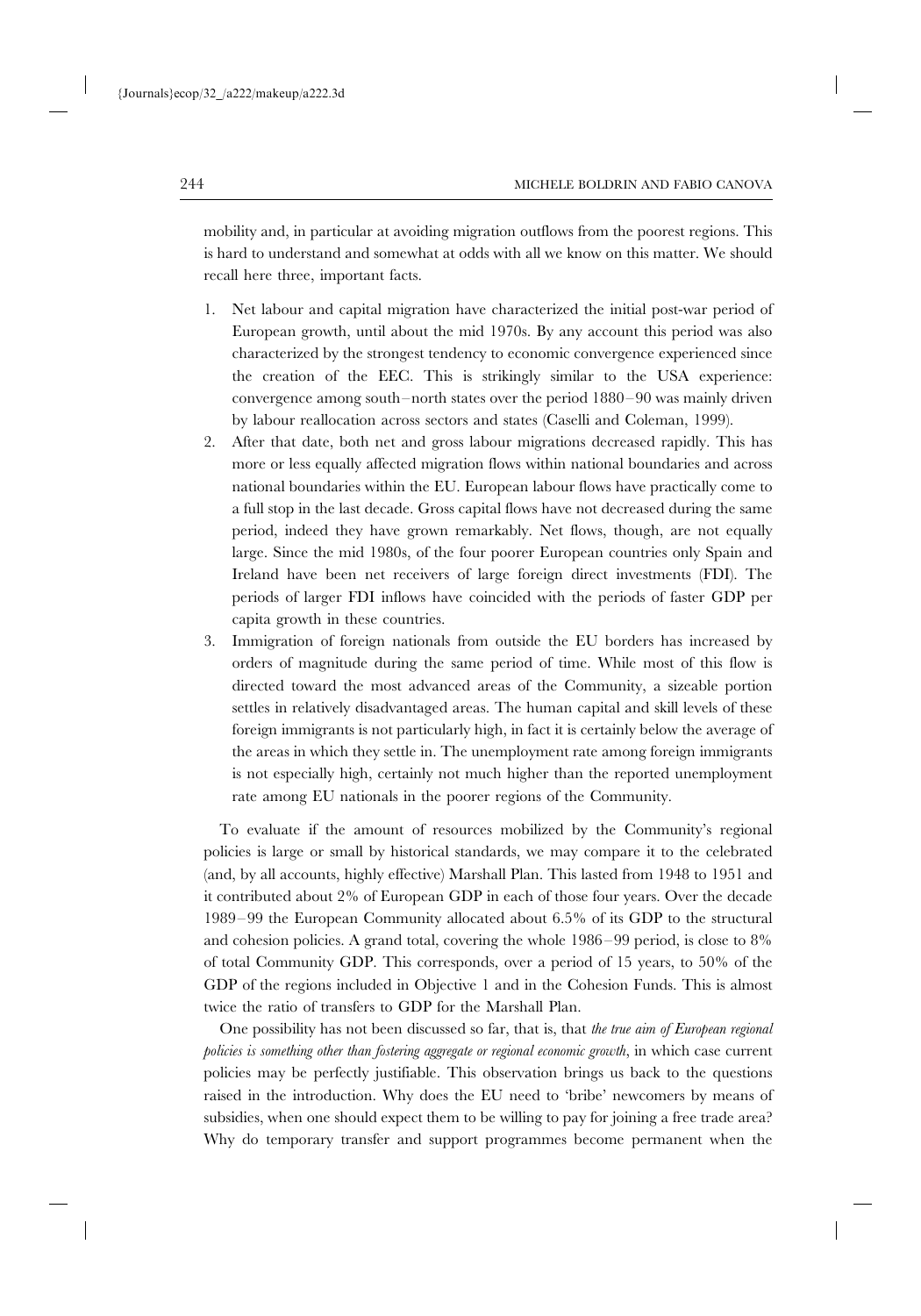apparent reason for their initial establishment does not exist any more? Why does the process of European political decision making imply that, to reduce the size of the transfer, 'donor countries' must create new reasons for receiving transfers from Brussels, instead of just reducing the existing ones (Objectives 2, 3, 4 and 6 exist only because of this)? Why is the same pattern of 'bribing the newcomer' being repeated with the new

enlargement process, according to which the EU is *already* transferring subsidies to future members (European Council, 1999a)? Answering these questions is crucial for guiding the future evolution of European

regional policies. Understanding where the faulty mechanism resides may, possibly, allow the establishment of different decision making processes, aimed at mitigating the distortions and waste of public resources current policies appear to generate.

# **Discussion**

# Jörn-Steffen Pischke

## London School of Economics

The main message of the paper is that European regional policy is based on a growth model that implies divergence and this model directly suggests that active intervention, mainly in the form of infrastructure investment, is needed to keep poor regions from falling even further behind. The authors conclude that there is little evidence that this model is true, and little evidence that the regional policies of the EU are effective. Instead, the basic inference from the data is that for the most part regions in Europe grow pretty much at the same rate, that is, neither convergence nor divergence seems to be taking place.

I think that the conclusion of the authors is probably correct. Nevertheless, the paper also points to many gaps in our knowledge, both theoretical and empirical, as well as to weaknesses in the data. So my confidence in just how much we know about this issue is also limited at this stage. I will mention some of the reasons for my skepticism below. But the paper contains a wealth of good information and insightful analysis, and several of my comments will simply highlight again some of the issues taken up in the paper as well.

I organize my comments around Figure 10, which displays GDP per capita of EU15 members relative to the EU15 average. While this deals with countries rather than regions (the paper's focus), it will be clear that my basic points carry over to regional data (there are just too many regions to graph the raw data). Now, because incomes are relative to the average, we can evaluate convergence by looking at either rich or poor countries. I focus on the four poorest EU countries - Spain, Portugal, Greece, and Ireland  $-$  and, for comparison, include one non-EU country (Turkey).

The figure highlights a number of points. First of all, it is obvious that there are very distinct periods in the growth experiences of the European countries. The 1960s and early 1970s were good times, where the poorest countries (except for Ireland) were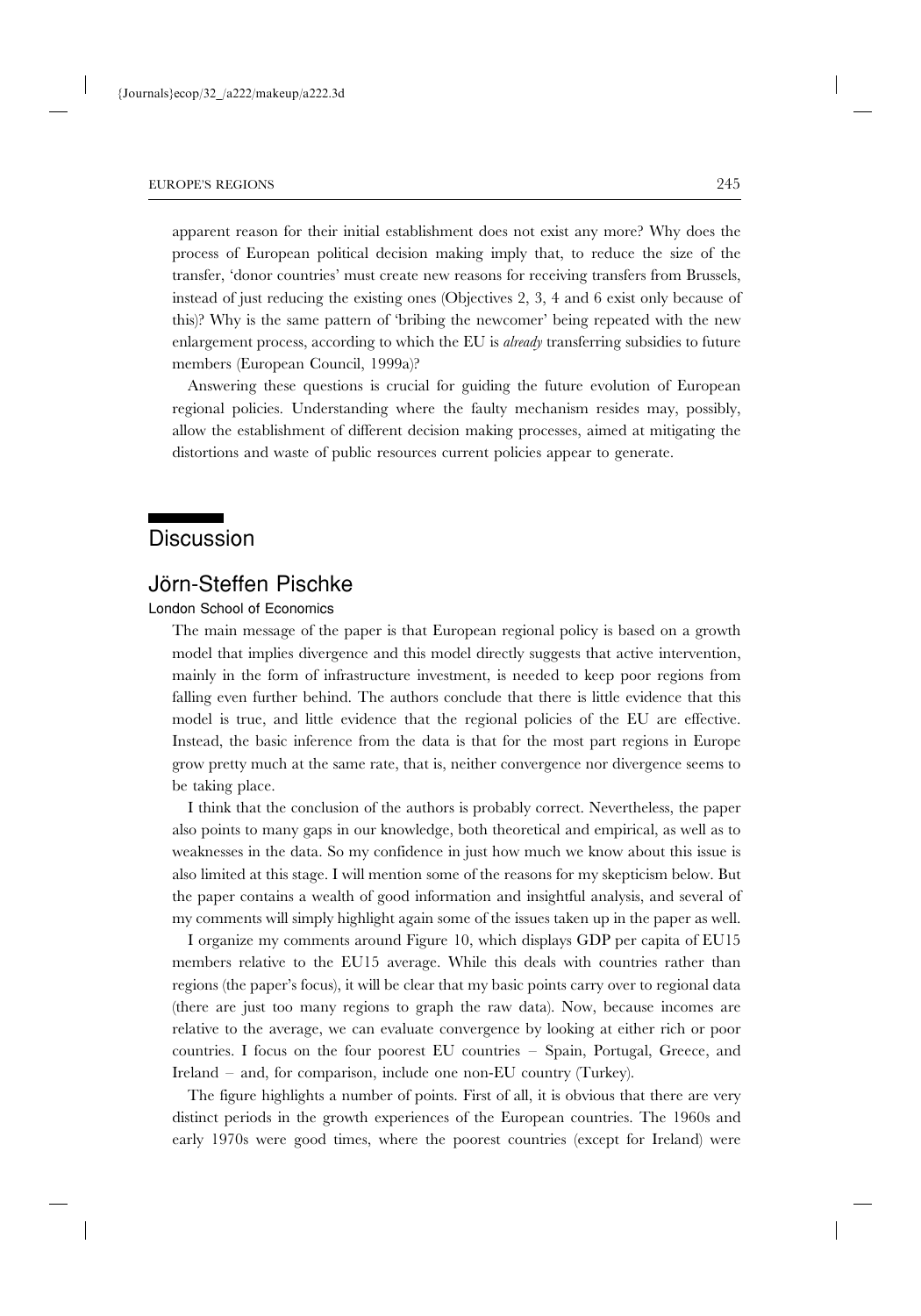

Figure 10. GDP per capita of EU15 members relative to the EU15 average

catching up (mostly at the cost of the two richest, Sweden and Denmark). The mid 1970s to mid 1980s were pretty dismal  $-$  the catching up process had not just stalled but was going in reverse, particularly for Spain. The 1990s were different again, being marked by quite heterogeneous catch-up behaviour. Here we see the Irish 'miracle', but also Portugal picked up some speed. Nevertheless, the 1990s look much less like a period of renewed convergence. Poor Greece does very poorly, while rich Denmark, which is not on the graph, does well.

The authors are quite aware that the sample period is important for the results obtained. It is a pity that their sample of regions runs only from 1980 to 1996, a period during most of which the poorest countries grew pretty much along with the EU average. Growth processes take a long time, sometimes get interrupted, or obscured by asynchronous business cycles. It will be hard to reach a firm conclusion on regional convergence without much longer time series. Nevertheless, convergence at a 2% rate in the absence of new shocks driving countries apart implies that the standard deviation of regional per capita GDP should have fallen by 25% in 16 years. This seems enough of an effect that something should have been detectable in the data, even subject to the caveats mentioned.

Even though we lack the data on regions, it is important to ask why the glorious times of the 1960s ended, when European economies converged pretty much at the celebrated 2% rate. The first thing that comes to mind is that the three broad periods I distinguished above seem to coincide with very different general macroeconomic experiences. The 1960s and early 1970s were periods of generally high growth. Then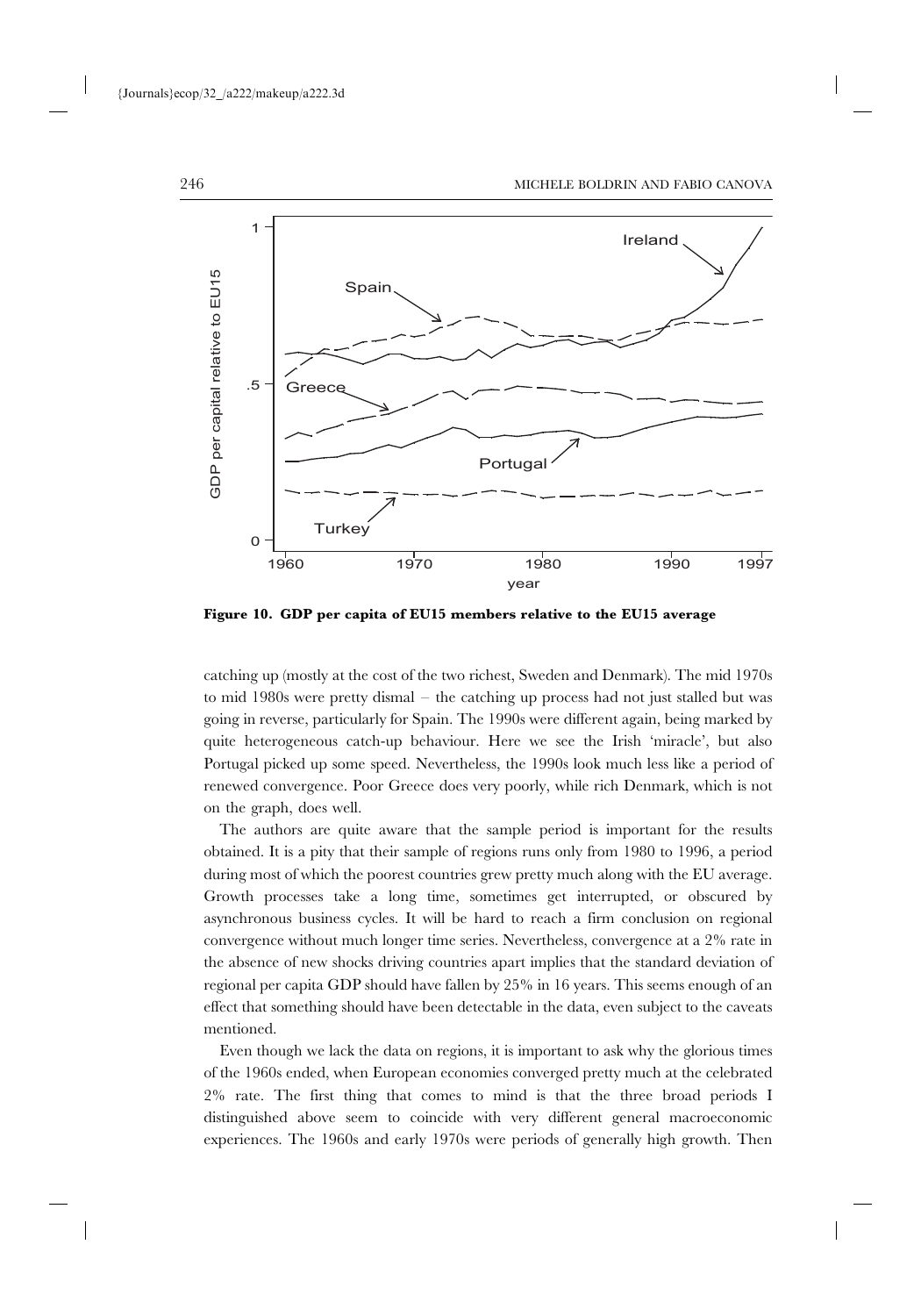came the two oil price shocks and the productivity slowdown, and growing unemployment started to plague more and more European economies. These two periods suggest that what seems to be true for poverty among individuals is also true for poverty among nations; a strong economy is the best anti-poverty programme. If this is correct, EU policies ought to be redirected from distributional considerations to simply promoting growth.

The 1990s were an episode where the macroeconomic experiences of individual countries started to diverge pretty sharply. Some seemed to be stuck with high unemployment and unimpressive growth rates while others had instituted reforms of various types, brought down unemployment and sometimes experienced remarkable booms. The disparate experiences of Spain and Ireland are just one vivid example. Hardly surprising, not just the continent-wide business cycle seems to matter, but domestic macro policies matter as well.

An alternative view might also reconcile the data with the theories. If forces of convergence were strong in the 1960s but then convergence stopped, maybe one set of theories was correct then and another one is correct now. Technologies exhibiting decreasing returns may have been important when growth in southern Europe was still based on workers shifting out of agriculture and into manufacturing. Nowadays, with the service sector so much more important, agglomeration externalities have taken over, and divergence theories may be the more correct explanation.

In fact, looking at the differences in the experiences of countries versus regions, for example Figure 1 in the paper, highlights that this may be true not only over time but also across space. Even though some poor countries have grown admirably in the 1990s, growth in the poor countries is not concentrated on the poorest regions. Lisbon is growing while other parts of Portugal do not seem to follow suit (the fact that all of Ireland is a single NUTS2 region does not help to shed light on these disparities). So maybe there are important local agglomeration externalities, but decreasing returns set in at a larger level. It is again hard to tell since the detailed regional data do not go back far enough to compare the recent experiences with earlier ones.

An important issue, which the authors touch on, is the interplay of public policy and economic forces. Growth theories, in particular the neoclassical ones, stress the role of free trade in the convergence process and this is something that finds relatively little attention in the paper. Hence, EU membership and the resulting access to export markets in the richer EU economies should have helped the poorer countries. There have been many changes over the past three decades, with new admissions to the EU. Nevertheless, a broad brush look at the data is discouraging. Greece, Portugal and Spain grew strongly in the 1960s when they were not part of the Common Market. Their entry in 1986 did not seem to have pushed things along. Compare Greece to Turkey, for example. Portugal may be an exception here, since Portuguese growth seems to have picked up right around the mid 1980s. Ireland, on the other hand, had been in the EU since 1973 and grew slowly for the first 10 or 15 years of its membership. Things turned around exactly at the time when three other competitors joined the Common Market.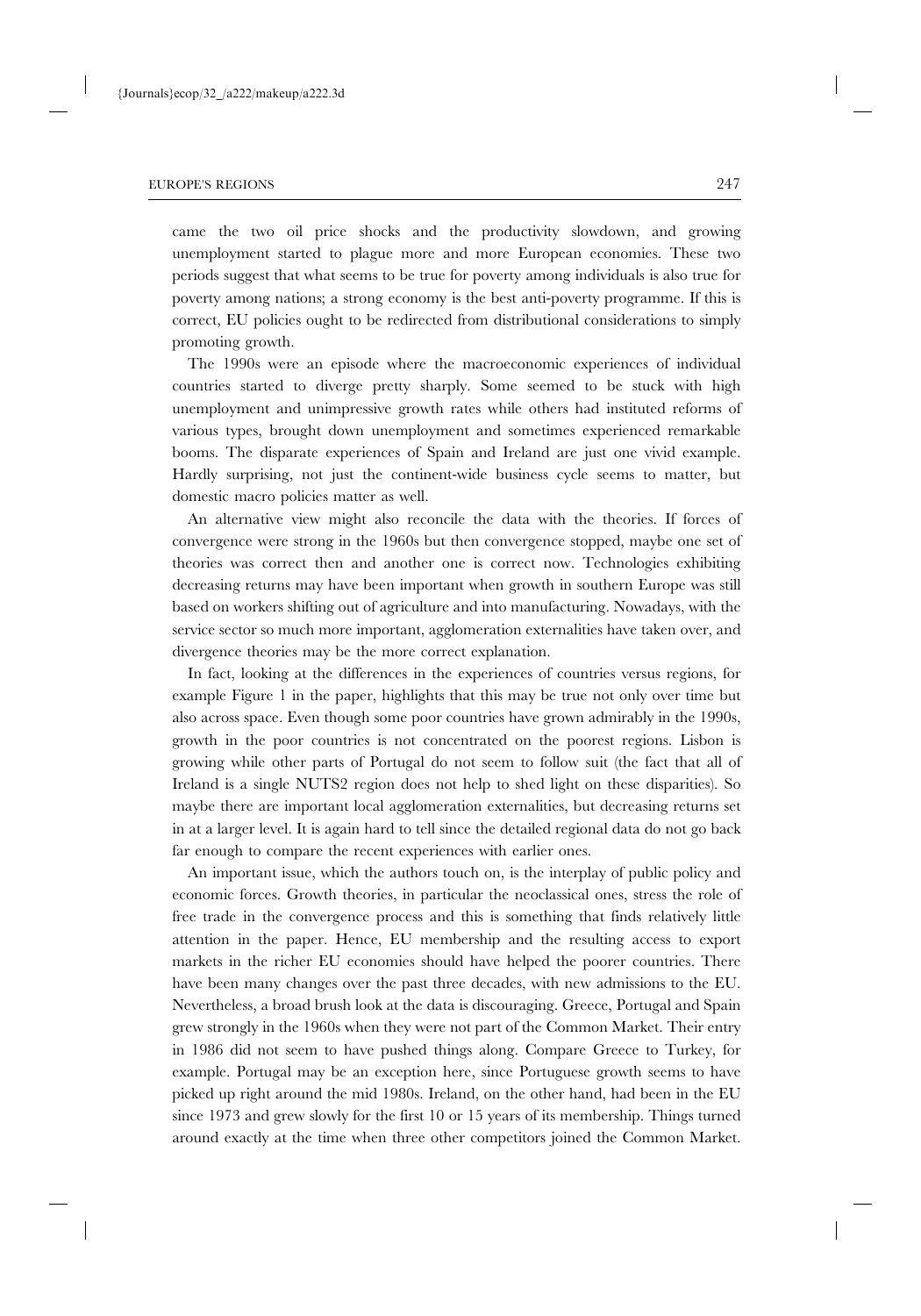But the Irish experience makes it also hard to believe that openness to trade does not matter at all. Irish growth seems so singularly based on export-oriented foreign investment that it is hard to believe that Ireland would have done as well if it were still outside the EU. This suggests that interaction effects may be important: free trade is not a panacea but it helps once other conditions are in place. Because of the curse of dimensionality such interactions will be hard to find in the limited time series on a few countries or regions.

Another aspect, which Boldrin and Canova mention, is that basically all the growth models, which underlie convergence or divergence theories, neglect the role of the government. But the public sector is important in Europe, and domestic and EU transfer policies may obscure natural growth trends. If the data show largely no convergence, and public policy is truly important, this could be consistent with two polar scenarios. In one there are strong natural forces of convergence, and maybe these forces were visible in the 1960s. But government actions, say by subsidizing poor regions and therefore preventing out-migration, have stopped the convergence process, and we see poor regions growing no faster than the rich. Alternatively, maybe the divergence theories are correct and the poor regions would have indeed fallen behind more and more, had governments not intervened with potent remedies. In this case, what we are observing is a success for transfer policies.

If anything, the first story seems slightly more plausible than the second. As the paper demonstrates, large-scale redistribution in Europe is a more recent phenomenon and therefore coincides with absence of convergence in the data. Nevertheless, without incorporating government policies into the various growth models and exploring auxiliary implications, we will have a hard time telling these scenarios apart. Of course, there is also a third intermediate possibility, which the authors favour: growth rates would have been more or less the same without EU regional policies, that is, these policies are largely ineffective in promoting or retarding growth. This seems quite plausible in the case of Greece, Spain, or southern Italy. But does this mean that these funds did not help in the case of Ireland? Interactions between regional transfers and other domestic policies could be important again in this case.

# Diego Puga

## University of Toronto

This paper offers an up-to-date view of the recent evolution of inequalities across the regions of the European Union, with special emphasis on differences in income per capita. While the paper also looks at European regional policies, which are intended to tackle those inequalities, only weak links are established between policies and outcomes. The difficulty of gathering adequate data makes this shortcoming difficult to address. Therefore, I think that the main contribution of the paper is positive rather than normative, a description of the recent evolution of regional inequalities across the EU rather than a study of the effectiveness of European regional policies. At the same time, given how little regional convergence appears to have taken place over a period in which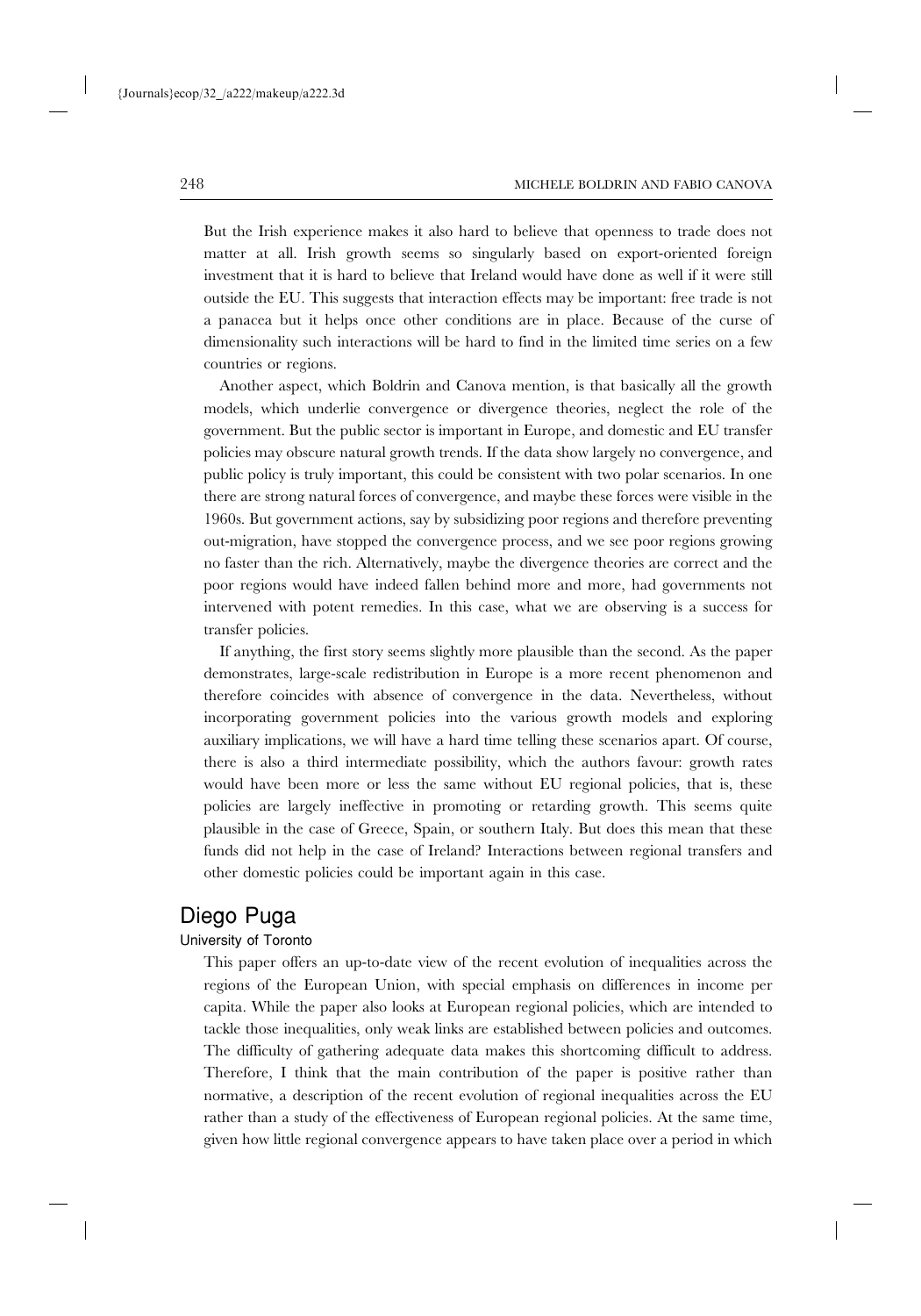spending on regional policies has been substantial, it is hard to dismiss the paper's skeptical view of the effectiveness of such policies.

The paper starts with a review of theories of regional convergence and divergence. As part of this review, recent work in economic geography is presented as a 'divergence' theory, building on the tendency for productive factors to concentrate in richer regions. In fact, in these models a region can increase its income level by expanding activities with stronger external economies (arising, for instance, from the interaction between internal economies of scale, trade costs, and buyer-supplier relationships). However, such expansion can take place by drawing resources from other activities in the same region (as in Krugman and Venables, 1995), and through factor accumulation (as in Baldwin, 1999), as well as by drawing resources from other regions (as in Krugman, 1991). Therefore it is hard to establish the link between factor endowments and income levels that the paper attributes to these models. In fact, one of the conclusions of these papers is that regions can develop large differences in production structures and income levels which need not be related to differences in their factor endowments. Furthermore, these models predict similar effects on regional inequalities from economic integration and from improvements in transport infrastructure. Thus, it is not clear that they provide support for the view that regional policy interventions will counteract possible divergence effects of closer European integration.

But my main comment on the paper relates to its analysis of the evolution of regional inequalities. This builds mostly on a look at the distributions of variables for different groups of regions. I find this to be a useful starting point that yields interesting conclusions, such as the stark stability of the regional distribution of income per capita. At the same time, I feel that more details could have been provided by using additional tools. For instance, plotting continuous densities instead of histograms could yield additional details that are sometimes lost in the discretization of a continuous variable. More importantly, it would be useful to track not only changes (or the lack thereof) in the shape of each distribution but also individual mobility within that distribution. The histograms alone cannot discriminate between a situation in which regions roughly maintain their relative position over time, and another one in which the shape of the distribution changes little but the relative positions of particular regions change significantly over time. One way to do this is by looking at geographical maps illustrating a distribution of, for instance, income per capita for different points in time. A more systematic approach is to construct transition probability matrices (or their continuous equivalent, stochastic kernels) tracking changes over time in the relative position of regions within the distribution.

This is an exercise that a number of authors, including Quah (1999), have undertaken. Henry Overman and myself have used similar tools to look at the distribution of regional unemployment rates (Overman and Puga, 1999). This paper by Boldrin and Canova has prompted us to add to our work an analysis of the evolution of regional per capita income, in such a way that we can directly contrast this with the evolution of regional unemployment rates. Detailed findings will be presented at the April 2001 Economic Policy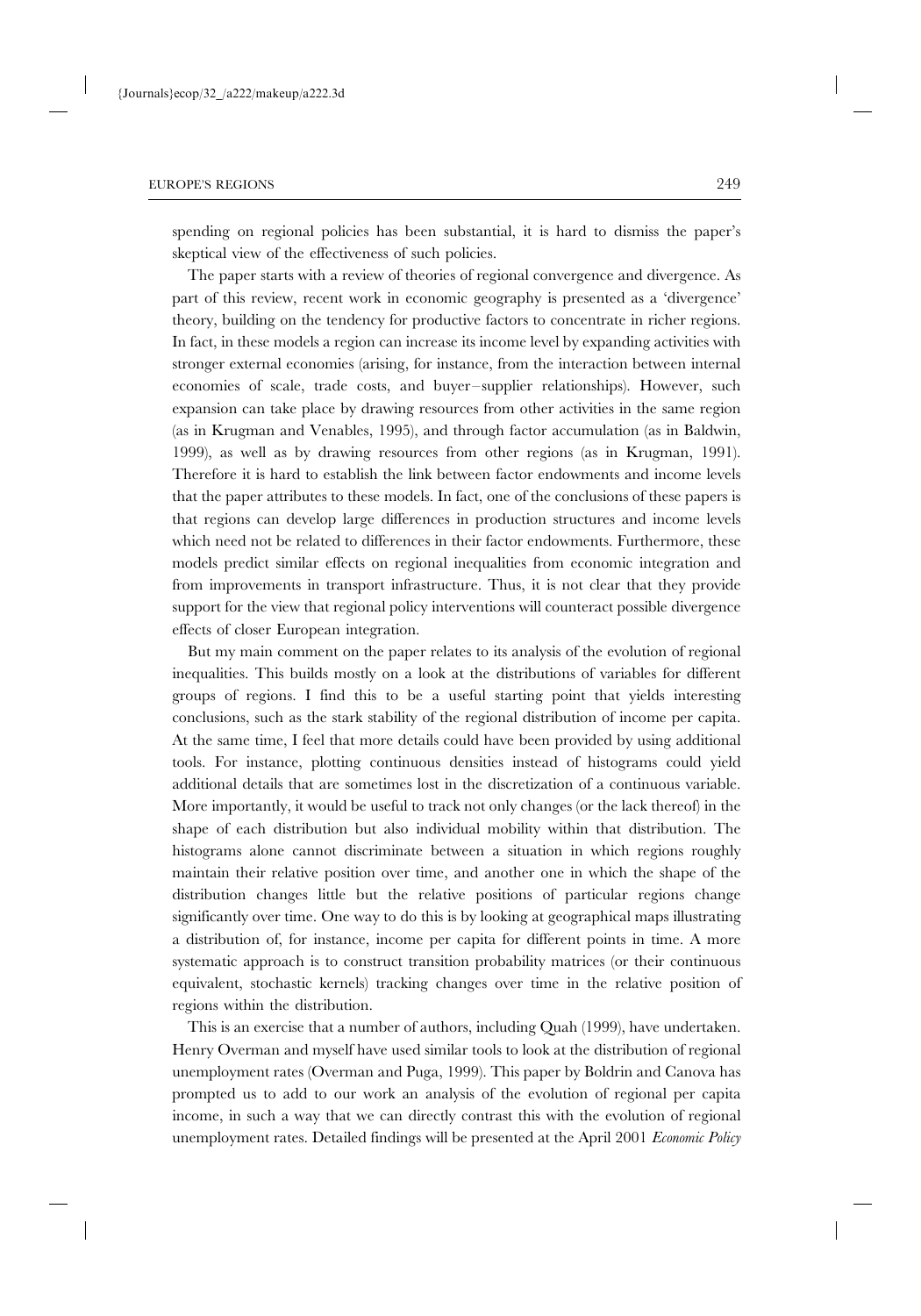Panel Meeting. However, preliminary results suggest there is a much stronger persistence in income per capita levels than in unemployment rates, particularly for regions around the middle of each distribution. Thus, when looking at income per capita, we see nothing like the marked polarization of regional unemployment rates experienced in Europe since the mid 1980s. Also, while there are strong geographical patterns in both distributions, the spatial pattern in income is well described by a centre-periphery gradient, while in the case of unemployment it takes instead the form of localized transnational clusters.

# Panel discussion

The Panel expressed many doubts  $-$  based on statistical issues  $-$  about the reliability of the authors' findings. Charles Wyplosz said that, in the paper, GDP per capita is highest in inner London and lowest in Greece. However, there are enormous price differences between these two regions that are not compensated by the exchange rate. He was thus concerned about what is really measured in GDP per capita if the data is not adjusted for regional price levels. Alan Winters added that income per capita is determined by GDP divided by the number of people who work in a particular region, not by the number of people who live there. He argued that this skews the regression results. Maximiano Pinheiro stressed that the statistics are far from comparable across regions, even if they follow the same Eurostat rules. If there are large transfers to poorer nations, and at the same time regional statistics are needed, there is political pressure to influence the statistics in order to receive the structural funds. He argued that real GDP and unemployment are poor indicators for convergence. He suggested that more indicators are necessary for further robustness analysis. David Begg pointed out that the underground economy may further bias the results on convergence. Charles Wyplosz argued that there are revealed preferences as migration has declined, although the pictures showed that there are large differences in GDP per capita across regions. He felt that these are large enough to suggest that there should be migration and asked why this was not the case. He concluded that there is no case for subsidizing poorer regions and added that it is interesting to know, given the fears of enlargement. He claimed that it is far from obvious that there will be mass migration.

The Panel also discussed EU motivates for introducing regional subsidies. Patrick Honohan suggested that the enlargement does not necessarily mean fiscal expansion. For instance, the expansion of structural funds in 1988 was related to the Single European Act. The Cohesion Fund was related to the establishment of the EMU. He argues that it was a convergence model and not a divergence model that was driving the decisions because the structural funds were agreed on in the mid 1980s, before the endogenous growth theory. He argues that the idea was instead to accelerate the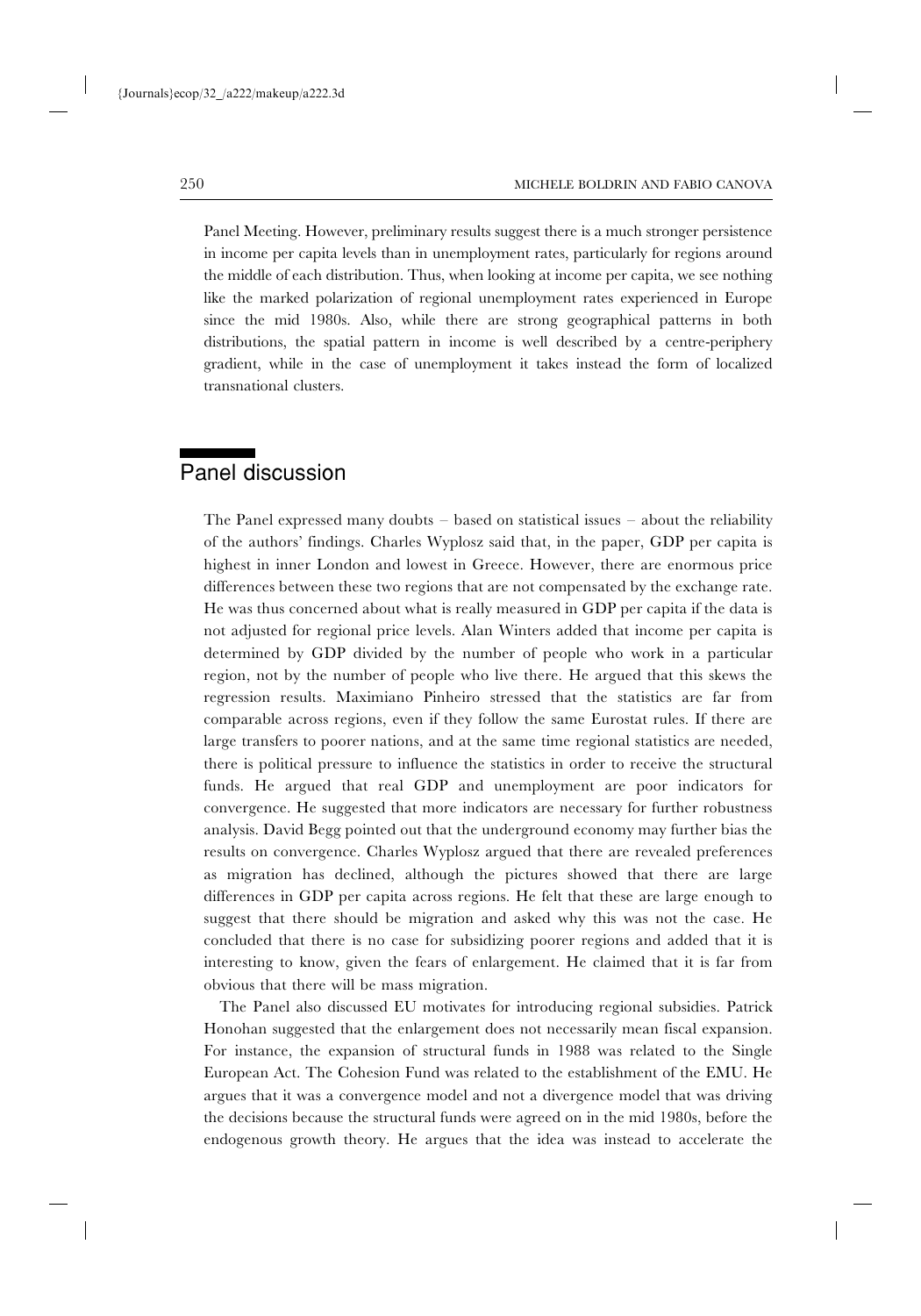convergence and give a boost to the capital stock. Paul Collier argued that convergence may not be uniform for all kinds of trade blocks. He pointed out that one needs to distinguish between high-income trade blocks and low-income trade blocks. The highincome blocks are protecting the relatively poor from the very poor, allowing them to catch up to the richer regions. However, low-income trade blocks protect the relatively rich from the really rich, so we may see divergence. He suggested that a cautious note should be added in the paper pointing out that the analysis is not transferable to lowincome trade blocks. David Begg asked whether the lack of correlation between the allocation of funds and the growth performance implies that the countries would have diverged very quickly and the subsidies were useful or whether it means that they would have converged in any case.

Several issues were raised about the use of funds. David Begg felt that the structure for allocating funds is very important. Samuel Bentolila added that, while some of it may be used for infrastructure, some of it may be wasted. David Wildasin pointed out that every country also has its own regional policies. He argued that an important issue in intergovernmental transfers is the real impact of grants from one government to another government. He wondered if the recipient government adjusts in some way that offsets the effects of the transfer. For instance if the EU decided to subsidize Sicily, the Italian government may feel less pressured to do so. In this sense, a grant by the EU to Sicily is really a grant by the EU to Italy. He thus suggested, that one should not expect to see a large impact of the transfer directly to a region showing up in a region's GDP. David Begg further suggested that one should analyse the political economy of fund allocation. Alan Winters felt that the EU regional funds are rather small compared to the regional policies in most countries. One should look at those regions that really benefited from the funds. He further suggested that participation rates are important. For instance, in the Irish experience there has been a big change in the participation rate. Hans-Werner Sinn felt that it may be useful to draw comparisons between the subsidization issue and the Dutch disease problem. One of the reasons why subsidies do not work can be a similar phenomenon. In both cases, people are withdrawn from other more productive activities. He suggested that it would be interesting to work this parallel out.

Some panel members commented on the technical implementation of the regression exercise. Samuel Bentolila suggested making the analysis of unemployment more formal by including regional dummies in the regression for specific programs to speed up convergence. Gylfi Zoega pointed out that it may be possible to do an explicit test of whether beta convergence as a function of subsidies.

Samuel Bentolila argued that the conditions of the regions that get the funds matter. For instance, in Ireland flexible labour markets or high education of the labour force is important. He suggested that the funds should target human capital, rather than physical capital. There could be something similar to IMF conditionality. Jorge de Macedo argued that, aside from fiscal policy, the size of the jurisdiction and the size of the market are also important.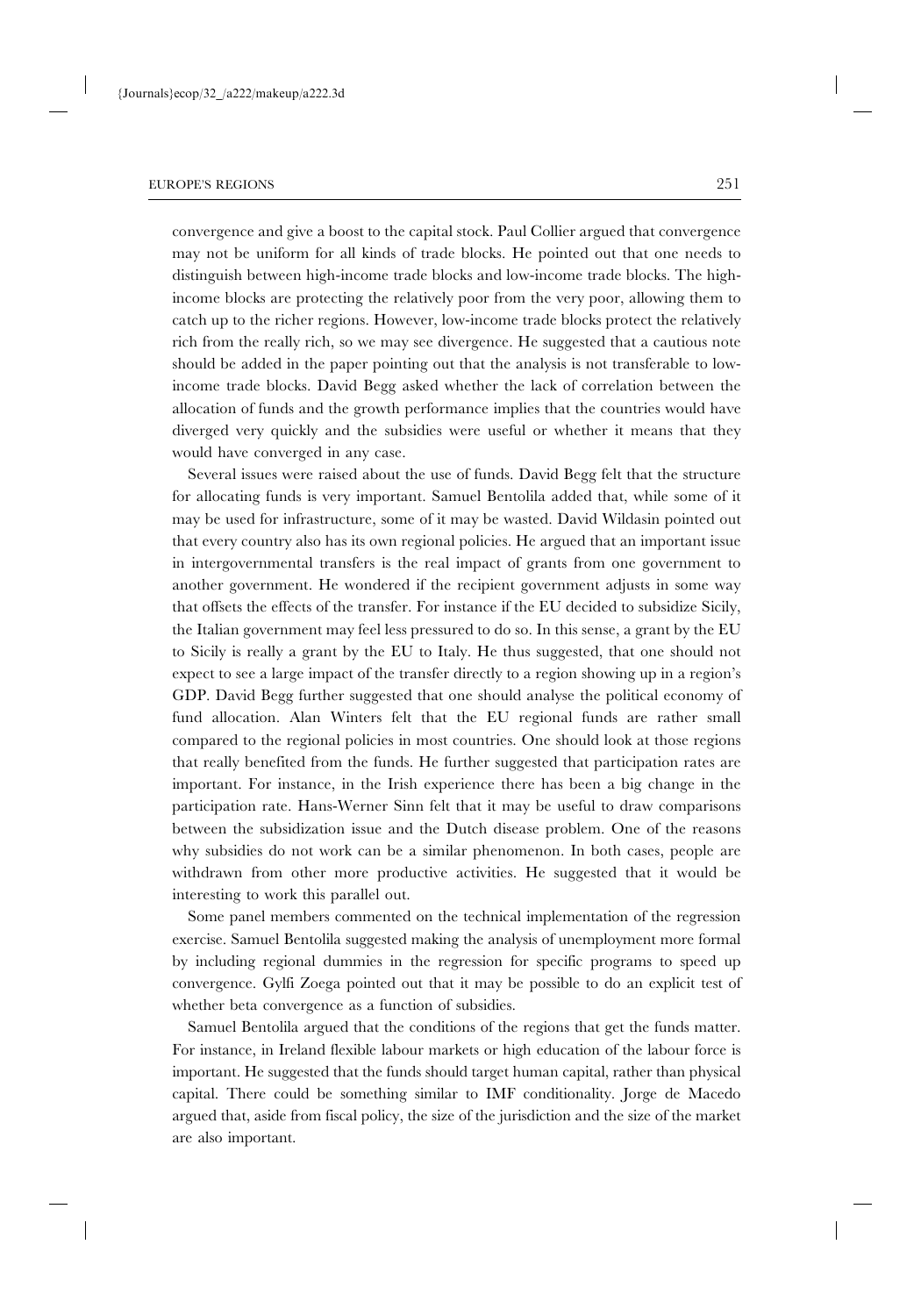#### **REFERENCES**

- Acemoglu, D. and J. Angrist (1999). 'How large are the social returns from education? Evidence from compulsory schooling laws', NBER working paper 7444.
- Baldwin, R.E. (1999). 'Agglomeration and endogenous capital', *European Economic Review*.
- Barro, R.J. and X. Sala (1991). 'Convergence across states and regions', Brookings Papers on Economic Activity 1.
- Barro, R.J. and X. Sala (1992). 'Convergence', Journal of Political Economy 100.
- Boldrin, M. and D. Levine (2000). 'Perfectly competitive innovation', University of Minnesota and UCLA, October; circulated since October 1997 as 'Growth under perfect competition'.
- Boldrin, M. and A. Rustichini (1994). 'Growth and indeterminacy in dynamic models with externalities', Econometrica 62.
- Borguignon, F. (1979). 'Decomposable income inequality measures', *Econometrica* 47.
- Canova, F. (1998). 'Testing for convergence clubs: a predictive density approach', mimeo, Universitat Pompeu Fabra, March.
- Canova, F. and A. Marcet (1995). 'The poor stay poor: non-convergence across countries and regions', Discussion Paper No. 1265, CEPR, London, November.
- Caselli, F. and W.J. Coleman (1999). 'How regions converge', CEPR Discussion Paper No. 2191, July.
- Cecchini, P. (1988). The European Challenge: 1992, Aldershot, Wildwood House.
- Ciccone, A. (1997). 'Dynamic externalities and the spatial distribution of wages in the US', mimeo, University of California, Berkeley.
- Ciccone, A., G. Peri and D. Almond (1999). 'Capital, wages and growth: theory and evidence', mimeo, Universitat Pompeu Fabra (Barcelona) and University of California, Berkeley, May.
- Delors, J. (1989). Report on Economic and Monetary Union in the European Community, report to European Council by a Committee chaired by J. Delors, Brussels, Commission of the European Community.
- Durlauf, S. and D. Quah (1999). 'The new empirics of economic growth', in John B. Taylor and Michael Woodford (eds.), *Handbook of Macroeconomics*, North Holland Elsevier Science, Amsterdam.
- Economic and Social Cohesion Laboratory (1997). Study of the Socio-Economic Impact of Projects Financed by the Cohesion Fund, The European Institute, LSE, London.
- Emerson, M. (1990). The Economics of 1992, Oxford, Oxford University Press.
- Esteban, J. (1999). 'L'euro y la desigualtat territorial: implicacions per a Catalunya'. In Joan Mária Esteban and Jordi Gual (eds.), Catalunya dins l'Euro, Antoni Bosh, Barcelona.
- Esteban, J. (2000). Regional convergence in Europe and the industry mix: a shift-share analysis', Regional Science and Urban Economics.
- European Commission (1991). Fourth Periodic Report on the Social and Economic Situation and Development of the Regions of the Community, Brussels, Commission of the European Communities, July.
- European Commission (1994a). Fifth Periodic Report on the Social and Economic Situation and Development of the Regions of the Community, Brussels, Commission of the European Communities, July.
- European Commission (1994b). First Periodic Report on Social Protection in Europe, 1993, Brussels, Commission of the European Communities, April.
- European Commission (1996). First Cohesion Report, Brussels, Commission of the European Communities, November.
- European Commission (1999). Sixth Periodic Report on the Social and Economic Situation and Development of the Regions of the Community, Brussels, Commission of the European Communities, February.
- European Council (1999a). Presidency Conclusions, European Council. 24 and 25 March 1999, available at www.inforegio.cec.eu.int/wbdoc/docoffic/sf20002006/berlin.htm
- European Council (1999b). 'Council Regulation (EC) No. 1260/1999 laying down general provisions on the Structural Funds', *Official Journal of the European Communities*, 26/6/1999.
- European Council (1999c). 'Regulation (EC) No. 1783/1999 of the European Parliament and the Council of 12 July 1999 on the European Regional Development Fund', Official Journal of the European Communities, 13/9/1999.
- European Council (1999d). 'Council Regulation (EC) No 1264/1999 of 21 June 1999 amending Regulation (EC) No 1164/94 establishing a Cohesion Fund', Official Journal of the European *Communities*, 26/6/1999.